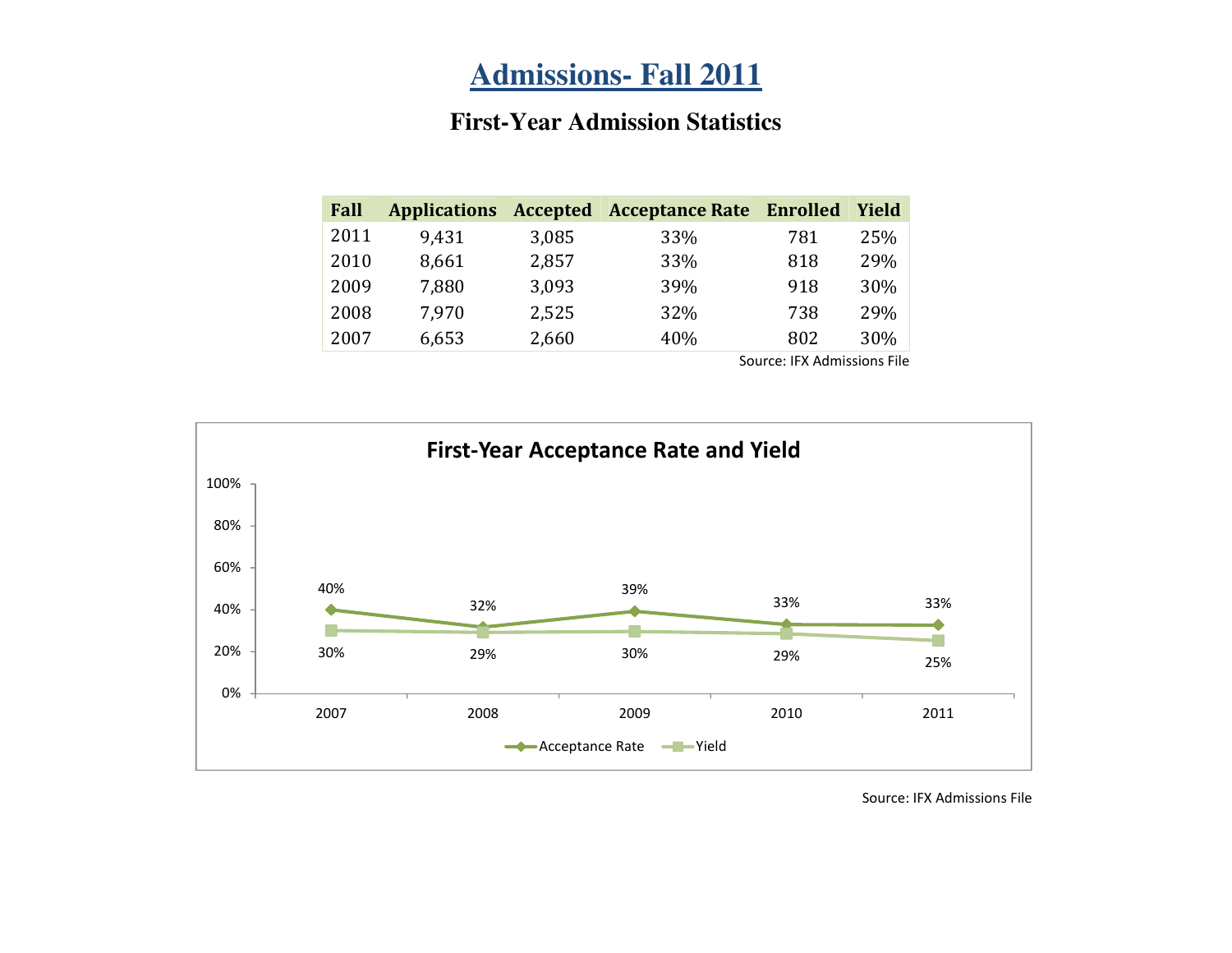## **First-year Admissions by Residency**

|                  | <b>Applications</b> | Accepted | <b>Acceptance Rate Enrolled</b> |     | Yield |
|------------------|---------------------|----------|---------------------------------|-----|-------|
| <b>Fall 2011</b> |                     |          |                                 |     |       |
| In-State         | 1,604               | 508      | 32%                             | 127 | 25%   |
| Out-of-State     | 7,827               | 2,577    | 33%                             | 654 | 25%   |
| <b>Fall 2010</b> |                     |          |                                 |     |       |
| In-State         | 1,520               | 465      | 31%                             | 144 | 31%   |
| Out-of-State     | 7,141               | 2,392    | 33%                             | 674 | 28%   |
| <b>Fall 2009</b> |                     |          |                                 |     |       |
| In-State         | 1,414               | 568      | 40%                             | 189 | 33%   |
| Out-of-State     | 6,466               | 2,525    | 39%                             | 729 | 29%   |

Source: IFX Admissions File

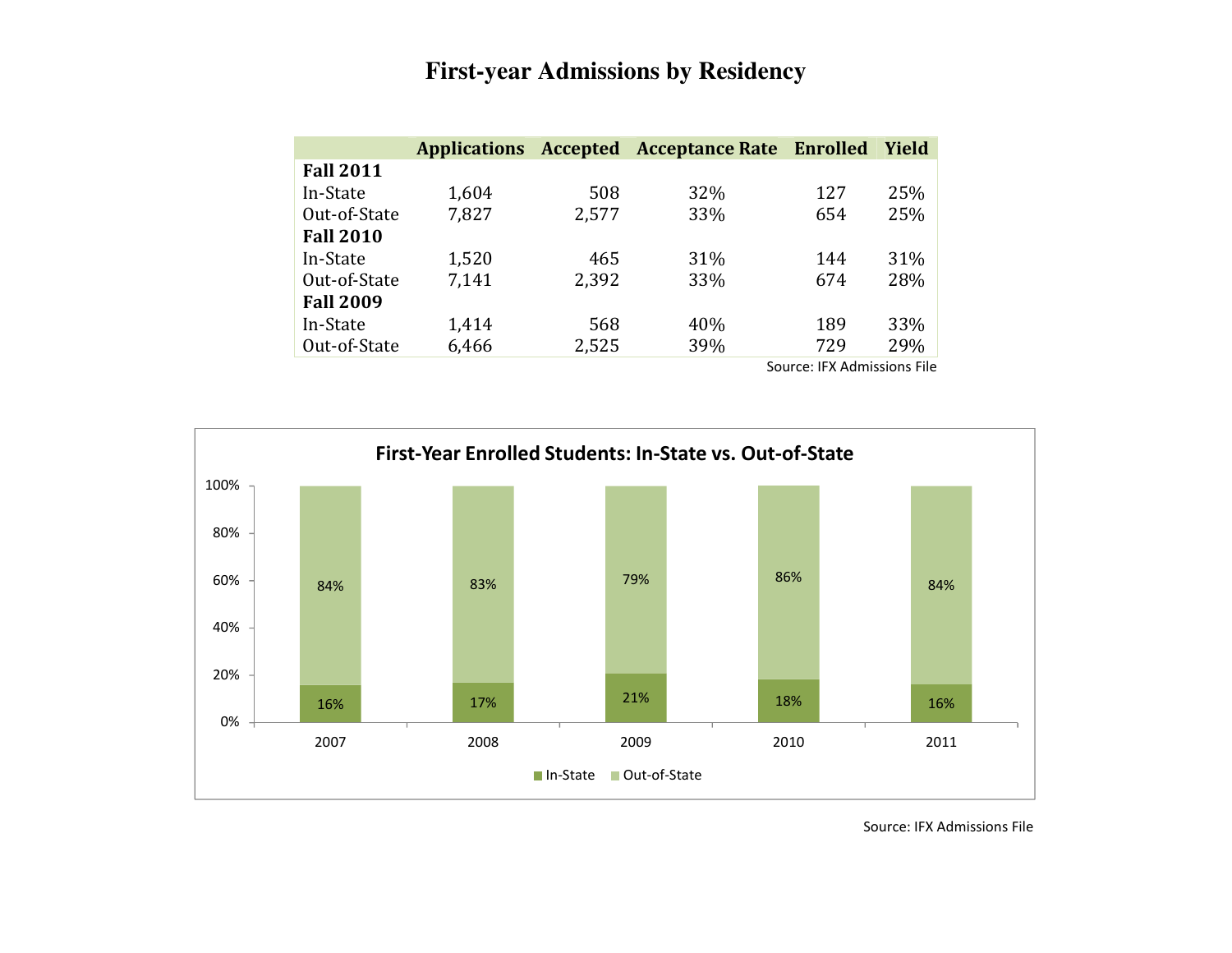#### **First-Year Admissions by Gender**

|                  |       |       | Applications Accepted Acceptance Rate Enrolled |     | <b>Yield</b> |
|------------------|-------|-------|------------------------------------------------|-----|--------------|
| <b>Fall 2011</b> |       |       |                                                |     |              |
| Men              | 3,975 | 1,320 | 33%                                            | 364 | 28%          |
| Women            | 5,456 | 1,765 | 32%                                            | 417 | 24%          |
| <b>Fall 2010</b> |       |       |                                                |     |              |
| Men              | 3,601 | 1,246 | 35%                                            | 366 | 29%          |
| Women            | 5,060 | 1,611 | 32%                                            | 452 | 28%          |
| <b>Fall 2009</b> |       |       |                                                |     |              |
| Men              | 3,287 | 1,239 | 38%                                            | 373 | 30%          |
| Women            | 4,593 | 1,854 | 40%                                            | 545 | 29%          |

Source: IFX Admissions File

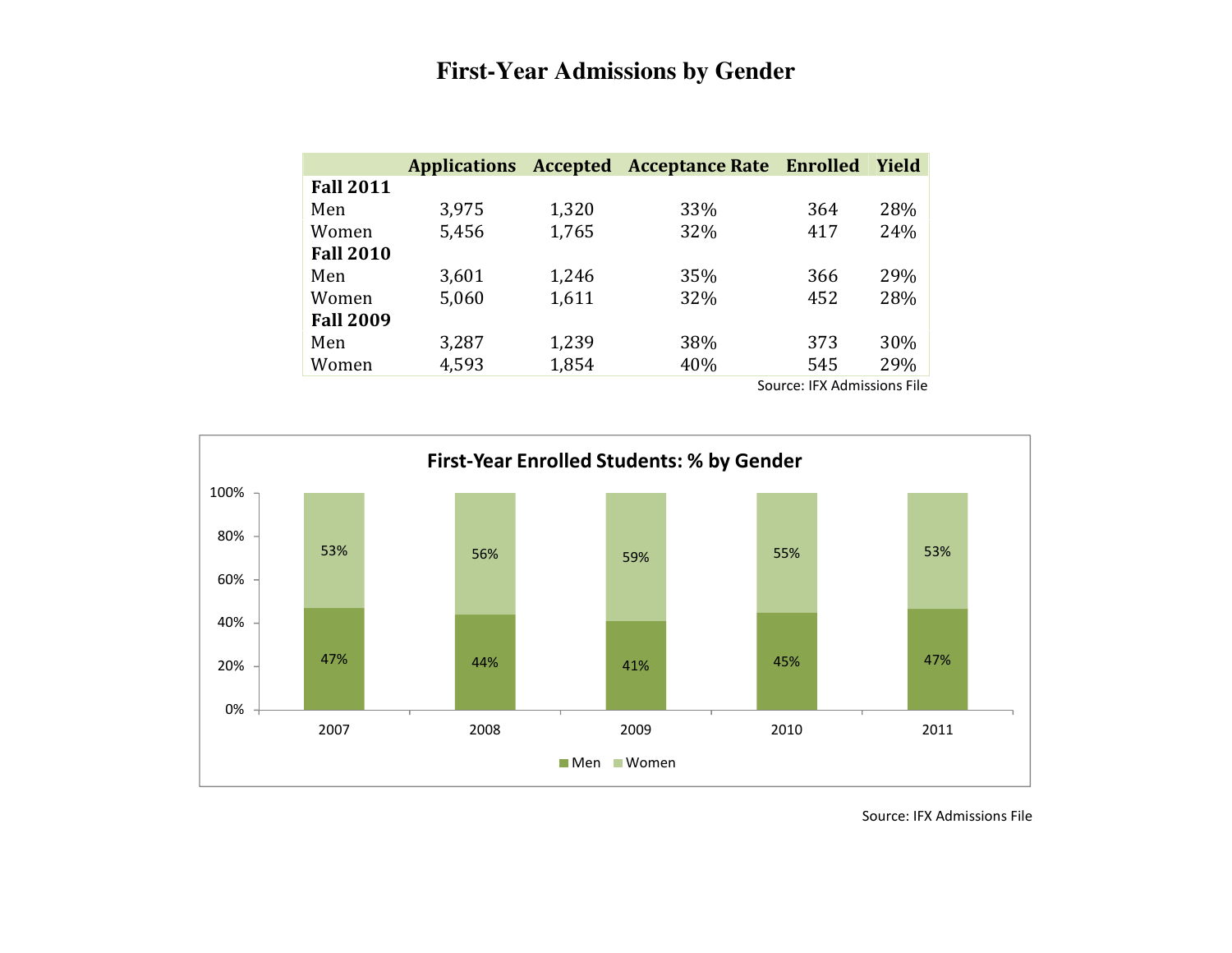### **First-Year Admissions by Race/Ethnicity**

|                          | <b>Applications</b> | Accepted | <b>Acceptance Rate Enrolled</b> |     | Yield |
|--------------------------|---------------------|----------|---------------------------------|-----|-------|
| <b>Fall 2011</b>         |                     |          |                                 |     |       |
| <b>Students of Color</b> | 1,976               | 710      | 36%                             | 164 | 23%   |
| International            | 1,024               | 222      | 22%                             | 71  | 32%   |
| White/Unknown            | 6,431               | 2,153    | 33%                             | 546 | 25%   |
| <b>Fall 2010</b>         |                     |          |                                 |     |       |
| <b>Students of Color</b> | 1,764               | 665      | 38%                             | 170 | 26%   |
| International            | 877                 | 186      | 21%                             | 61  | 33%   |
| White/Unknown            | 6,020               | 2,006    | 33%                             | 587 | 29%   |
| <b>Fall 2009</b>         |                     |          |                                 |     |       |
| <b>Students of Color</b> | 1,550               | 718      | 46%                             | 211 | 29%   |
| International            | 824                 | 132      | 16%                             | 52  | 39%   |
| White/Unknown            | 5,506               | 2,243    | 41%                             | 655 | 29%   |

Source: IFX Admissions File

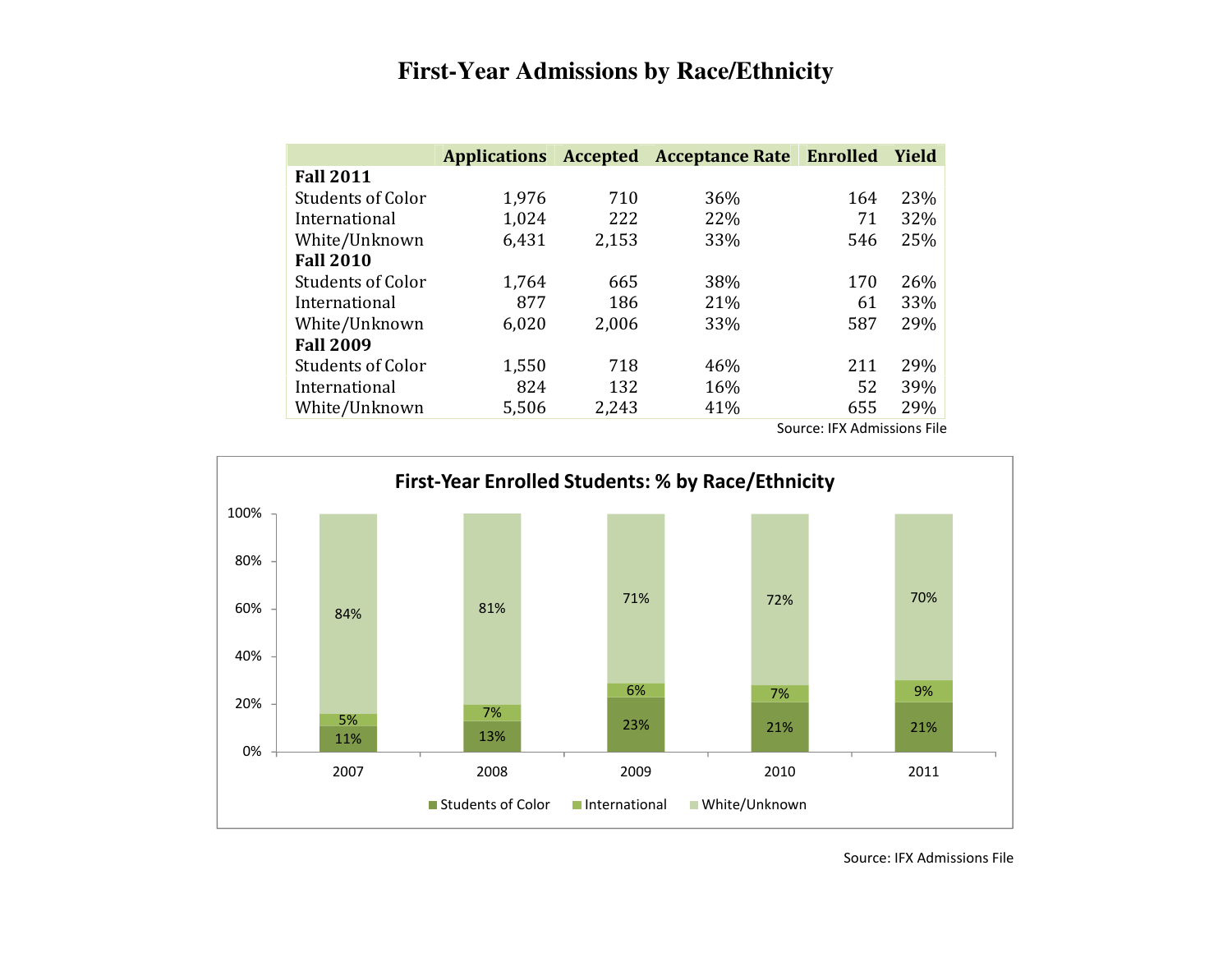# **First-Year Enrolled Students: SAT/ACT Profile**

|                               | Fall |      |      |      |      |
|-------------------------------|------|------|------|------|------|
|                               | 2011 | 2010 | 2009 | 2008 | 2007 |
| <b>SAT Critical Reading</b>   |      |      |      |      |      |
| Average                       | 631  | 628  | 622  | 627  | 632  |
| 25th Percentile               | 580  | 580  | 580  | 580  | 590  |
| 75th Percentile               | 690  | 680  | 670  | 680  | 680  |
| <b>SAT Math</b>               |      |      |      |      |      |
| Average                       | 651  | 649  | 634  | 638  | 644  |
| 25th Percentile               | 610  | 600  | 590  | 590  | 600  |
| 75th Percentile               | 700  | 700  | 680  | 680  | 690  |
| <b>SAT Writing</b>            |      |      |      |      |      |
| Average                       | 636  | 639  | 629  | 639  | 639  |
| 25th Percentile               | 580  | 600  | 580  | 590  | 600  |
| 75th Percentile               | 690  | 690  | 690  | 690  | 690  |
| <b>Combined SAT Score</b>     |      |      |      |      |      |
| Average                       | 1283 | 1277 | 1256 | 1265 | 1276 |
| 25th Percentile               | 1220 | 1210 | 1180 | 1200 | 1210 |
| 75th Percentile               | 1370 | 1360 | 1340 | 1330 | 1350 |
| <b>New Combined SAT Score</b> |      |      |      |      |      |
| Average                       | 1918 | 1917 | 1885 | 1904 | 1915 |
| 25th Percentile               | 1810 | 1810 | 1770 | 1820 | 1823 |
| 75th Percentile               | 2060 | 2040 | 2020 | 2010 | 2030 |
| <b>ACT Composite Score</b>    |      |      |      |      |      |
| Average                       | 29   | 29   | 28   | 28   | 28   |
| 25th Percentile               | 28   | 27   | 26   | 26   | 26   |
| 75th Percentile               | 31   | 31   | 30   | 30   | 31   |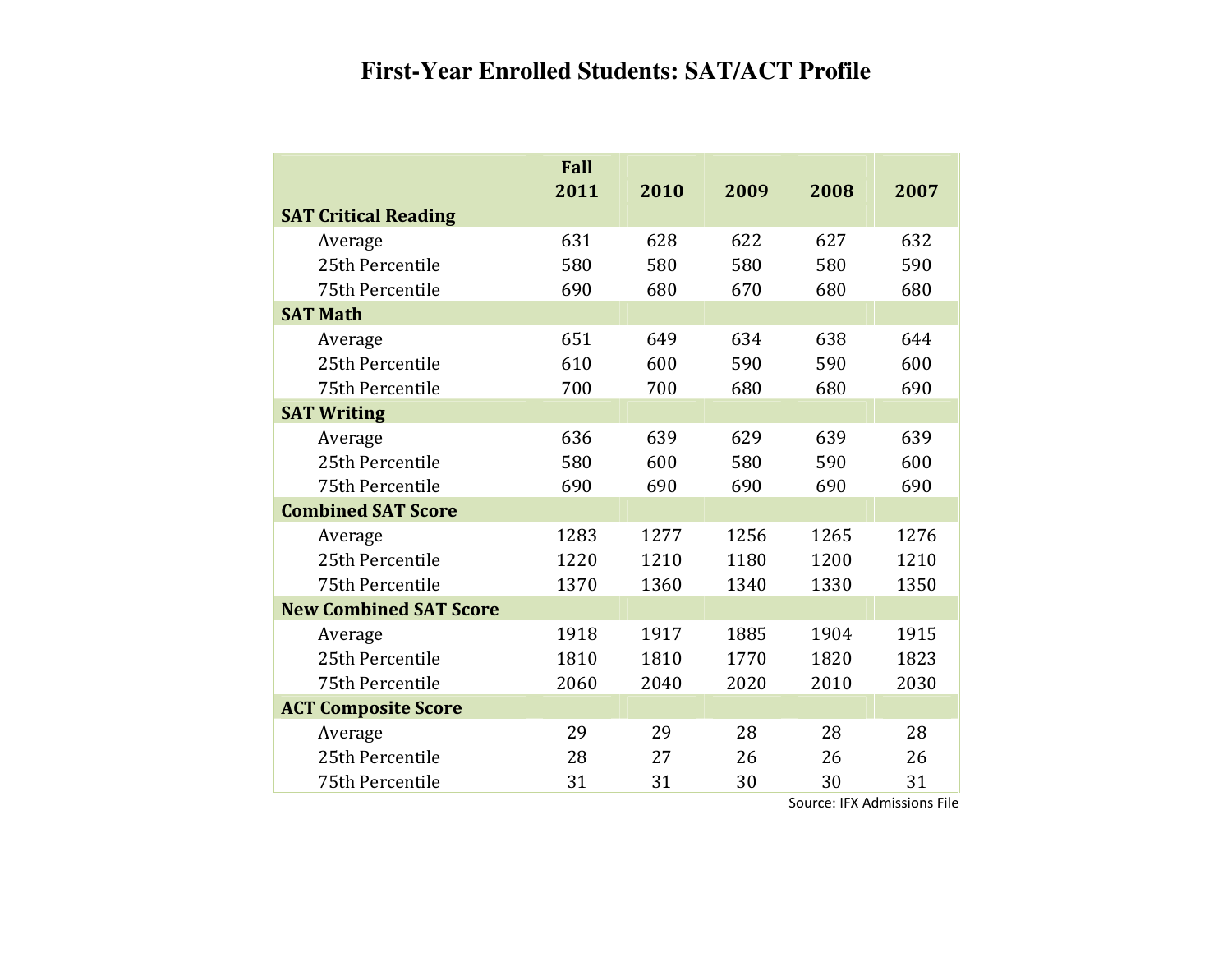### **First-Year Enrolled Students: First-Generation College**

| Fall | <b>First Generation Other Total Enrolled</b> |     |     |
|------|----------------------------------------------|-----|-----|
| 2011 | 122                                          | 659 | 781 |
| 2010 | 125                                          | 693 | 818 |
| 2009 | 195                                          | 723 | 918 |
| 2008 | 108                                          | 630 | 738 |
| 2007 | 97                                           | 705 | 802 |

Source: IFX Admissions File



Source: IFX Admissions File

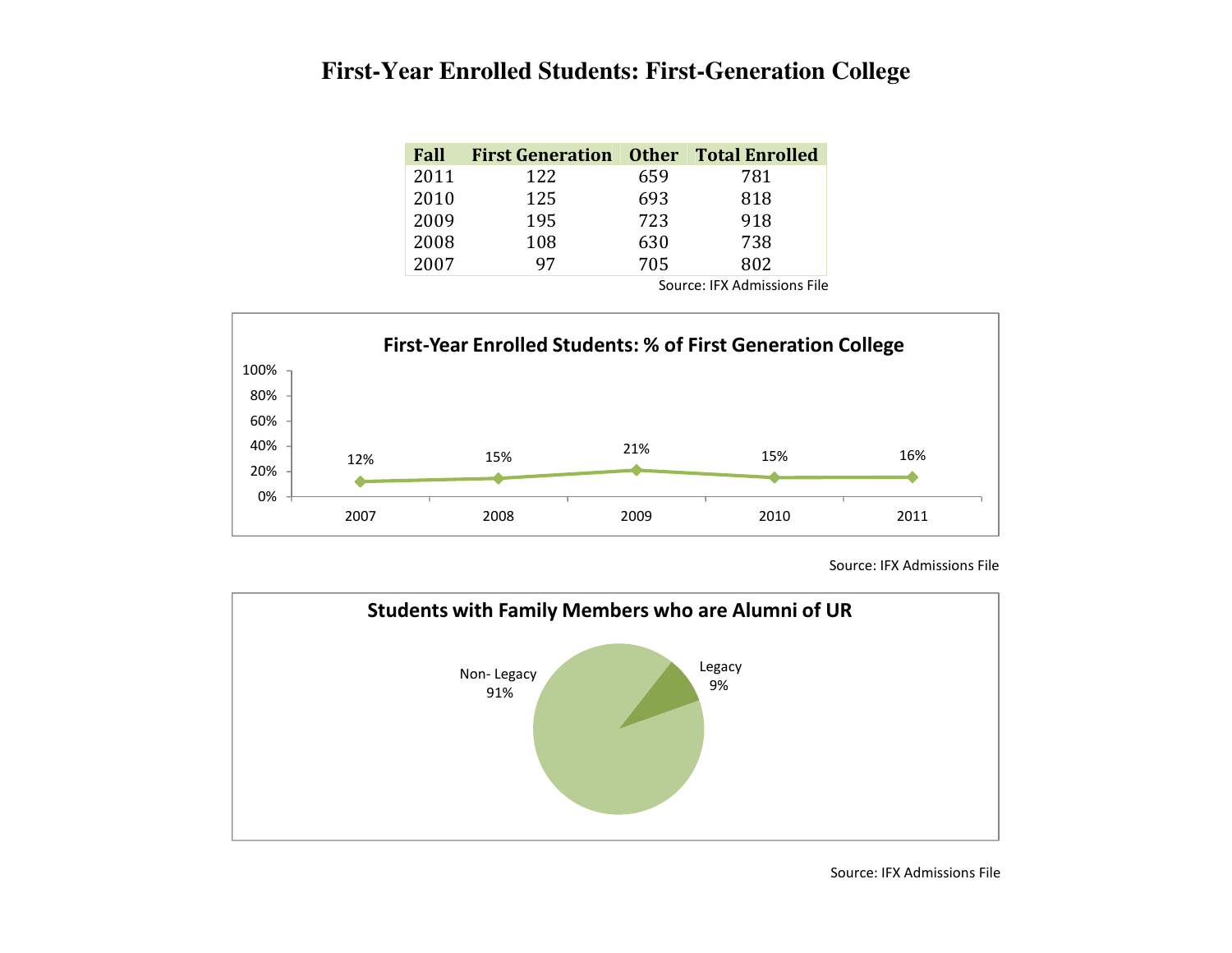## **First-Year Recruited Athletes**

| Fall | Recruited Athletes Other Students Total Enrolled |     |     |
|------|--------------------------------------------------|-----|-----|
| 2011 | 79                                               | 702 | 781 |
| 2010 | 72                                               | 746 | 818 |
| 2009 | 64                                               | 854 | 918 |
| 2008 | 71                                               | 667 | 738 |
| 2007 | 67                                               | 735 | 802 |



Source: IFX Admissions File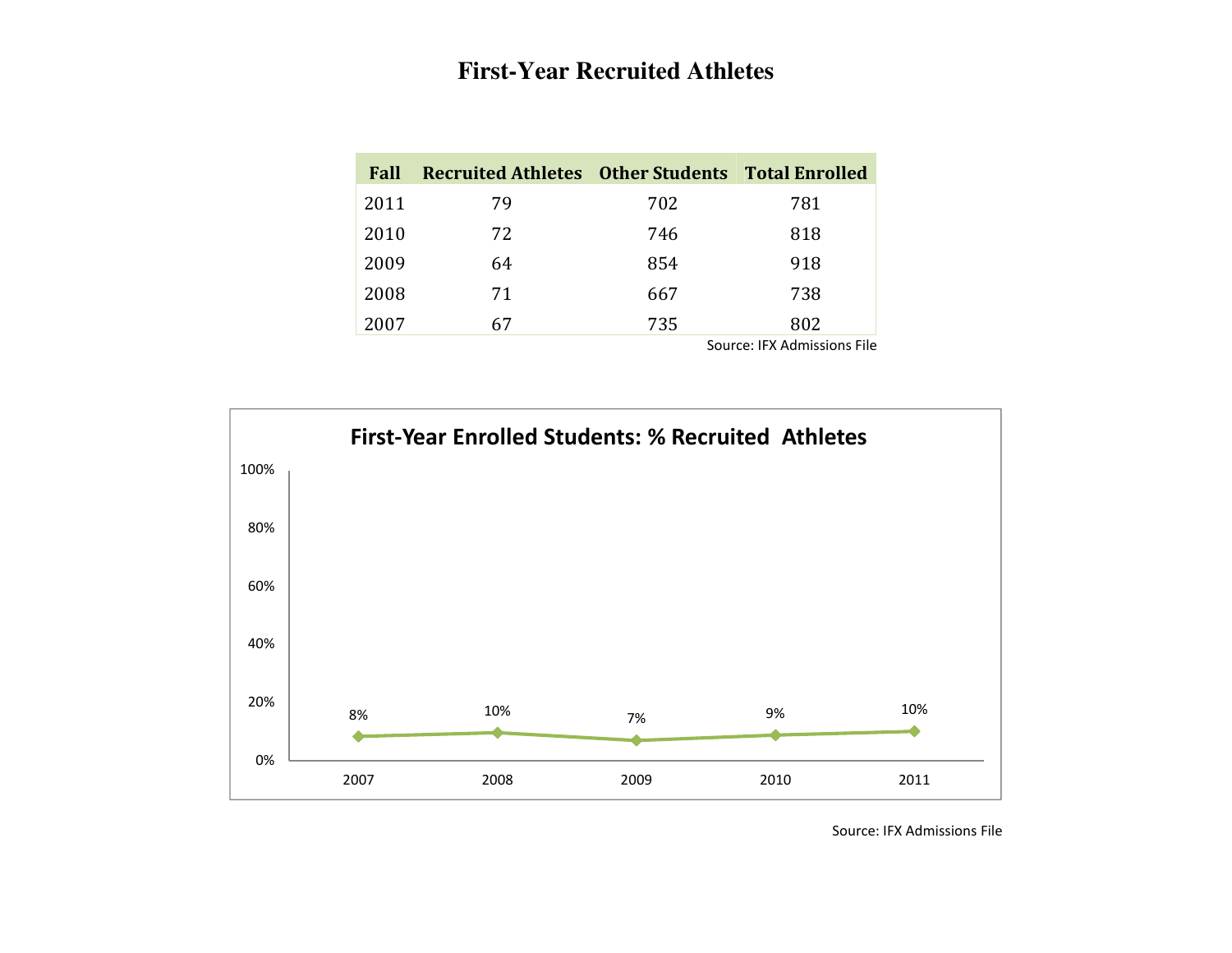# **Fall Transfer Admissions Statistics**

| Fall |     |     | Applications Accepted Acceptance Rate Enrolled |                        | Yield |
|------|-----|-----|------------------------------------------------|------------------------|-------|
| 2011 | 323 | 138 | 43%                                            | 60                     | 43%   |
| 2010 | 336 | 107 | 32%                                            | 48                     | 45%   |
| 2009 | 305 | 99  | 32%                                            | 54                     | 55%   |
| 2008 | 252 | 108 | 43%                                            | 49                     | 45%   |
| 2007 | 233 | 94  | 40%                                            | 41                     | 44%   |
|      |     |     |                                                | Course Common Dots Cot |       |

Source: Common Data Set

#### **Fall Transfer Admissions Statistics by Gender**

|                  |     |    | Applications Accepted Acceptance Rate Enrolled |    | Yield |
|------------------|-----|----|------------------------------------------------|----|-------|
| <b>Fall 2011</b> |     |    |                                                |    |       |
| Men              | 146 | 56 | 38%                                            | 28 | 50%   |
| Women            | 177 | 82 | 46%                                            | 32 | 39%   |
| <b>Fall 2010</b> |     |    |                                                |    |       |
| Men              | 164 | 47 | 29%                                            | 23 | 49%   |
| Women            | 172 | 60 | 35%                                            | 25 | 42%   |
| <b>Fall 2009</b> |     |    |                                                |    |       |
| Men              | 131 | 37 | 28%                                            | 23 | 62%   |
| Women            | 174 | 62 | 36%                                            | 31 | 50%   |

**Source: Common Data Set**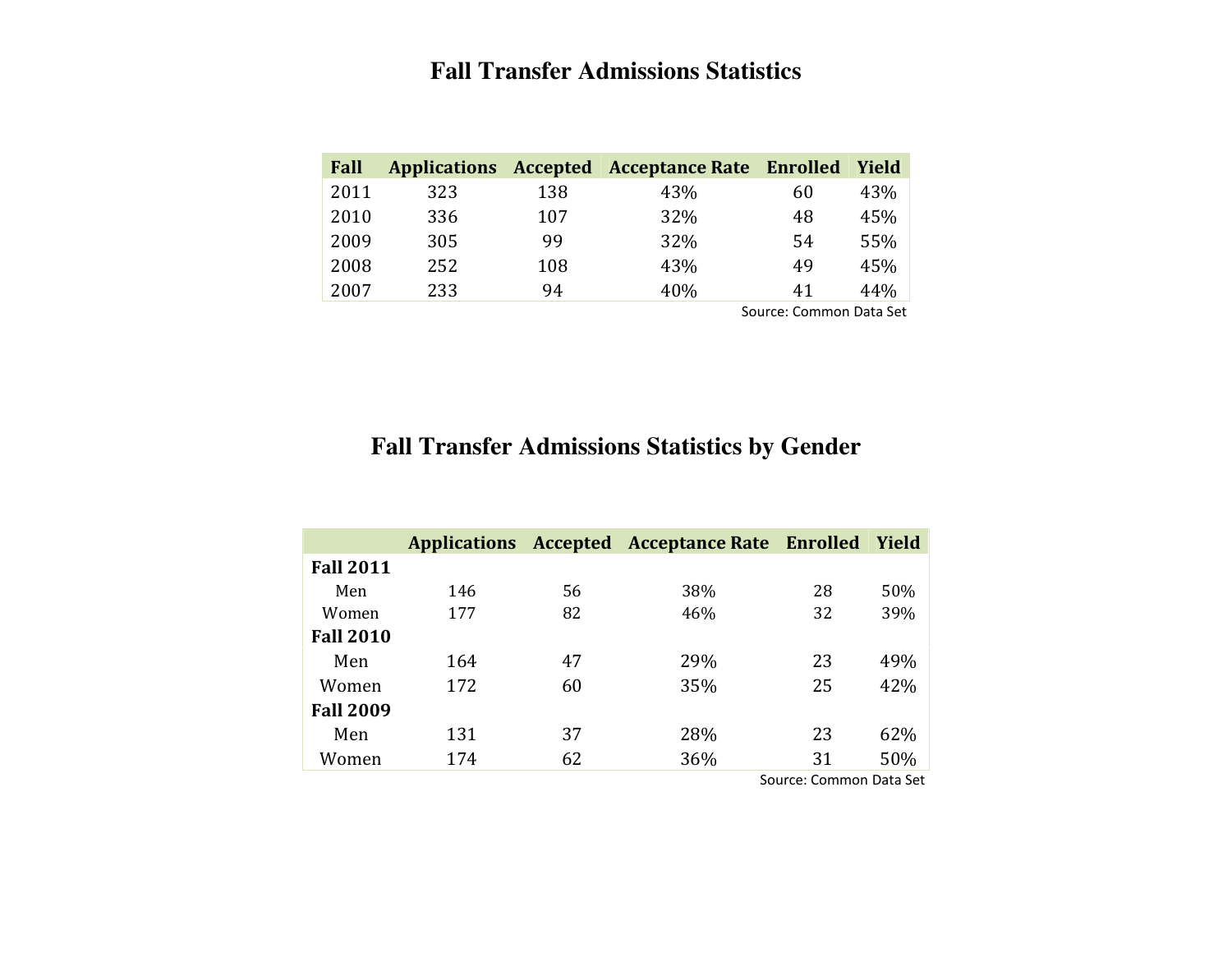# **Traditional Graduate Admissions (Degree-Seeking)**

### **Graduate Admissions by Program**

|                  |       |     | <b>Applications Accepted Acceptance Rate Enrolled</b> |     | <b>Yield</b> |
|------------------|-------|-----|-------------------------------------------------------|-----|--------------|
| <b>Fall 2011</b> |       |     |                                                       |     |              |
| <b>Business</b>  | 59    | 45  | 76%                                                   | 37  | 82%          |
| Law              | 2,371 | 563 | 24%                                                   | 154 | 27%          |
| <b>Fall 2010</b> |       |     |                                                       |     |              |
| <b>Business</b>  | 68    | 46  | 68%                                                   | 35  | 76%          |
| Law              | 2,105 | 558 | 27%                                                   | 146 | 26%          |
| <b>Fall 2009</b> |       |     |                                                       |     |              |
| <b>Business</b>  | 79    | 58  | 73%                                                   | 42  | 72%          |
| Law              | 2,036 | 584 | 29%                                                   | 150 | 26%          |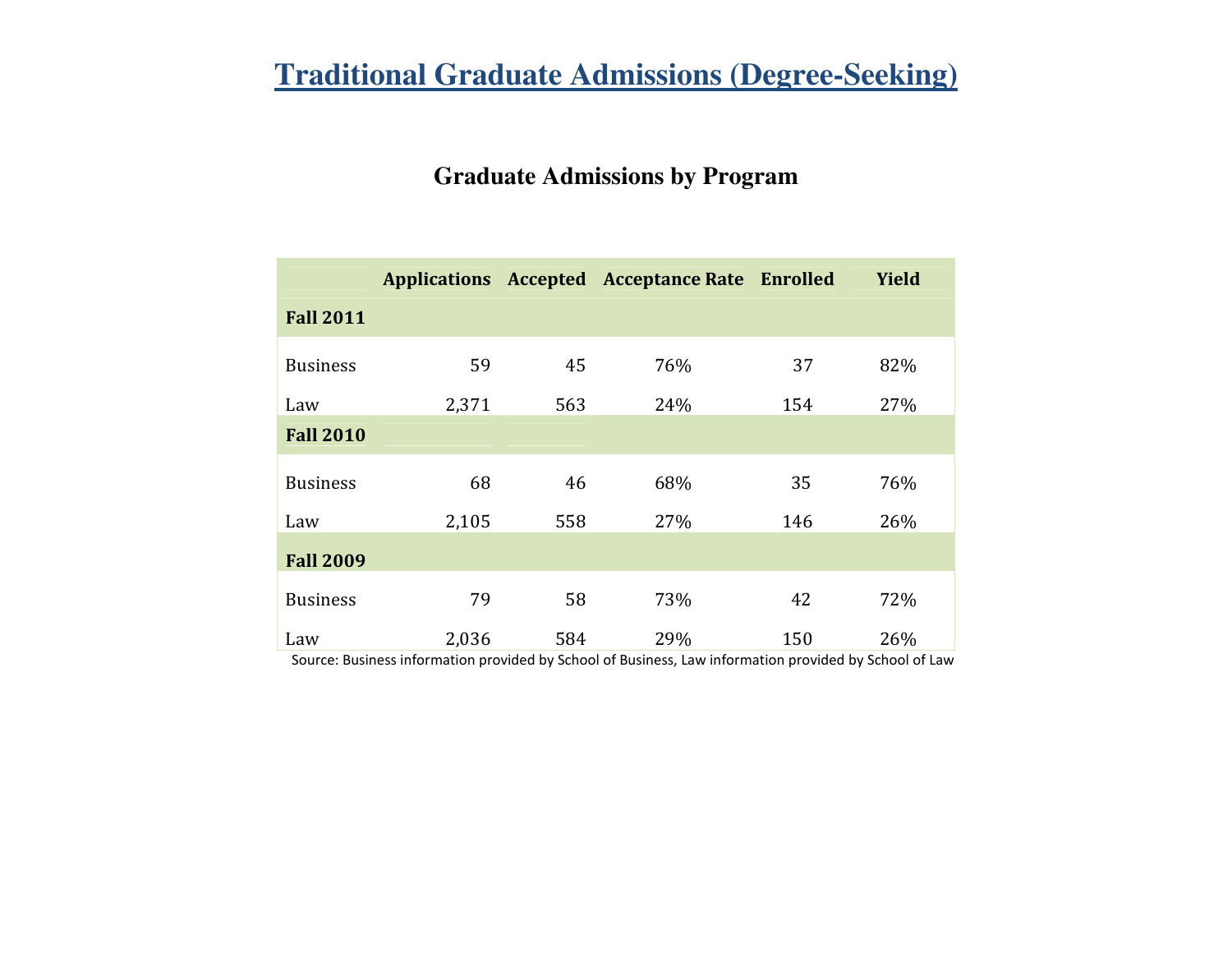### **LSAT History**

| Fall |     | Average Upper Quartile (75%) Median (50%) Lower Quartile (25%) |     |                                                  |
|------|-----|----------------------------------------------------------------|-----|--------------------------------------------------|
| 2011 | 161 | 164                                                            | 162 | 158                                              |
| 2010 | 161 | 163                                                            | 162 | 159                                              |
| 2009 | 160 | 163                                                            | 161 | 159                                              |
| 2008 | 160 | 162                                                            | 161 | 159                                              |
| 2007 | 160 | 162                                                            | 160 | 158                                              |
| 2006 | 160 | 162                                                            | 161 | 159<br>Courses Calcoal of Louis Advertising File |

Source: School of Law Admissions File



Source: School of Law Admissions File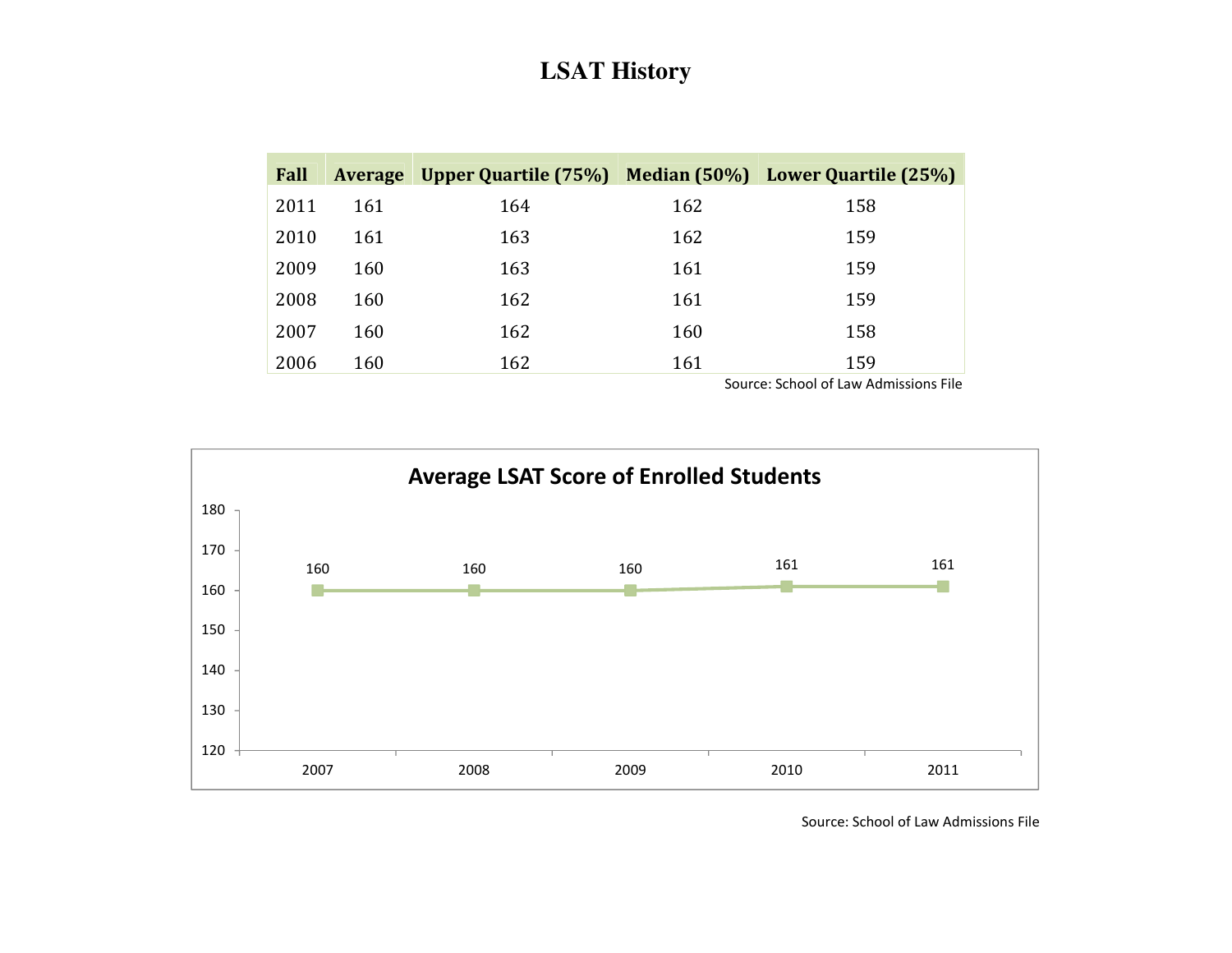

Source: Business information provided by School of Business, Law information provided by School of Law



Source: Business information provided by School of Business, Law information provided by School of Law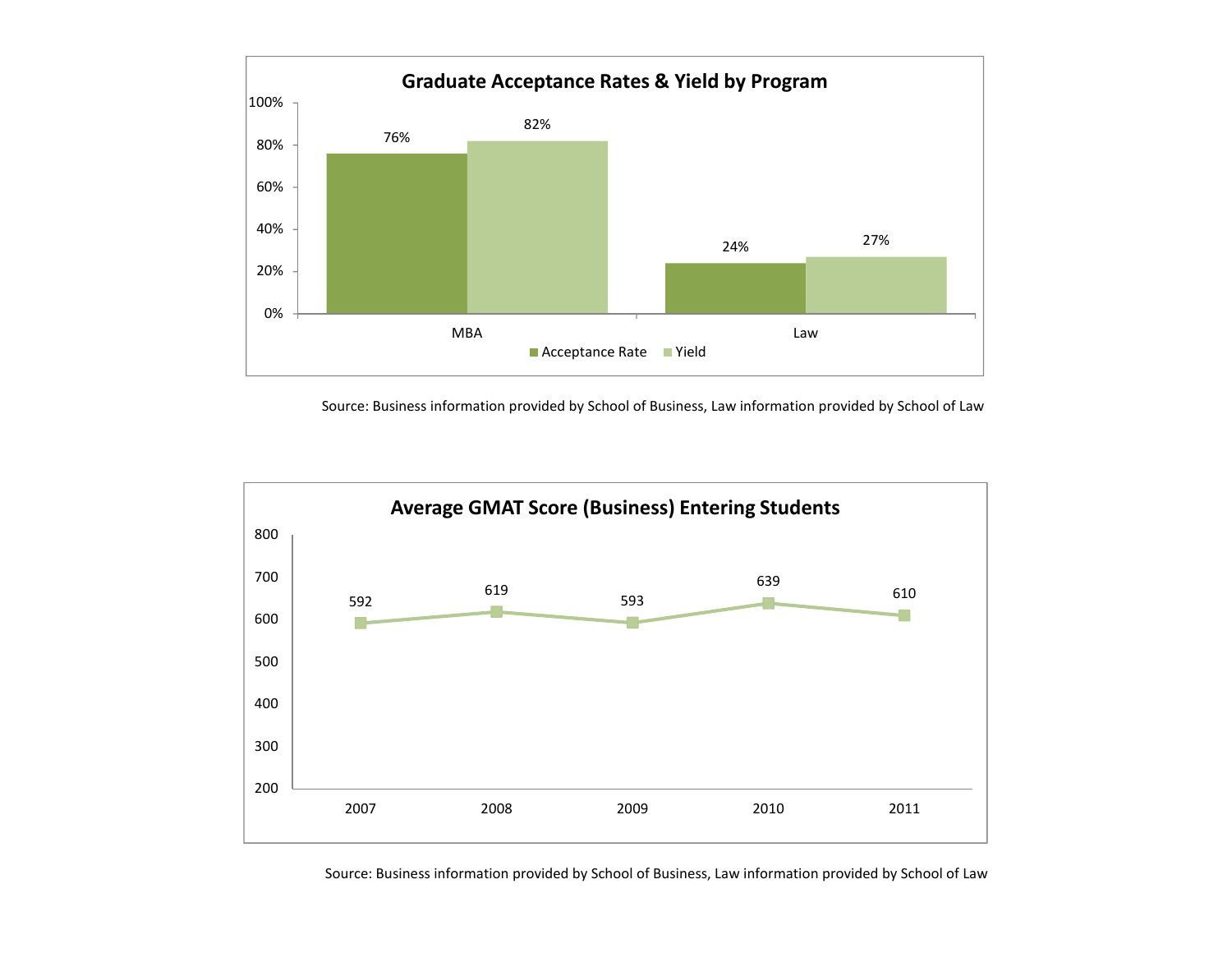# Enrollment- Fall 2011

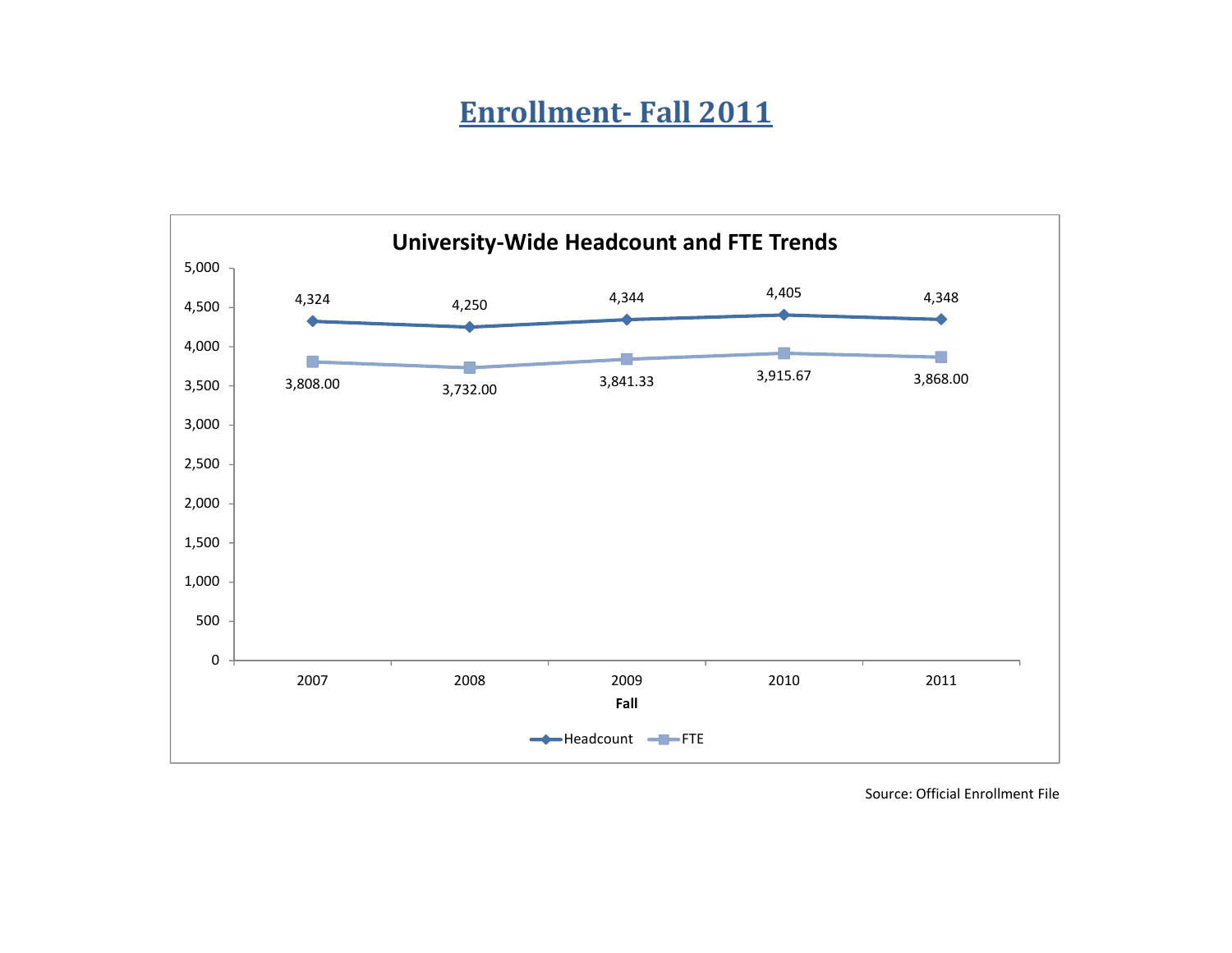# **University-Wide Enrollment by Full-Time/Part-Time Status**

|               |                                  | <b>Full-time Part-time</b> | <b>Total</b> |  |  |
|---------------|----------------------------------|----------------------------|--------------|--|--|
| Undergraduate | 3,074                            | 315                        | 3,389        |  |  |
| Graduate      | 554                              | 405                        | 959          |  |  |
| <b>Total</b>  | 3,628                            | 720                        | 4,348        |  |  |
|               | Source: Official Enrollment File |                            |              |  |  |

## **University-Wide Enrollment by Full-Time/Part-Time Status & Gender**

|                    | <b>Male</b>      |           | <b>Male</b>  | Female           |           | <b>Female</b> | <b>Grand Total</b>              |
|--------------------|------------------|-----------|--------------|------------------|-----------|---------------|---------------------------------|
|                    | <b>Full-time</b> | Part-time | <b>Total</b> | <b>Full-time</b> | Part-time | <b>Total</b>  |                                 |
| Undergraduate      | 1,395            | 127       | 1,522        | 1,679            | 188       | 1,867         | 3,389                           |
| Graduate           | 280              | 123       | 403          | 274              | 282       | 556           | 959                             |
| <b>Grand Total</b> | 1,675            | 250       | 1,925        | 1,953            | 470       | 2,423         | 4,348                           |
|                    |                  |           |              |                  |           |               | Source: Official Enrollment Fil |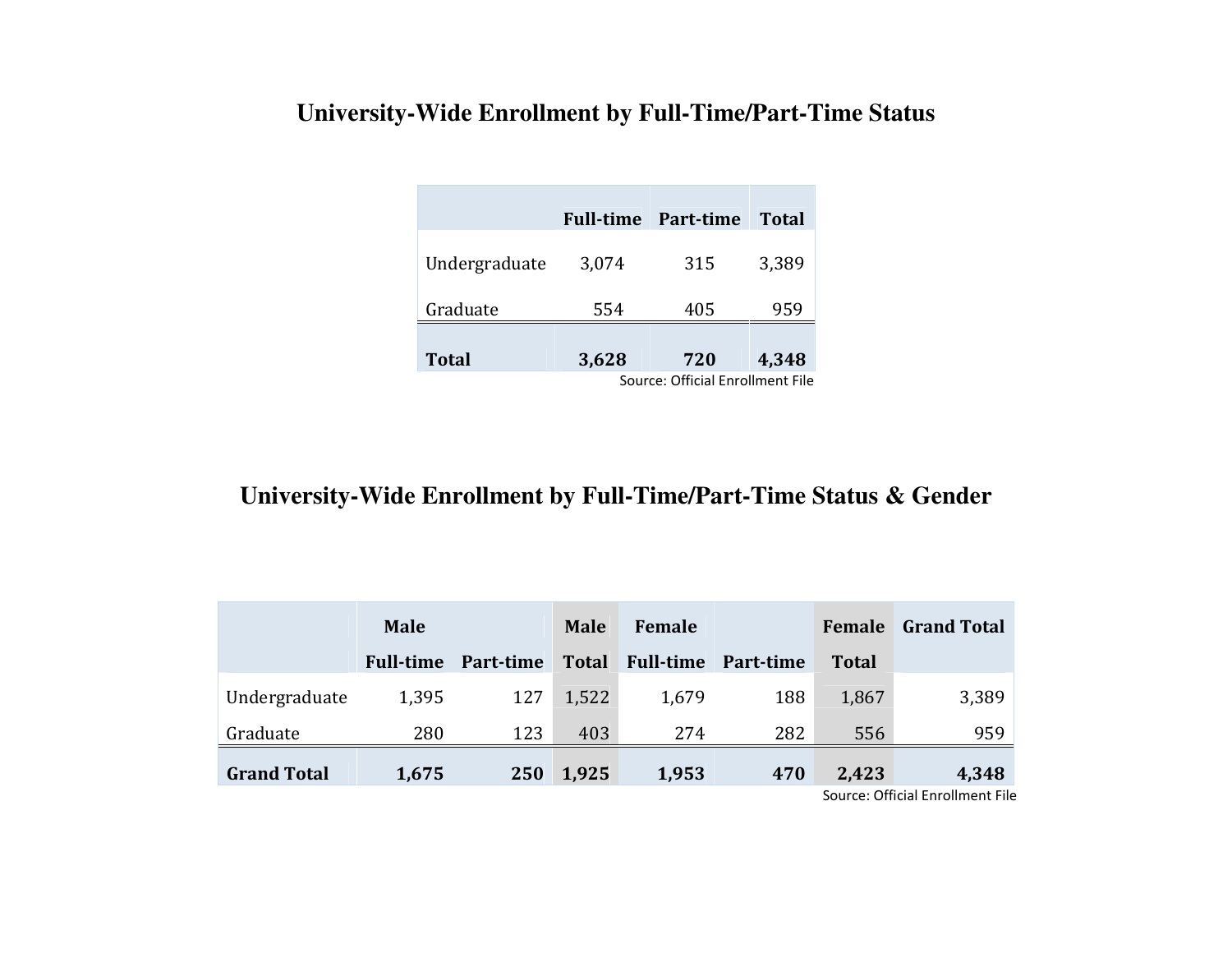## **University-Wide Enrollment by Gender**

|               | Male                             | Female      | <b>Total</b> |  |  |
|---------------|----------------------------------|-------------|--------------|--|--|
| Undergraduate | 1,522                            | 1,867       | 3,389        |  |  |
| Graduate      | 403                              | 556         | 959          |  |  |
| <b>Total</b>  | 1,925                            | 2,423 4,348 |              |  |  |
|               | Source: Official Enrollment File |             |              |  |  |

<sup>43%</sup>66%28%53%31%50%50%44%57%34%72%47%69%56%0%20%40%60%80%100%Arts & Sciences Business Continuing StudiesLaw LeadershipStudiesUnclassified Total University-Wide Enrollment Percentages by GenderMale % Female %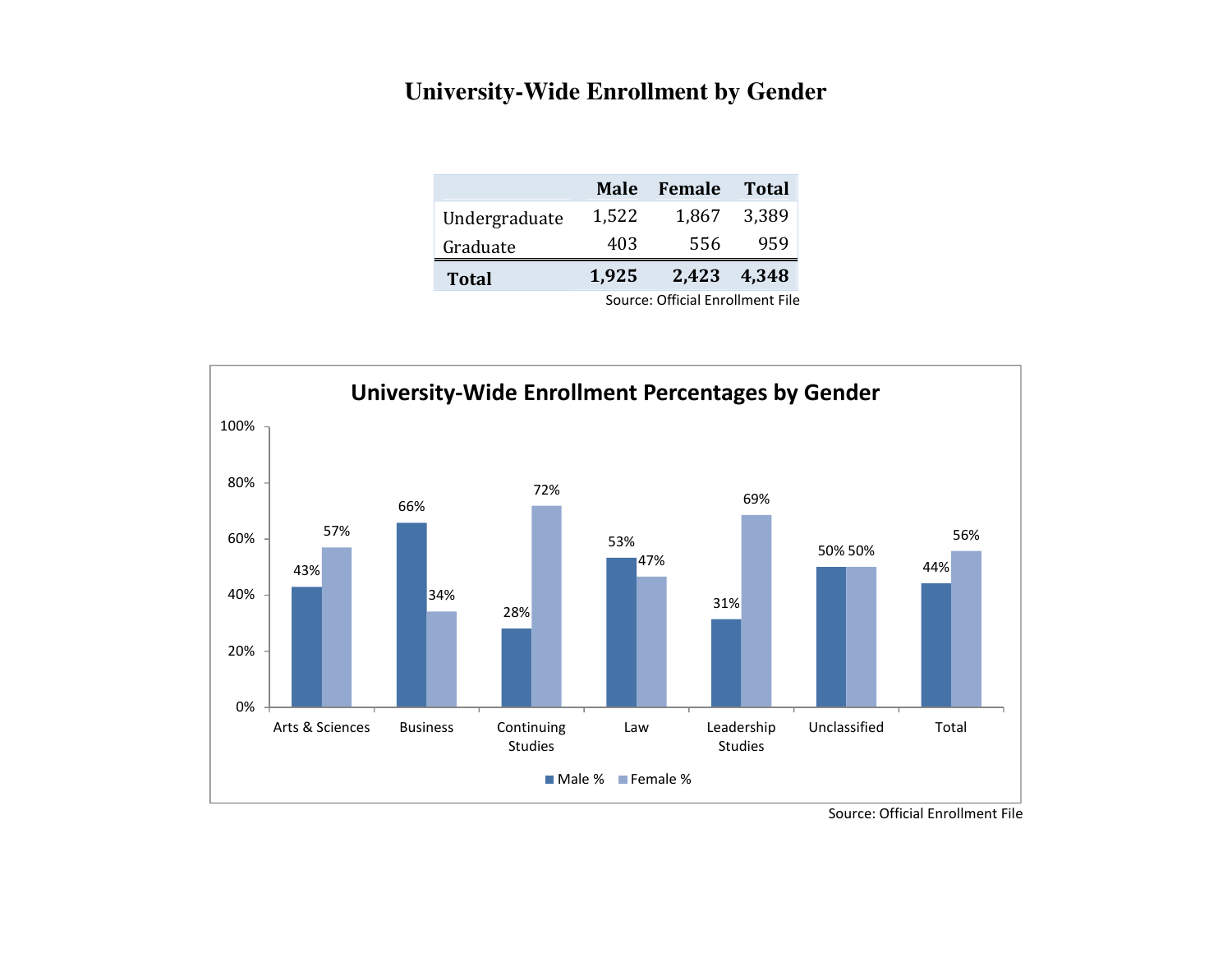|                                           | <b>Male</b> | Female                           | <b>Total</b>    |
|-------------------------------------------|-------------|----------------------------------|-----------------|
| Non-Resident Alien                        | 152         | 172                              | 324             |
| Hispanic/Latino                           | 86          | 99                               | 185             |
| American Indian or Alaskan Native         | 9           | 14                               | 23 <sup>1</sup> |
| Asian                                     | 92          | 133                              | 225             |
| <b>Black or African American</b>          | 145         | 269                              | 414             |
| Native Hawaiian or Other Pacific Islander | 2           | 2                                |                 |
| White                                     | 1,260       | 1,544                            | 2,804           |
| Unknown                                   | 179         | 190                              | 369             |
| <b>Total</b>                              | 1,925       | 2,423                            | 4,348           |
|                                           |             | Source: Official Enrollment File |                 |

## **University-Wide Enrollment by Race/Ethnicity & Gender**

## **University-Wide Enrollment by Race/Ethnicity**

|                                           | Undergraduate | Graduate | <b>Total</b> |
|-------------------------------------------|---------------|----------|--------------|
| Non-Resident Alien                        | 301           | 23       | 324          |
| Hispanic/Latino                           | 168           | 17       | 185          |
| American Indian or Alaskan Native         | 20            | 3        | 23           |
| Asian                                     | 183           | 42       | 225          |
| <b>Black or African American</b>          | 320           | 94       | 414          |
| Native Hawaiian or Other Pacific Islander | 3             |          | 4            |
| White                                     | 2,046         | 758      | 2,804        |
| Unknown                                   | 348           | 21       | 369          |
| <b>Total</b>                              | 3,389         | 959      | 4,348        |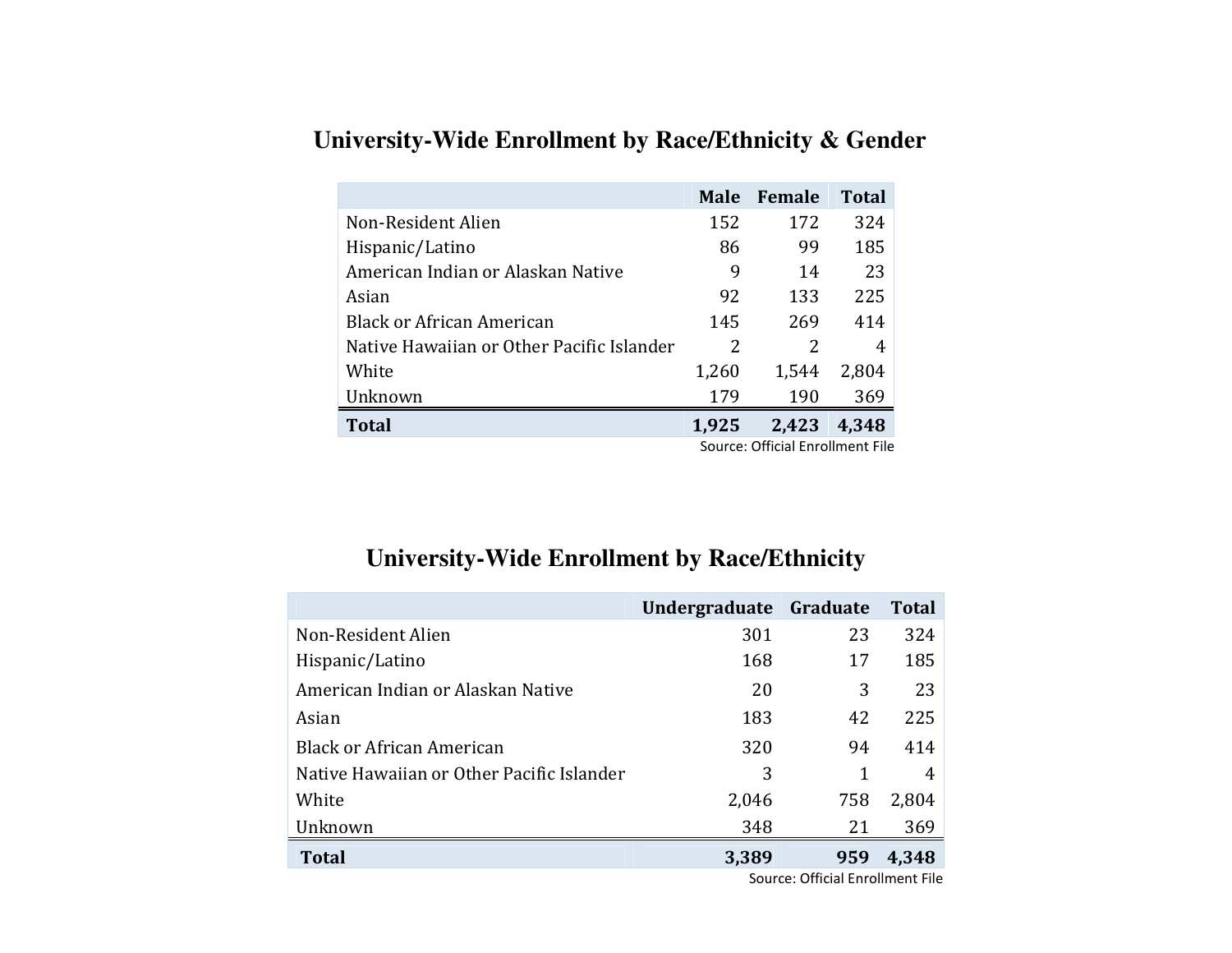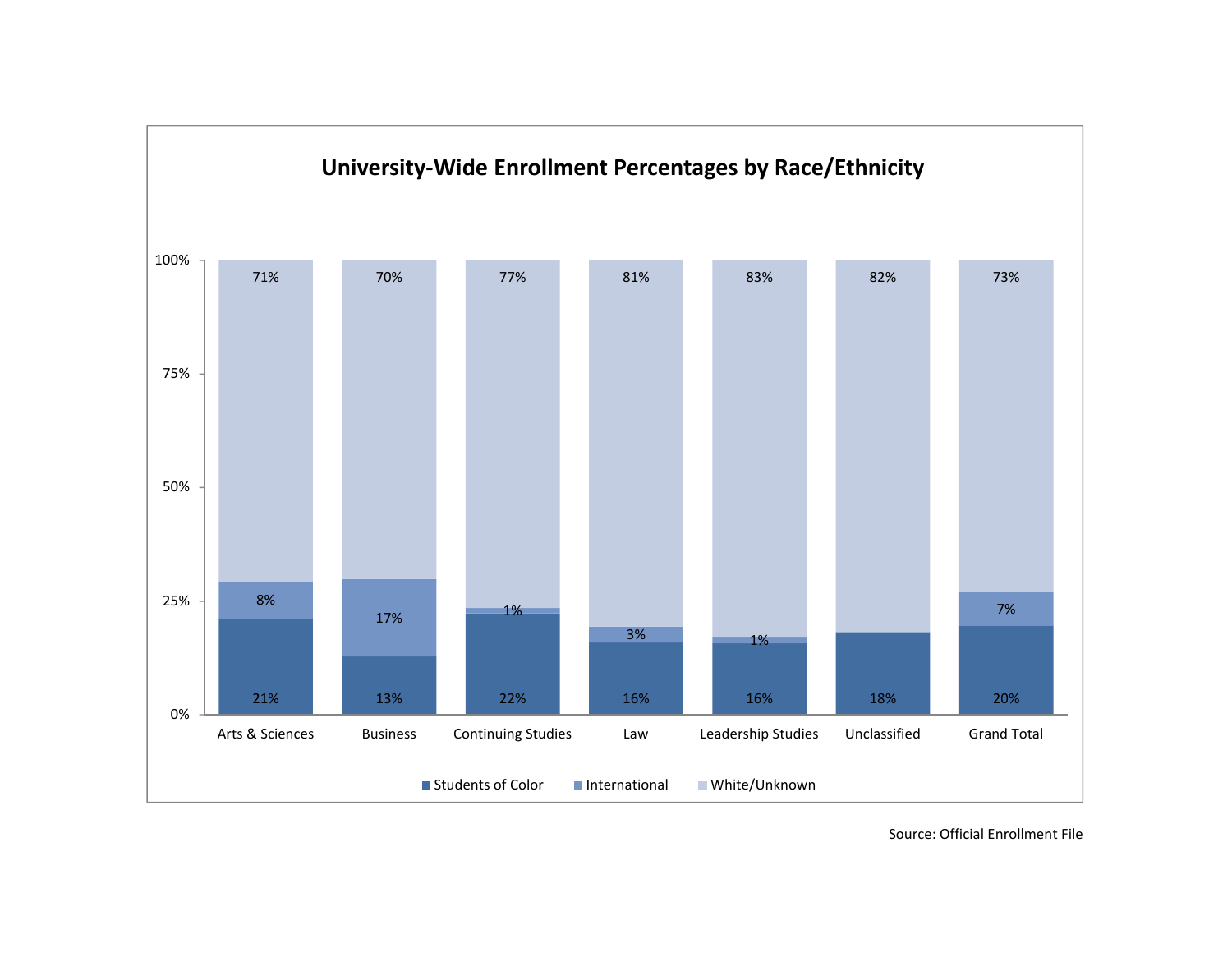| <b>University-Wide Enrollment by Age</b> |  |  |  |  |  |
|------------------------------------------|--|--|--|--|--|
|------------------------------------------|--|--|--|--|--|

|               | 17 & Under 18-21 22-25 26-30 31-35 36 & Over |          |     |            |     |                                 | <b>Total</b> |
|---------------|----------------------------------------------|----------|-----|------------|-----|---------------------------------|--------------|
| Undergraduate |                                              |          |     |            |     | 48 2,740 241 83 67 210 3,389    |              |
| Graduate      |                                              | 8        |     | 385 285    | -80 | 201                             | 959          |
| <b>Total</b>  |                                              | 48 2,748 | 626 | <b>368</b> | 147 |                                 | 411 4,348    |
|               |                                              |          |     |            |     | Course Official Enrallment File |              |

Source: Official Enrollment File

#### **University-Wide Enrollment by In-State/Out-of-State Status**

|                                  |       | In-State Out-of-State | <b>Total</b> |  |  |
|----------------------------------|-------|-----------------------|--------------|--|--|
| Undergraduate                    | 977   |                       | 2,412 3,389  |  |  |
| Graduate                         | 761   | 198                   | 959          |  |  |
| <b>Total</b>                     | 1,738 | 2,610                 | 4,348        |  |  |
| Source: Official Enrollment File |       |                       |              |  |  |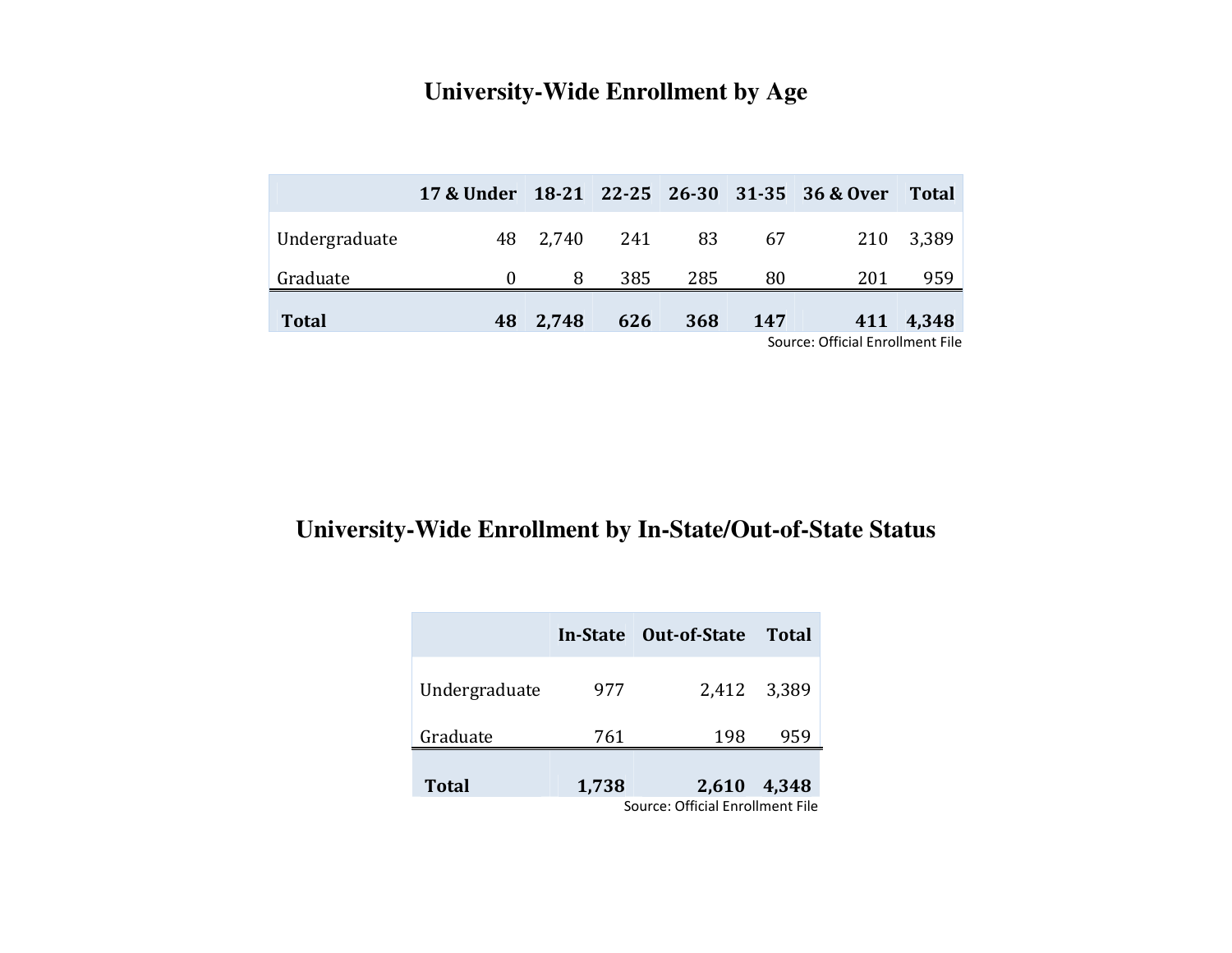# **Traditional Enrollment – Fall 2011**

## **(Degree-seeking only)**

# **Traditional Enrollment by Full-Time/Part-Time Status**

|                    | <b>Full-time</b> | Part-time                        | <b>Total</b> |
|--------------------|------------------|----------------------------------|--------------|
| Undergraduate      | 2,872            | 14                               | 2,886        |
| Arts & Sciences    | 2,379            | 11                               | 2,390        |
| <b>Business</b>    | 423              | 3                                | 426          |
| Leadership Studies | 70               | 0                                | 70           |
| Graduate           | 486              | 61                               | 547          |
| <b>Business</b>    | 36               | 59                               | 95           |
| Law                | 450              | 2                                | 452          |
| <b>Total</b>       | 3,358            |                                  | 75 3,433     |
|                    |                  | Source: Official Enrollment File |              |

## **Traditional Enrollment by Full-Time/Part-Time Status & Gender**

|                    | <b>Male</b>      |           | Female                         |       |           |                     |                    |
|--------------------|------------------|-----------|--------------------------------|-------|-----------|---------------------|--------------------|
|                    | <b>Full-time</b> | Part-time | Male Total Full-time Part-time |       |           | <b>Female Total</b> | <b>Grand Total</b> |
| Undergraduate      | 1,323            | 10        | 1,333                          | 1,549 | 4         | 1,553               | 2,886              |
| Graduate           | 264              | 52        | 316                            | 222   | a         | 231                 | 547                |
| <b>Grand Total</b> | 1,587            | 62        | 1,649                          | 1,771 | <b>13</b> | 1,784               | 3,433<br>$  -$     |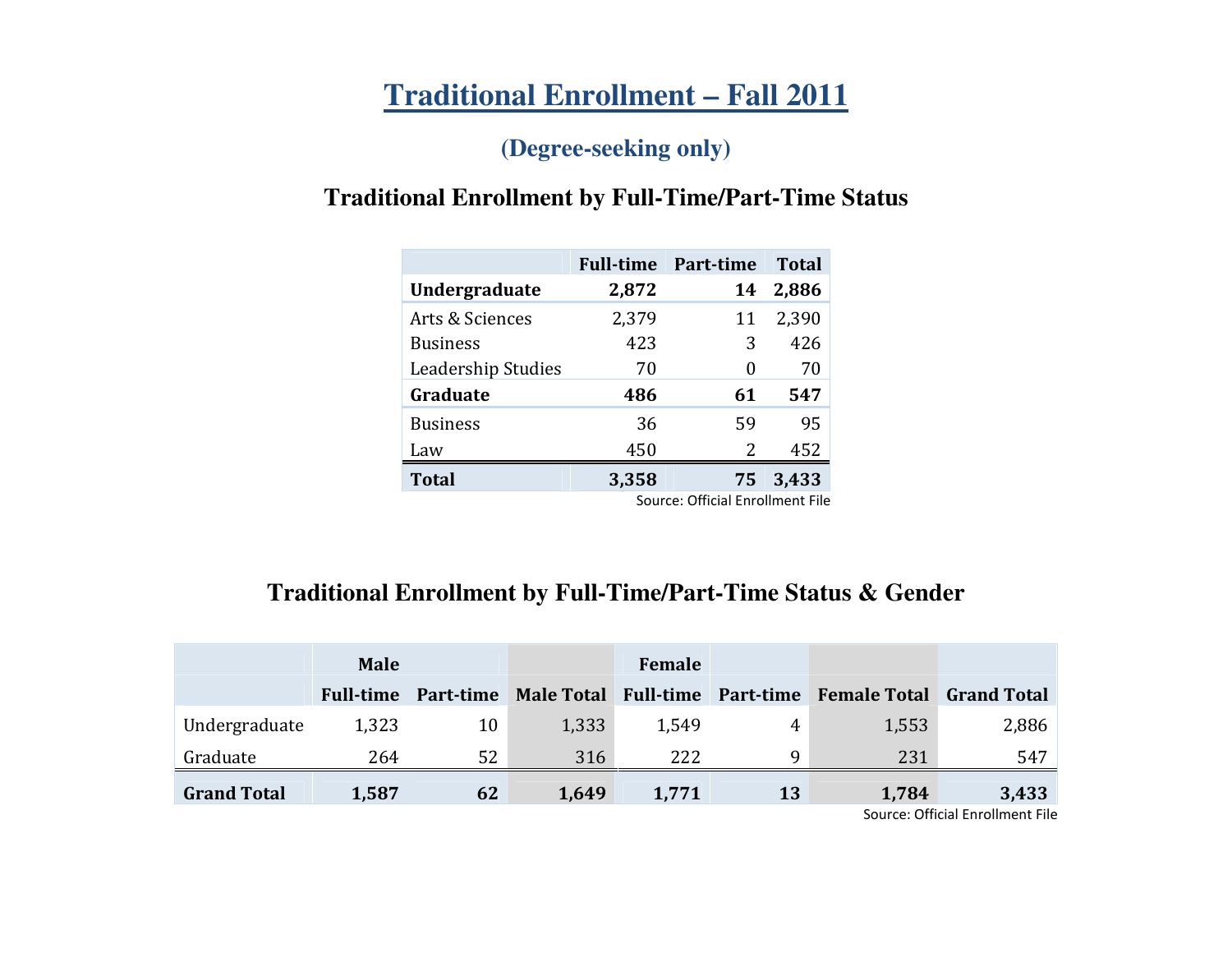|                      | <b>Male</b> | <b>Female</b> | <b>Grand Total</b> |
|----------------------|-------------|---------------|--------------------|
| <b>Undergraduate</b> | 1,333       | 1,553         | 2,886              |
| Arts & Sciences      | 1031        | 1359          | 2390               |
| <b>Business</b>      | 280         | 146           | 426                |
| Leadership Studies   | 22          | 48            | 70                 |
| Graduate             | 316         | 231           | 547                |
| <b>Business</b>      | 73          | 22            | 95                 |
| Law                  | 243         | 209           | 452                |
| <b>Grand Total</b>   | 1,649       | 1,784         | 3,433              |

### **Traditional Enrollment by Gender**

Source: Official Enrollment File

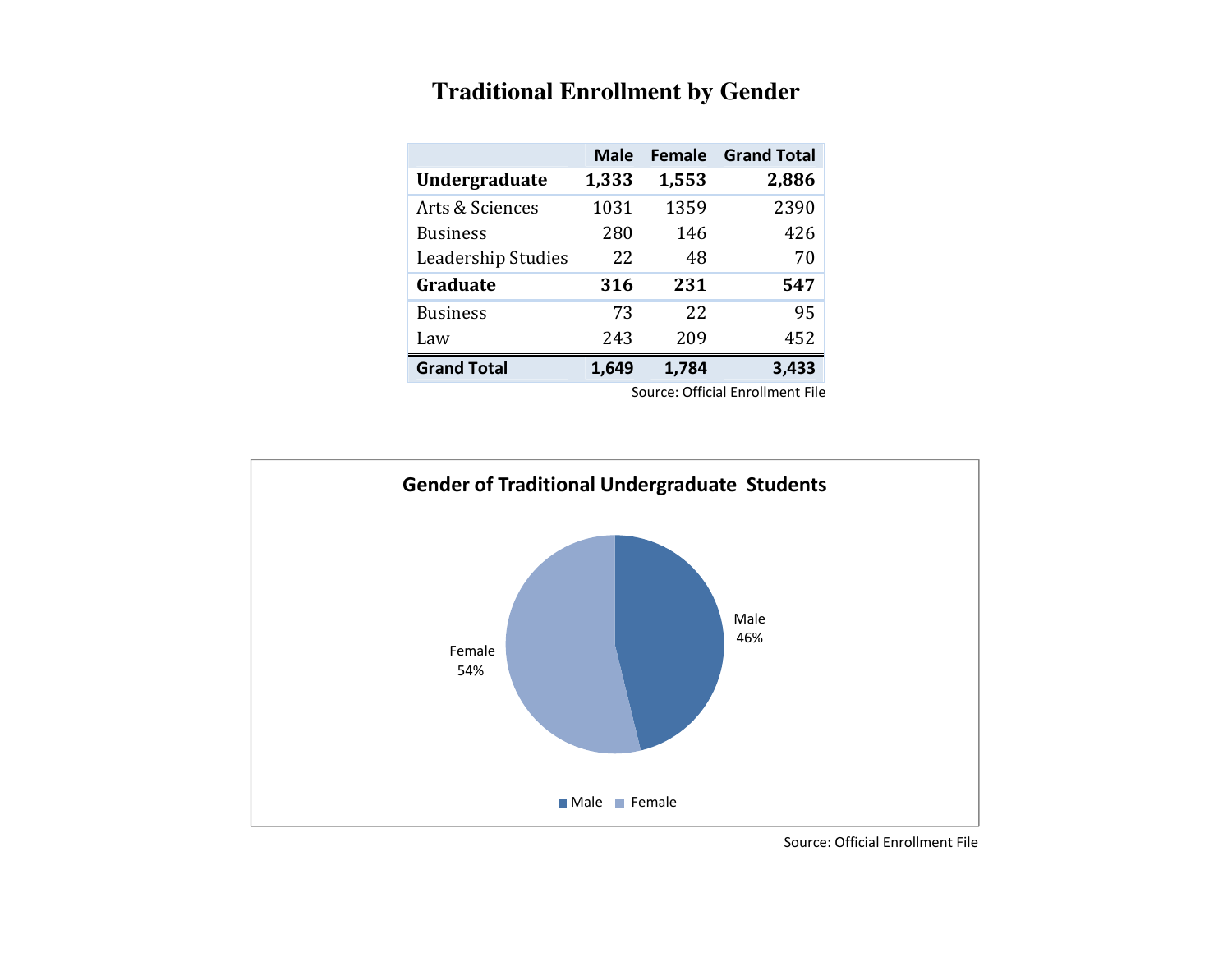|                                           |       |     | Arts & Sciences Business Leadership Studies Grand Total |       |
|-------------------------------------------|-------|-----|---------------------------------------------------------|-------|
| Non-Resident Alien                        | 171   | 35  |                                                         | 207   |
| Hispanic/Latino                           | 143   | 18  | 2                                                       | 163   |
| American Indian or Alaskan Native         | 15    |     |                                                         | 17    |
| Asian                                     | 154   | 21  |                                                         | 177   |
| <b>Black or African American</b>          | 197   | 21  | 6                                                       | 224   |
| Native Hawaiian or Other Pacific Islander | 2     | 0   | 0                                                       |       |
| White                                     | 1,441 | 276 | 49                                                      | 1,766 |
| Unknown                                   | 267   | 54  | 9                                                       | 330   |
| <b>Grand Total</b>                        | 2,390 | 426 | 70                                                      | 2,886 |

# **Traditional Undergraduate Enrollment by Race/Ethnicity & Gender**

Source: Official Enrollment File

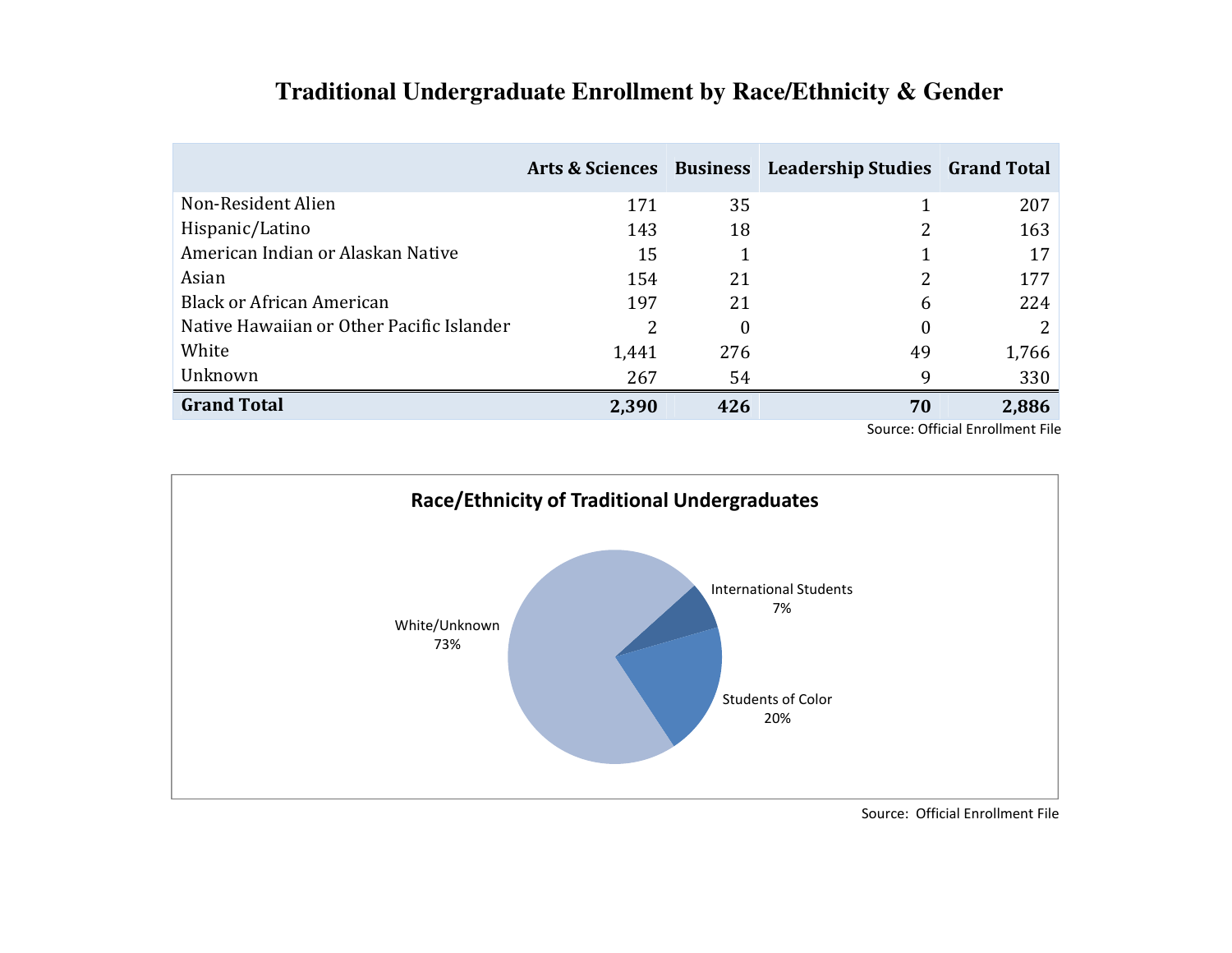### **Traditional Graduate Enrollment by Race/Ethnicity & Gender**

|                                           | Law |    | <b>Business</b> Grand Total |
|-------------------------------------------|-----|----|-----------------------------|
| Non-Resident Alien                        | 11  | 2  | 13                          |
| Hispanic/Latino                           | 5   | 4  | 9                           |
| American Indian or Alaskan Native         | 2   |    |                             |
| Asian                                     | 30  | 5  | 35                          |
| <b>Black or African American</b>          | 35  | 5  | 40                          |
| Native Hawaiian or Other Pacific Islander |     | 0  |                             |
| White                                     | 357 | 78 | 435                         |
| Unknown                                   | 11  |    | 12                          |
| <b>Grand Total</b>                        | 452 | 95 | 547                         |

Source: Official Enrollment File

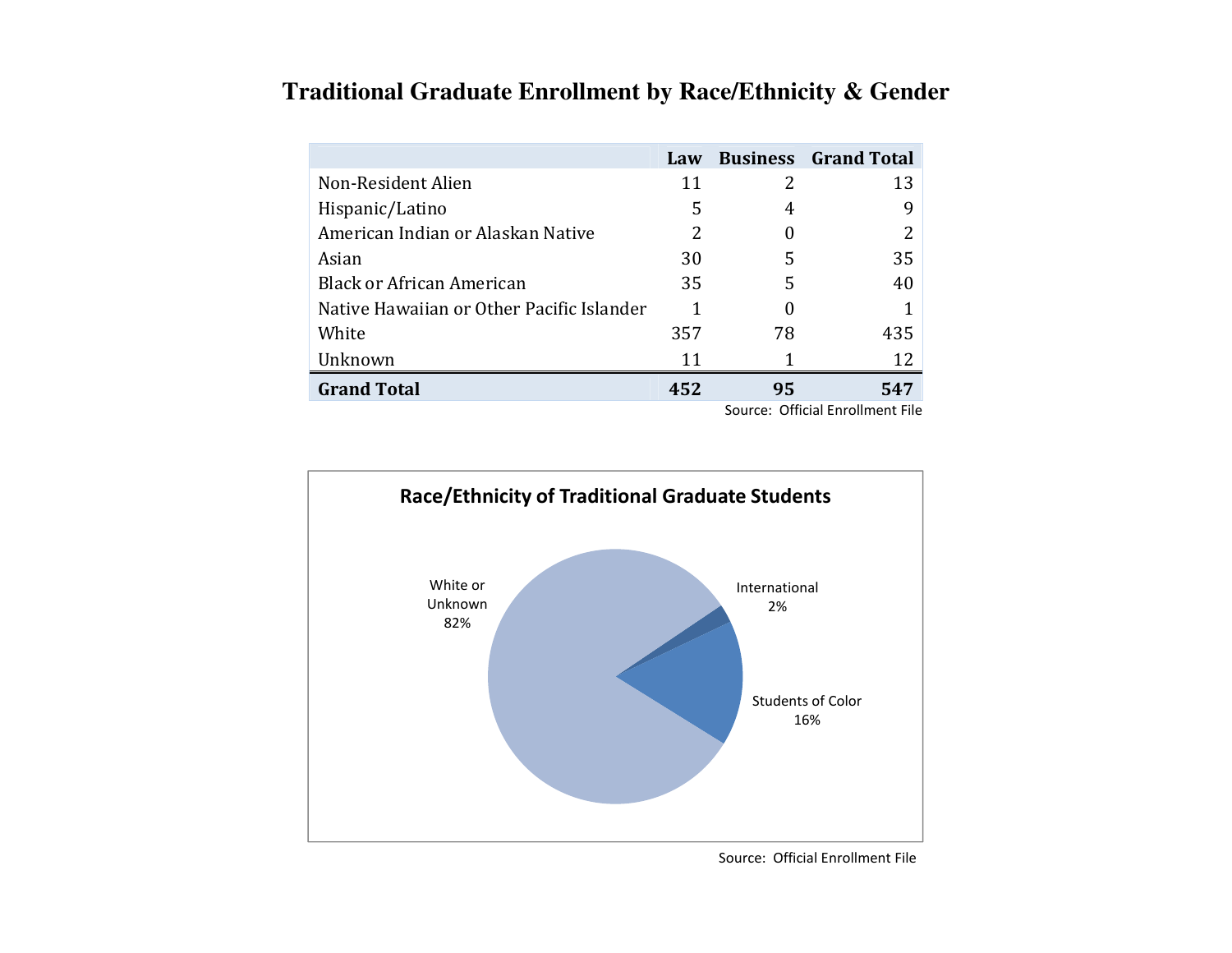#### **Traditional Enrollment by Age**

|               | 17 &<br>Under |                | 18-21 22-25 26-30 31-35 |     |     | <b>36 &amp;</b><br>Over | <b>Total</b>                     |
|---------------|---------------|----------------|-------------------------|-----|-----|-------------------------|----------------------------------|
| Undergraduate |               | 46 2,666       | 163                     |     | 8 1 | $\overline{2}$          | 2,886                            |
| Graduate      | 0             | $\overline{7}$ | 303                     | 181 | 34  | 22                      | 547                              |
| <b>Total</b>  | 46            | 2,673          | 466                     | 189 | 35  | 24                      | 3,433                            |
|               |               |                |                         |     |     |                         | Source: Official Enrollment File |

Under 2172%21 and Over28%Traditional Undergraduate Enrollment by Age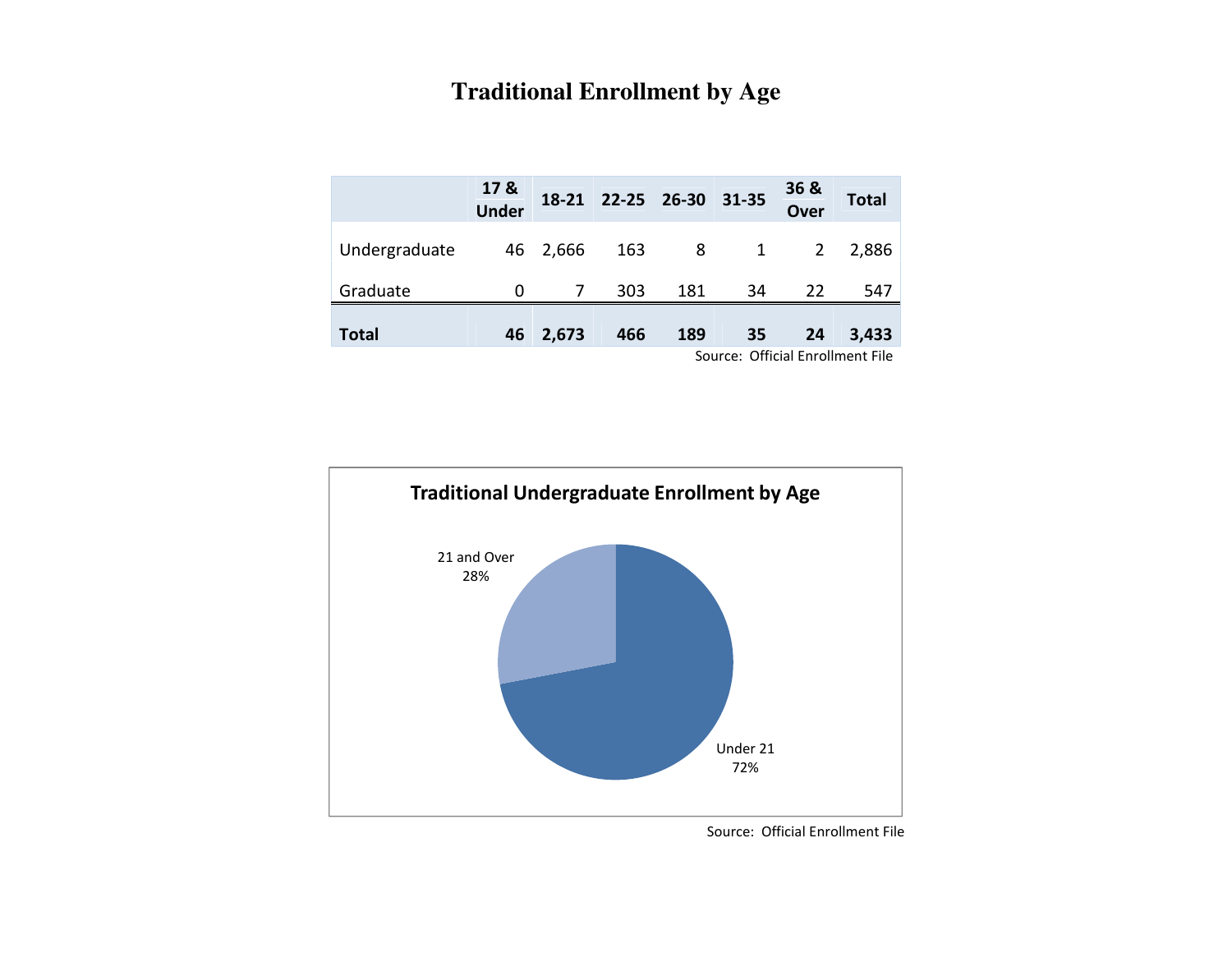|                      | <b>In-State</b> | <b>Out-of-State Grand Total</b> |       |
|----------------------|-----------------|---------------------------------|-------|
| <b>Undergraduate</b> | 580             | 2,306                           | 2,886 |
| Arts & Sciences      | 497             | 1,893                           | 2,390 |
| <b>Business</b>      | 68              | 358                             | 426   |
| Leadership Studies   | 15              | 55                              | 70    |
| Graduate             | 370             | 177                             | 547   |
| <b>Business</b>      | 93              | 2                               | 95    |
| Law                  | 277             | 175                             | 452   |
| <b>Grand Total</b>   | 950             | 2,483                           | 3,433 |

# **Traditional Enrollment by In-State/Out-of-State Status**

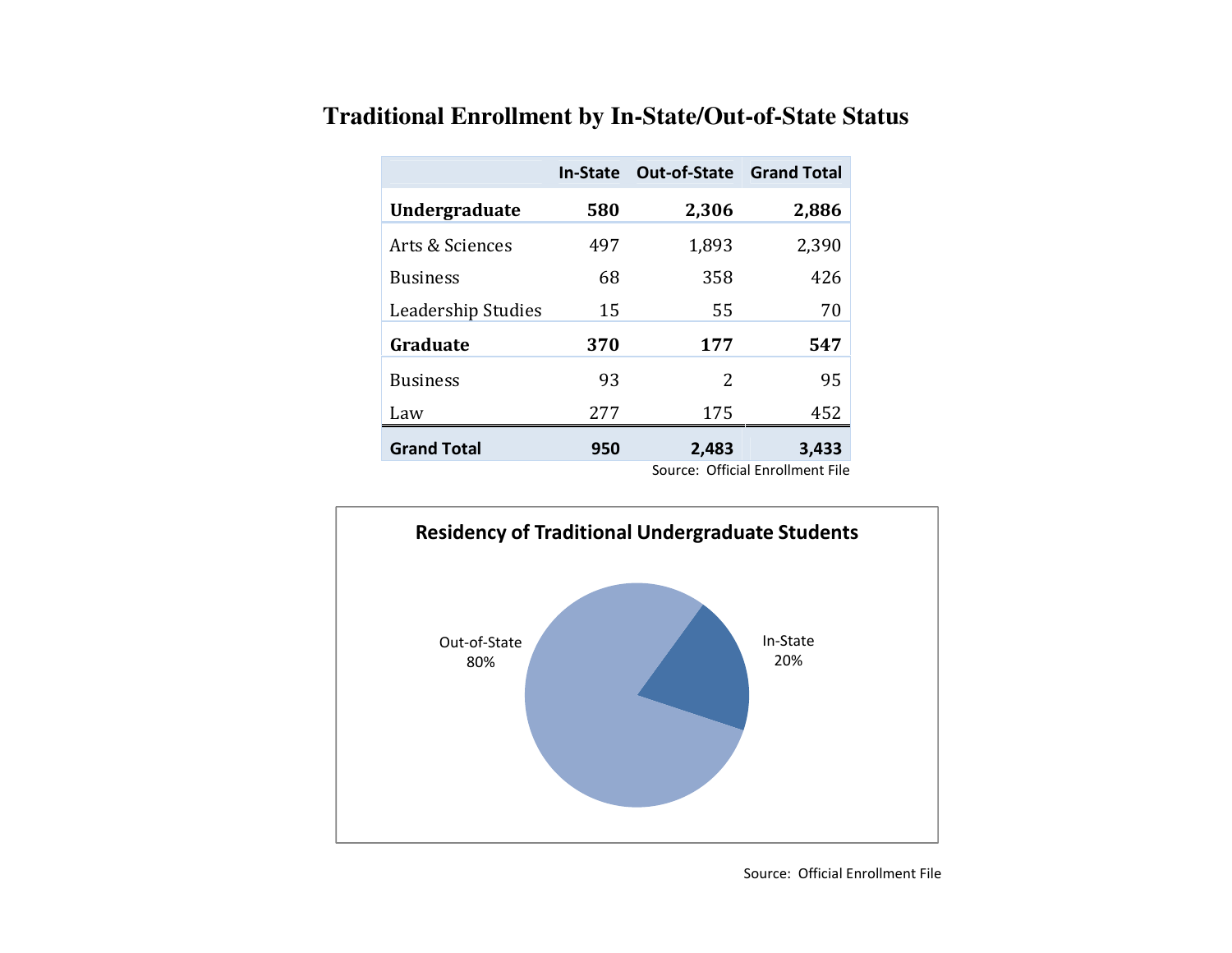# **International Education- Fall 2011**

### **Participation-Graduating Class of 2011**

(Includes December '10, May and August '11 graduates)



Source: Study Abroad Files

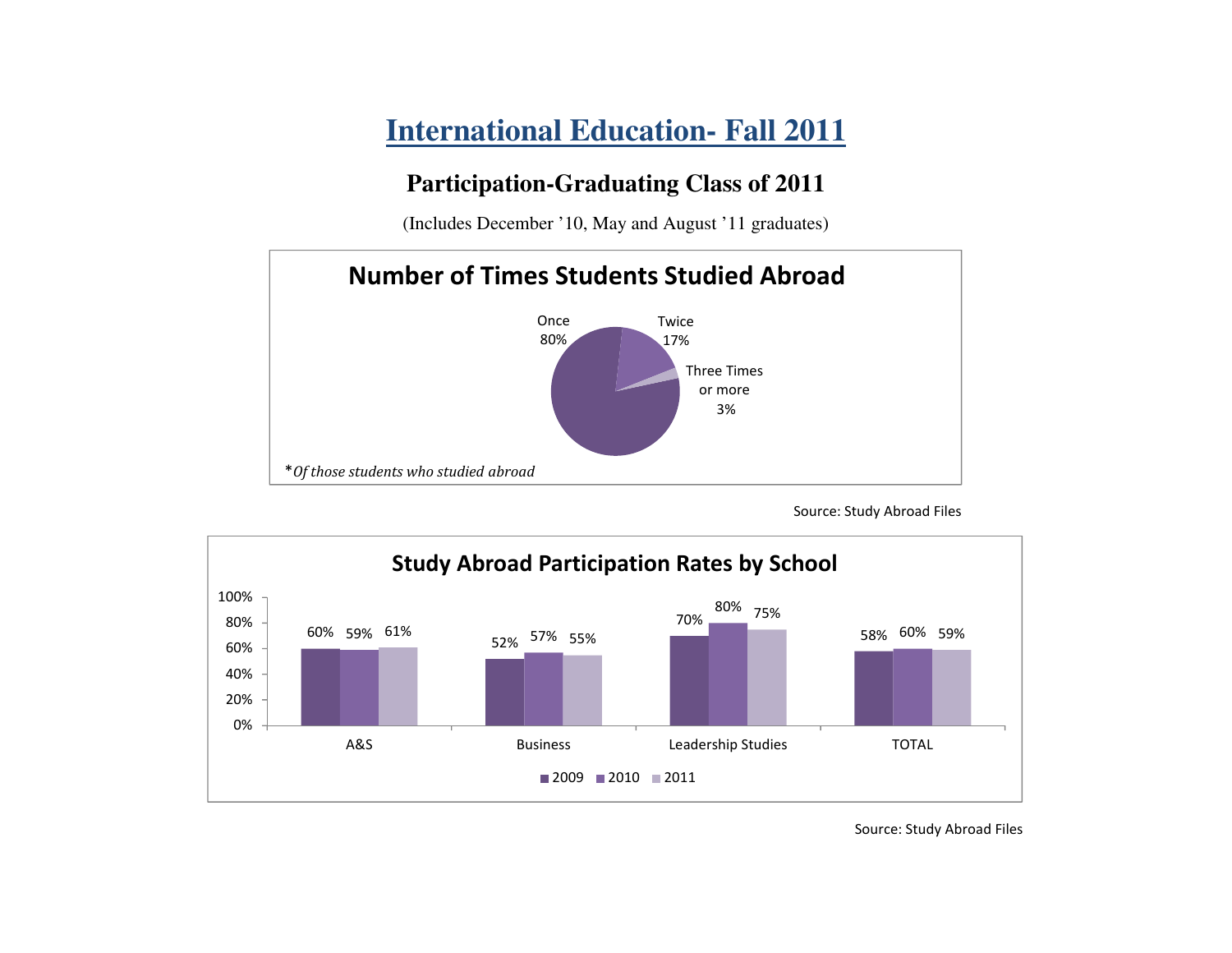# **2010-11 Study Abroad Countries**

| In 2010-11, Students studied abroad in the following 38 countries |                    |                    |                                                   |  |  |  |
|-------------------------------------------------------------------|--------------------|--------------------|---------------------------------------------------|--|--|--|
| Argentina                                                         | Dominican Republic | Morocco            | Sweden                                            |  |  |  |
| Australia                                                         | France             | Nepal              | Switzerland                                       |  |  |  |
| Austria                                                           | Germany            | <b>Netherlands</b> | Taiwan                                            |  |  |  |
| <b>Brazil</b>                                                     | Ghana              | New Zealand        | Thailand                                          |  |  |  |
| Canada                                                            | India              | Peru               | Turkey                                            |  |  |  |
| Chile                                                             | Ireland            | Russia             | Turks & Caicos                                    |  |  |  |
| China                                                             | Italy              | Senegal            | Uganda                                            |  |  |  |
| Costa Rica                                                        | Japan              | South Africa       | United Kingdom (England, N. Ireland and Scotland) |  |  |  |
| Czech Republic                                                    | Kenya              | South Korea        |                                                   |  |  |  |
| Denmark                                                           | Lithuania          | Spain              |                                                   |  |  |  |





Source: Study Abroad Files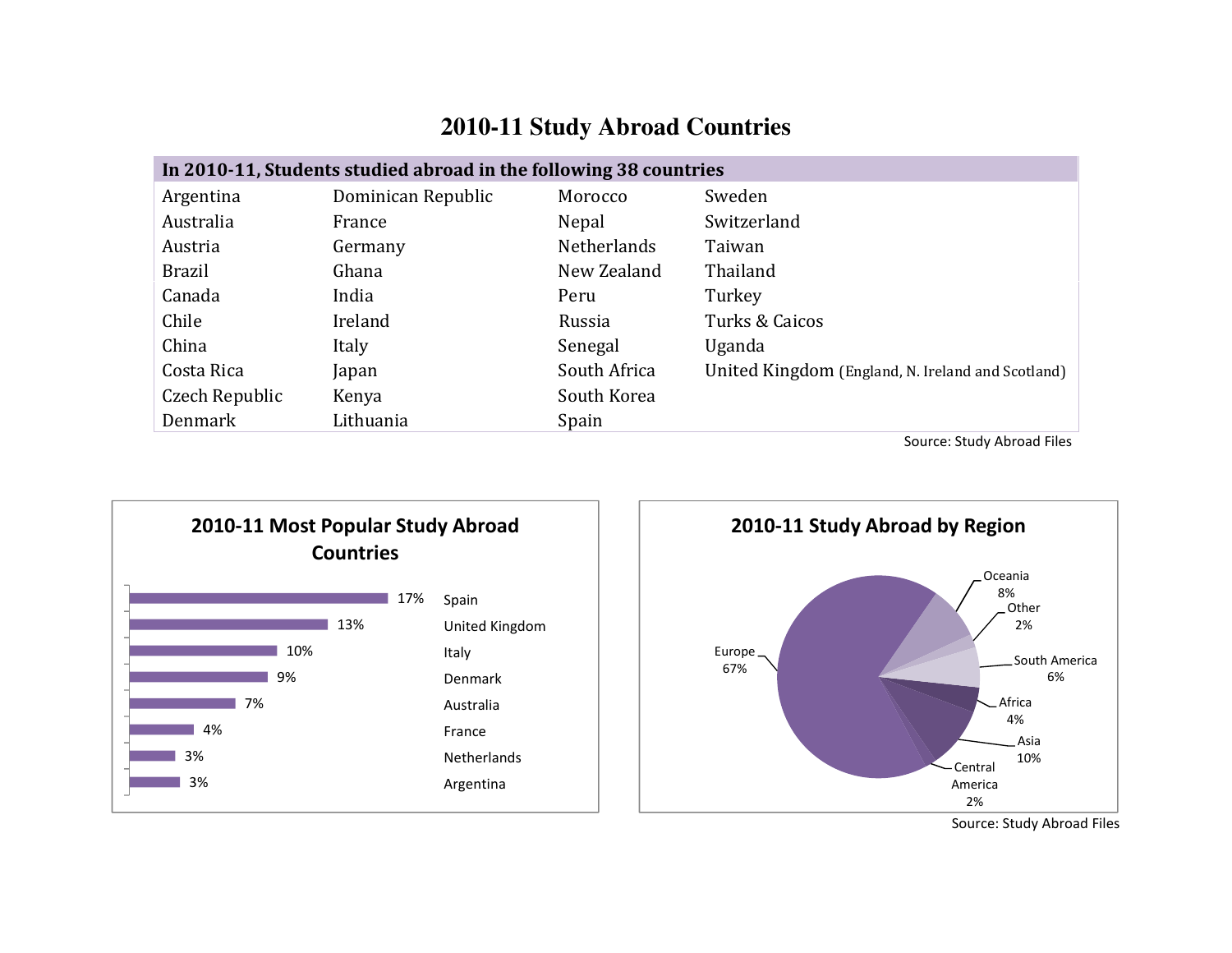#### **Study Abroad by Semester and School**

|         |     |                 | Leadership     | Undergraduate |     |
|---------|-----|-----------------|----------------|---------------|-----|
| Year    | A&S | <b>Business</b> | <b>Studies</b> | <b>Total</b>  | Law |
| $2011*$ | 179 | 118             | 22             | 319           |     |
| 2010    | 142 | 96              | 21             | 259           |     |
| 2009    | 185 | 106             | 22             | 313           |     |
| 2008    | 155 | 98              | 14             | 267           | 0   |
| 2007    | 169 | 65              | 15             | 249           |     |

#### Fall Study Abroad

 $\begin{array}{|l|l|}\n\hline\n 2007 & 169 & 65 & 15 & 249 & 1 \\
\hline\n\end{array}$  \*One non-degree-seeking undergraduate with no school affiliation also studied abroad but is not included in this table.

Source: Study Abroad Files

#### Spring Study Abroad

| Year | A&S | <b>Business</b> | Leadership<br><b>Studies</b> | Undergraduate<br><b>Total</b> | Law | <b>MBA</b> |
|------|-----|-----------------|------------------------------|-------------------------------|-----|------------|
| 2011 | 56  | 8               | 5                            | 69                            |     |            |
| 2010 | 32  | 10              | 0                            | 42                            |     |            |
| 2009 | 59  | 13              | 3                            | 75                            |     |            |
| 2008 | 54  | 19              | 4                            | 77                            | 2   |            |
| 2007 | 82  | 21              | 5                            | 108                           |     |            |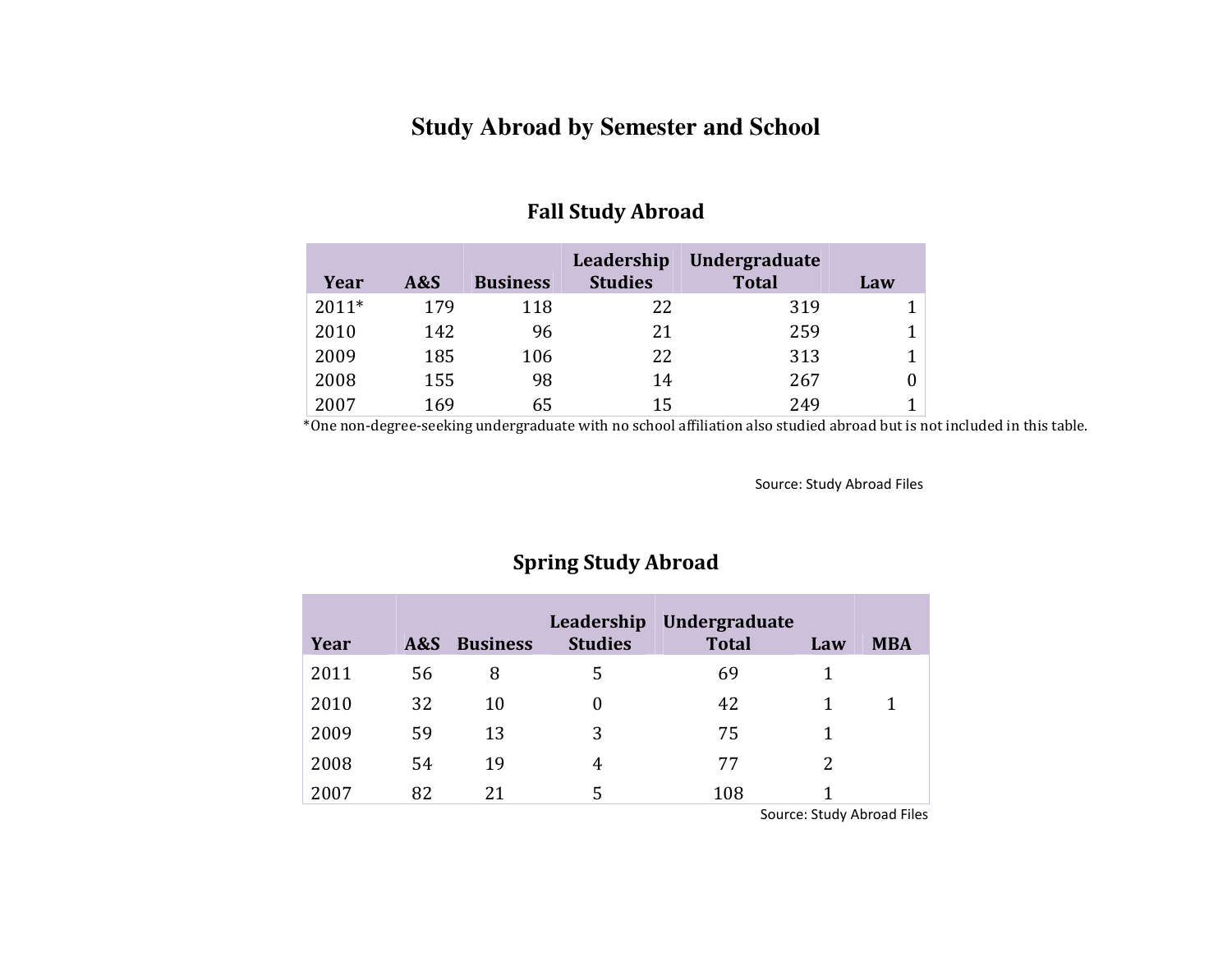#### **Fall Study Abroad by Gender**

| Year    | <b>Male</b> | <b>Female</b> | <b>Total</b> |
|---------|-------------|---------------|--------------|
| $2011*$ | 84          | 236           | 320          |
| 2010    | 80          | 180           | 260          |
| 2009    | 113         | 202           | 315          |
| 2008    | 94          | 173           | 267          |
| 2007    | 77          | 173           | 250          |

\*Excluding one non degree-seeking female student

Source: Study Abroad Files

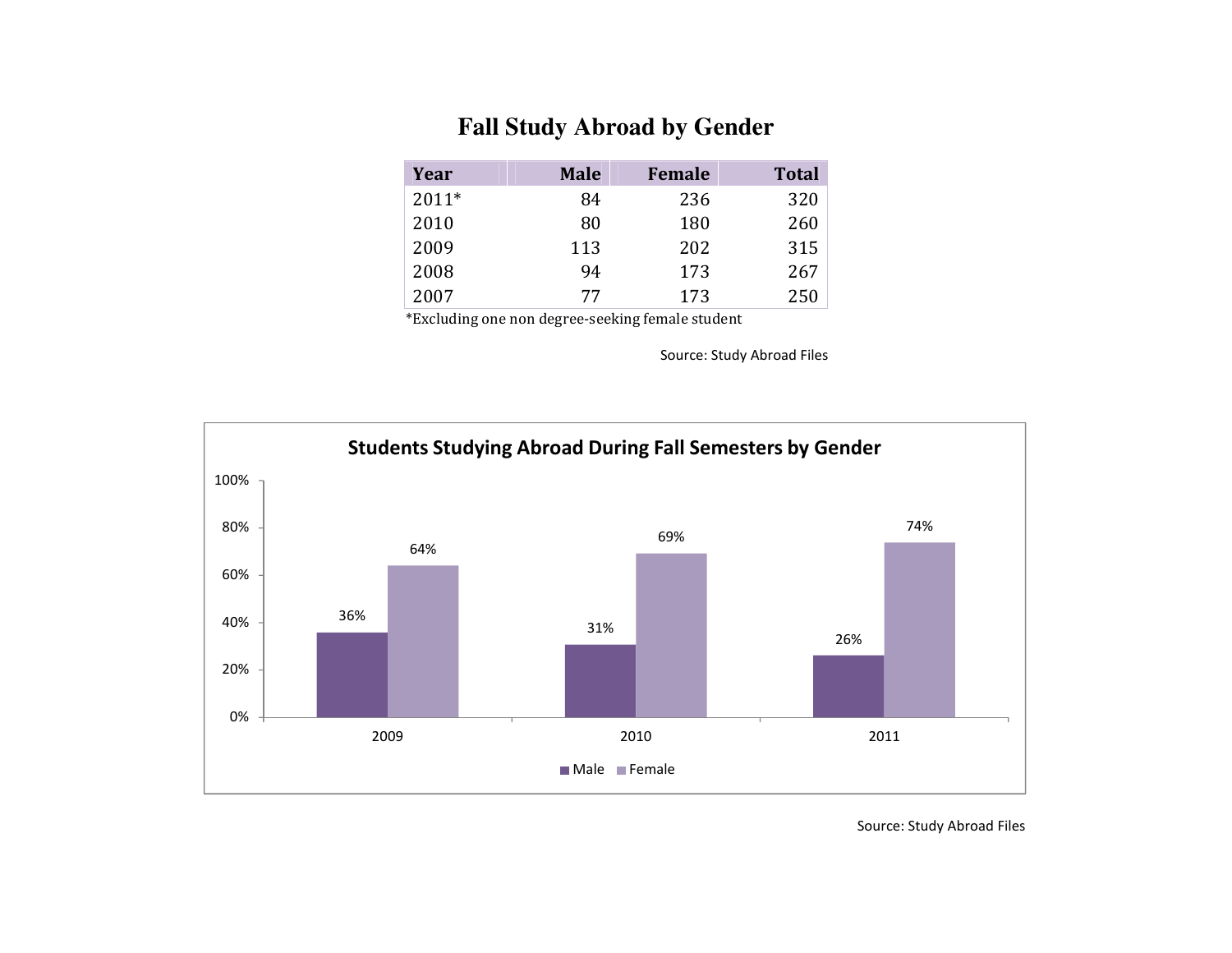#### **Spring Study Abroad by Gender**

| Year | <b>Male</b> | <b>Female</b>              | <b>Total</b> |
|------|-------------|----------------------------|--------------|
| 2011 | 27          | 43                         | 70           |
| 2010 | 22          | 22                         | 44           |
| 2009 | 33          | 43                         | 76           |
| 2008 | 46          | 33                         | 79           |
| 2007 | 60          | 49                         | 109          |
|      |             | Source: Study Abroad Files |              |

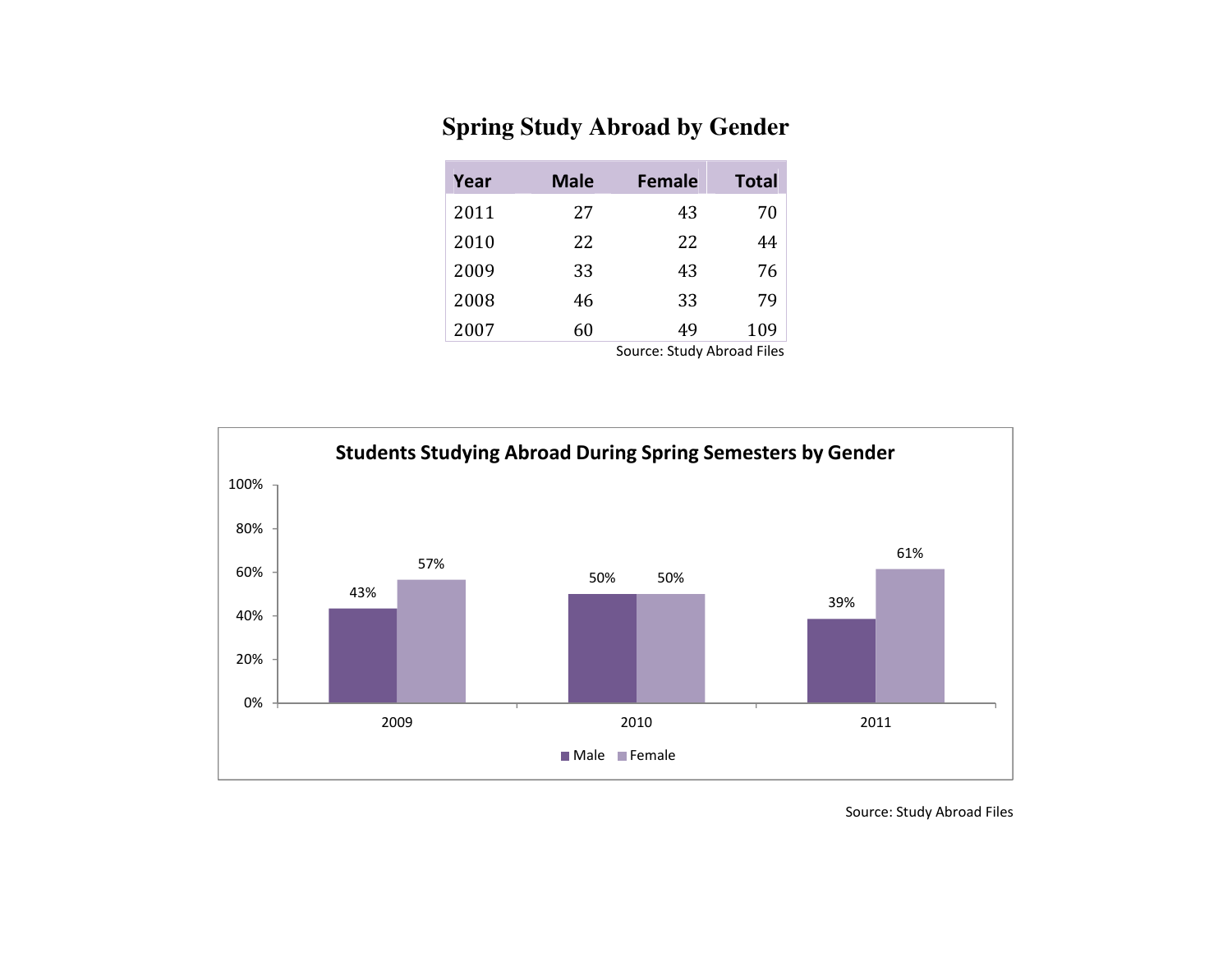# **Degrees Conferred (2010-11)**

\*These numbers represent the number of degrees awarded between July 1, 2010 and June 30, 2011, not the number of individuals or the number of majors, so students may be counted more than once.

|                             | Arts &<br><b>Sciences</b> | <b>Business</b> | Leadership<br><b>Studies</b> | Law | Continuing<br><b>Studies</b>  | <b>Total</b> |
|-----------------------------|---------------------------|-----------------|------------------------------|-----|-------------------------------|--------------|
| <b>Associate Degrees</b>    |                           |                 |                              |     | 6                             | 6            |
| Certificate/Diploma         |                           |                 |                              |     | 36                            | 36           |
| <b>Bachelor's Degrees</b>   | 470                       | 270             | 38                           |     | 84                            | 862          |
| Postbachelor's Certificate  |                           |                 |                              |     | 2                             | 2            |
| Graduate Certificate        |                           |                 |                              |     | 61                            | 61           |
| Master's Degrees            |                           | 52              |                              |     | 72                            | 131          |
| <b>Professional Degrees</b> |                           |                 |                              | 164 |                               | 164          |
| <b>Total</b>                | 477                       | 322             | 38                           | 164 | 261                           | 1,262        |
|                             |                           |                 |                              |     | Source: Official Degree Files |              |

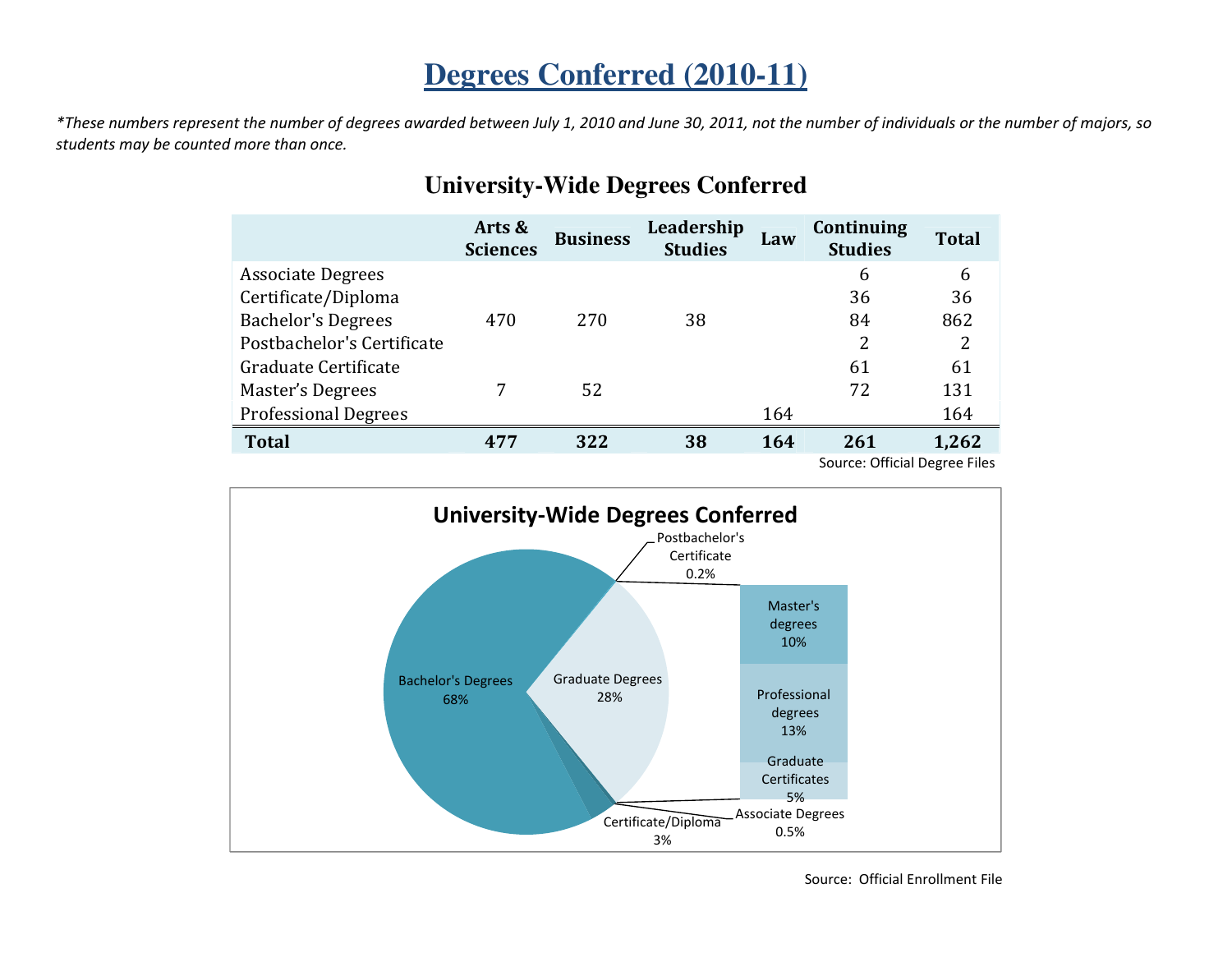### **University-Wide Degree History**

|           | Undergraduate Graduate Grand Total |     |       |
|-----------|------------------------------------|-----|-------|
|           |                                    |     |       |
| 2010-2011 | 906                                | 356 | 1,262 |
| 2009-2010 | 804                                | 330 | 1,134 |
| 2008-2009 | 877                                | 264 | 1,141 |
| 2007-2008 | 917                                | 242 | 1,159 |
| 2006-2007 | 958                                | 285 | 1,243 |

Source: Official Degree Files

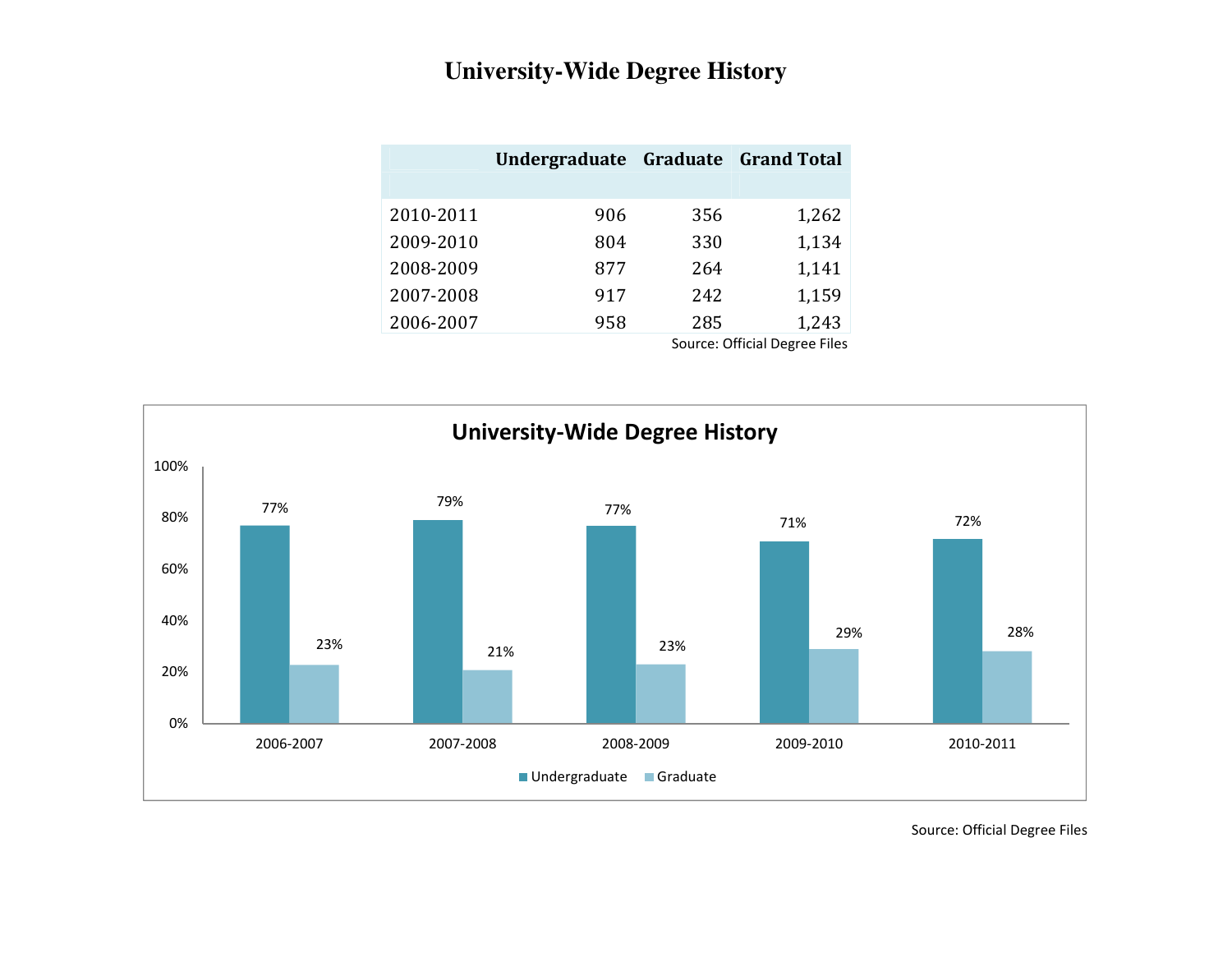# **School of Arts & Sciences**

| <b>Major</b>                                      | Undergraduate  | Graduate     | <b>Total</b>   |
|---------------------------------------------------|----------------|--------------|----------------|
| <b>American Studies</b>                           | 4              |              | 4              |
| Anthropology                                      | 6              |              | 6              |
| Art History                                       | 9              |              | 9              |
| Art Studio                                        | 12             |              | 12             |
| <b>Biochemistry &amp; Molecular Biology</b>       | 13             |              | 13             |
| <b>Biology</b>                                    | 35             | $\mathbf{1}$ | 36             |
| Chemistry                                         | 21             |              | 21             |
| <b>Criminal Justice</b>                           | 6              |              | 6              |
| <b>Chinese Studies</b>                            | $\mathbf{1}$   |              | $\mathbf{1}$   |
| <b>Classical Civilization</b>                     | 7              |              | 7              |
| <b>Computer Science</b>                           | 6              |              | 6              |
| Dance                                             | $\mathbf 1$    |              | $\mathbf{1}$   |
| <b>Economics A&amp;S</b>                          | 17             |              | 17             |
| English                                           | 27             |              | 27             |
| Combined major in English & WGSS                  | $\overline{2}$ |              | 2              |
| <b>Environmental Studies</b>                      | 15             |              | 15             |
| <b>Film Studies</b>                               | $\mathbf{1}$   |              | $\mathbf{1}$   |
| French                                            | 12             |              | 12             |
| Combined major in French & International Business | $\overline{2}$ |              | $\overline{2}$ |
| Greek                                             | $\mathbf{1}$   |              | $\mathbf{1}$   |
| Geography                                         | 11             |              | 11             |
| History                                           | 45             | 2            | 47             |
| <b>Interdisciplinary Studies</b>                  | 15             |              | 15             |
| <b>International Studies</b>                      | 58             |              | 58             |
| <b>Italian Studies</b>                            | 4              |              | 4              |
| Journalism                                        | 14             |              | 14             |

*Continued on next page*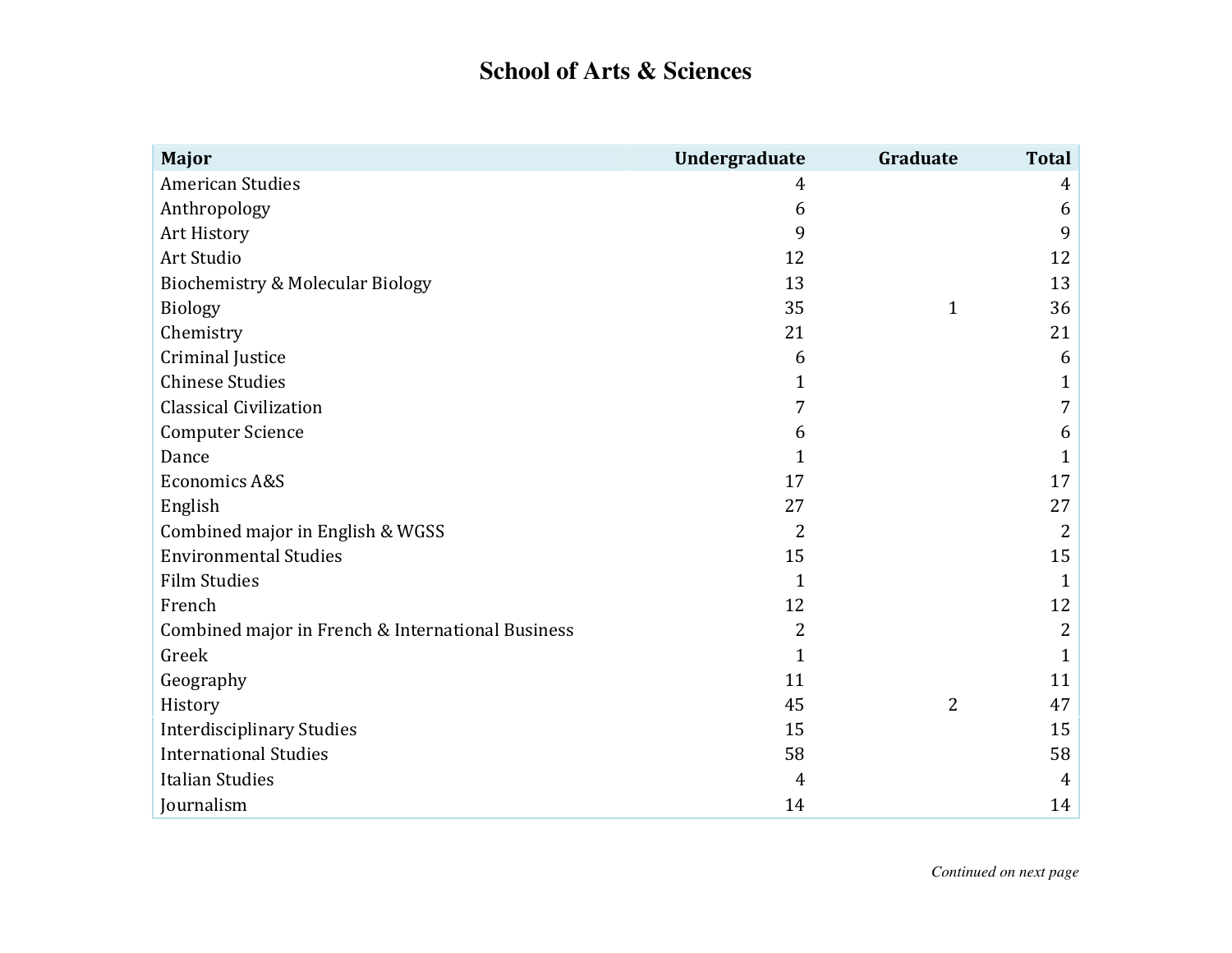| Major                                       | Undergraduate | Graduate | <b>Total</b> |
|---------------------------------------------|---------------|----------|--------------|
| Latin American & Iberian Studies            | 33            |          | 33           |
| Latin American/International Business       | 1             |          |              |
| Latin                                       | 3             |          | 3            |
| Mathematics                                 | 12            |          | 12           |
| <b>Mathematical Economics</b>               | 10            |          | 10           |
| Music                                       | 5             |          | 5            |
| <b>Interdisciplinary Physics</b>            |               |          |              |
| Philosophy                                  | 5             |          | 5            |
| Physics                                     | 9             |          | 9            |
| <b>Political Science</b>                    | 57            |          | 57           |
| Psychology                                  | 35            | 4        | 39           |
| Religion                                    | 7             |          |              |
| <b>Rhetoric &amp; Communication Studies</b> | 45            |          | 45           |
| <b>Russian Studies</b>                      | 2             |          | 2            |
| Sociology                                   | 22            |          | 22           |
| <b>Theatre Arts</b>                         | 5             |          | 5            |
| <b>Urban Practice/Policy</b>                |               |          |              |
| Women/Gender/Sexuality Studies              | 4             |          | 4            |
| <b>Total</b>                                | 602           | 7        | 609          |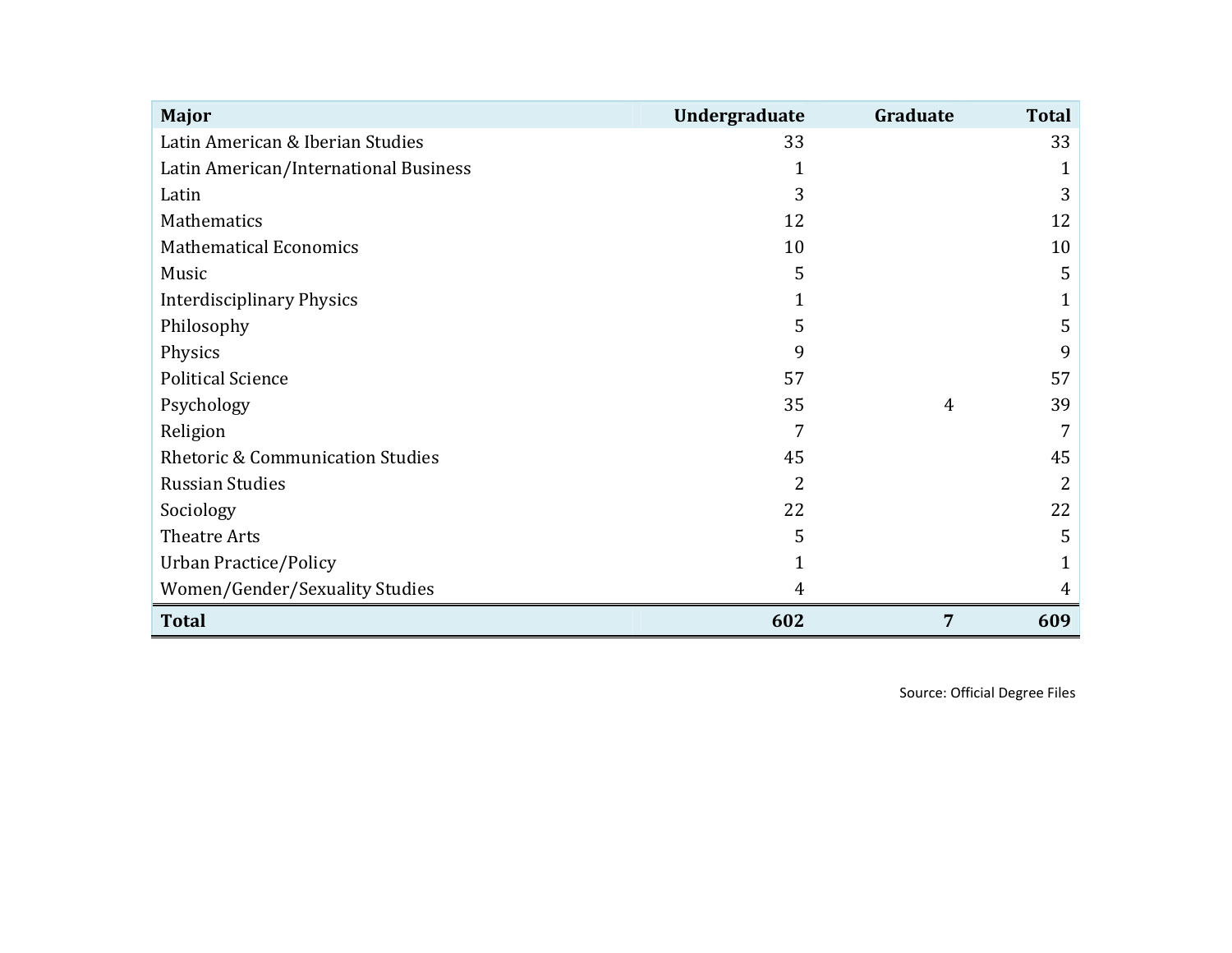# **School of Business**

| <b>Major</b>                   | Undergraduate Graduate |    | Total |
|--------------------------------|------------------------|----|-------|
| Accounting                     | 67                     | 6  | 73    |
| <b>Business Administration</b> | 189                    | 46 | 235   |
| Economics                      | 15                     |    | 15    |
| <b>Total</b>                   | 271                    | 52 | 323   |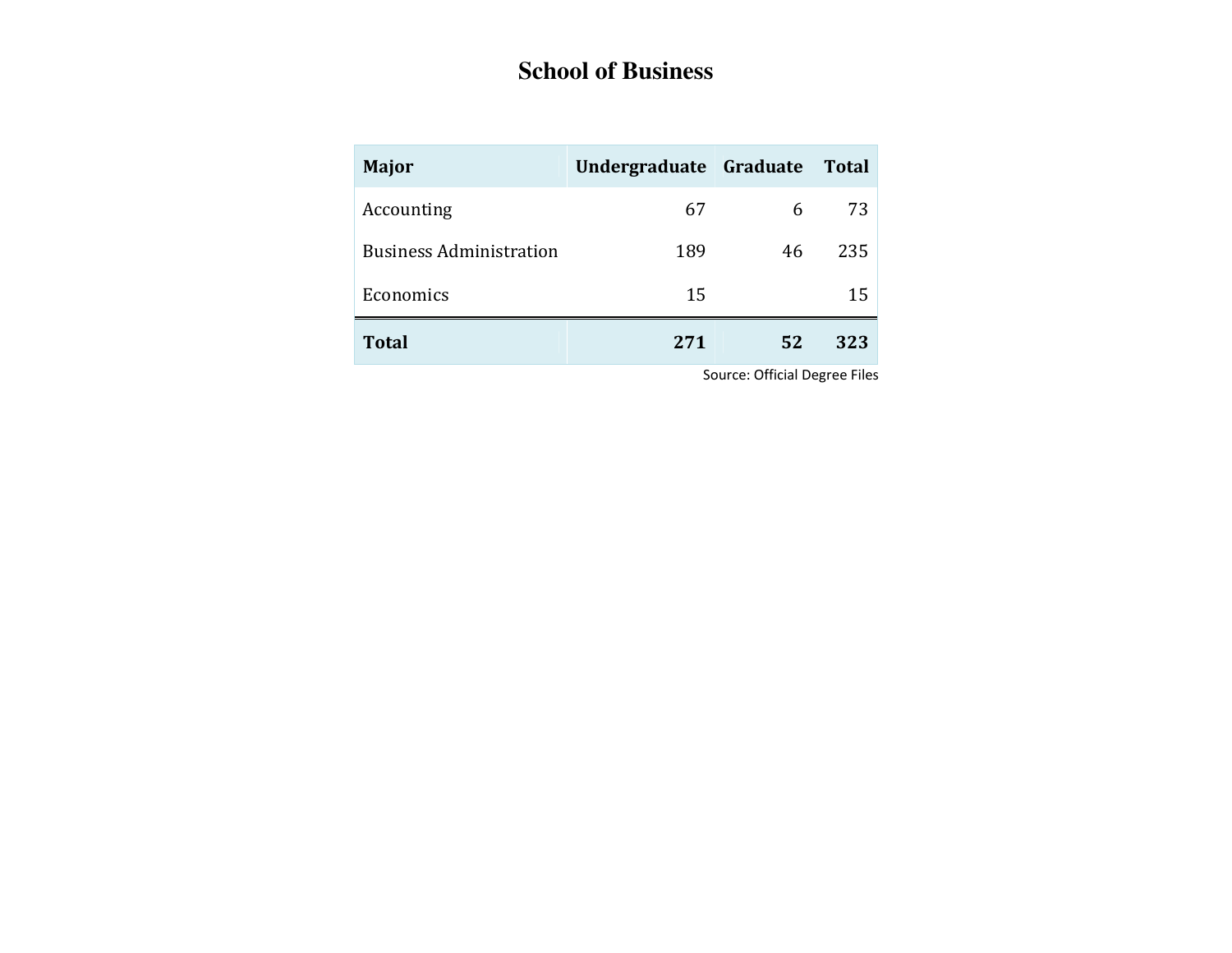### **School of Leadership Studies**

| Major              | Undergraduate Graduate Total |    |
|--------------------|------------------------------|----|
| Leadership Studies | 43                           | 43 |
| <b>Total</b>       | 43                           | 43 |
|                    |                              |    |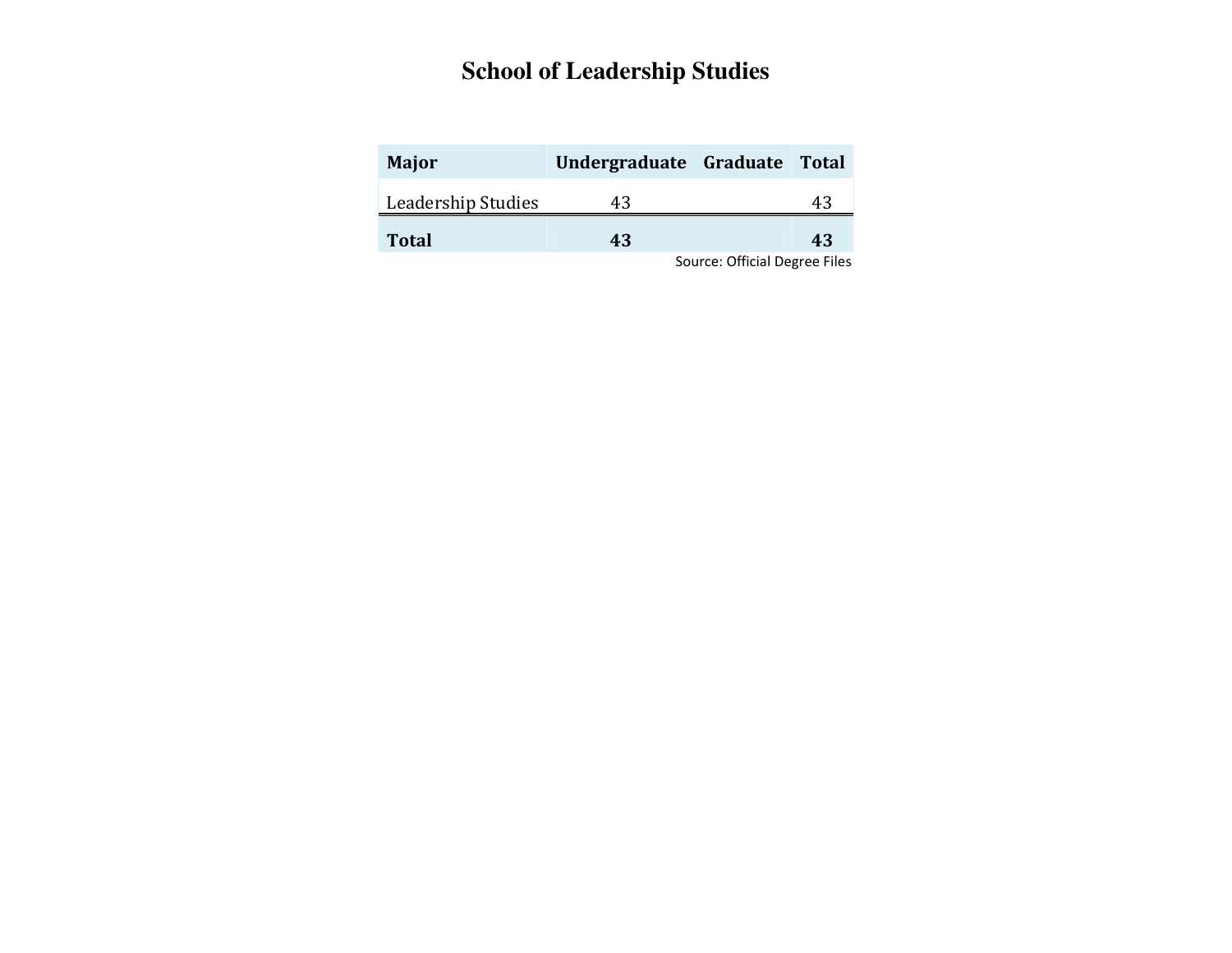# **School of Professional & Continuing Studies**

| <b>Associate Degrees</b><br>6<br>Paralegal Studies<br>1<br><b>Liberal Arts</b><br>5 | Undergraduate<br>Graduate | <b>Grand Total</b>                   |
|-------------------------------------------------------------------------------------|---------------------------|--------------------------------------|
|                                                                                     |                           | 6                                    |
|                                                                                     |                           | $\mathbf{1}$                         |
|                                                                                     |                           | 5                                    |
| Certificate/Diploma<br>36                                                           |                           | 36                                   |
| <b>Information Systems</b><br>8                                                     |                           | 8                                    |
| Paralegal Studies<br>28                                                             |                           | 28                                   |
| <b>Bachelor's Degrees</b><br>84                                                     |                           | 84                                   |
| <b>Emergency Services Management</b><br>6                                           |                           | 6                                    |
| Human Resource Management<br>16                                                     |                           | 16                                   |
| <b>Interdisciplinary Studies</b><br>24                                              |                           | 24                                   |
| <b>Information Systems</b><br>11                                                    |                           | 11                                   |
| <b>Information Technology Management</b><br>3                                       |                           | 3                                    |
| <b>Paralegal Studies</b><br>7                                                       |                           | 7                                    |
| <b>Liberal Arts</b><br>17                                                           |                           | 17                                   |
| <b>Postbachelor's Certificates</b><br>$\overline{2}$                                |                           | $\mathbf{2}$                         |
| <b>Teacher Licensure</b><br>$\mathbf{1}$                                            |                           | $\mathbf{1}$                         |
| <b>Paralegal Studies</b><br>$\mathbf 1$                                             |                           | 1                                    |
| <b>Graduate Certificates</b>                                                        | 61                        | 61                                   |
| Disaster Science                                                                    | 2                         | 2                                    |
| Educational Leadership & Policy Studies                                             | 3                         | 3                                    |
| Human Resource Management                                                           | $\overline{2}$            | $\overline{2}$                       |
| <b>Teacher Licensure</b>                                                            | 54                        | 54                                   |
| <b>Master's Degrees</b>                                                             | 72                        | 72                                   |
| Disaster Science                                                                    | 5                         | 5                                    |
| Education                                                                           | 19                        | 19                                   |
| <b>Emergency Services Management</b>                                                | 6                         | 6                                    |
| Human Resource Management                                                           | 34                        | 34                                   |
| <b>Liberal Arts</b>                                                                 | 8                         | 8                                    |
| <b>Grand Total</b><br>128                                                           | 133                       | 261<br>Source: Official Degree Files |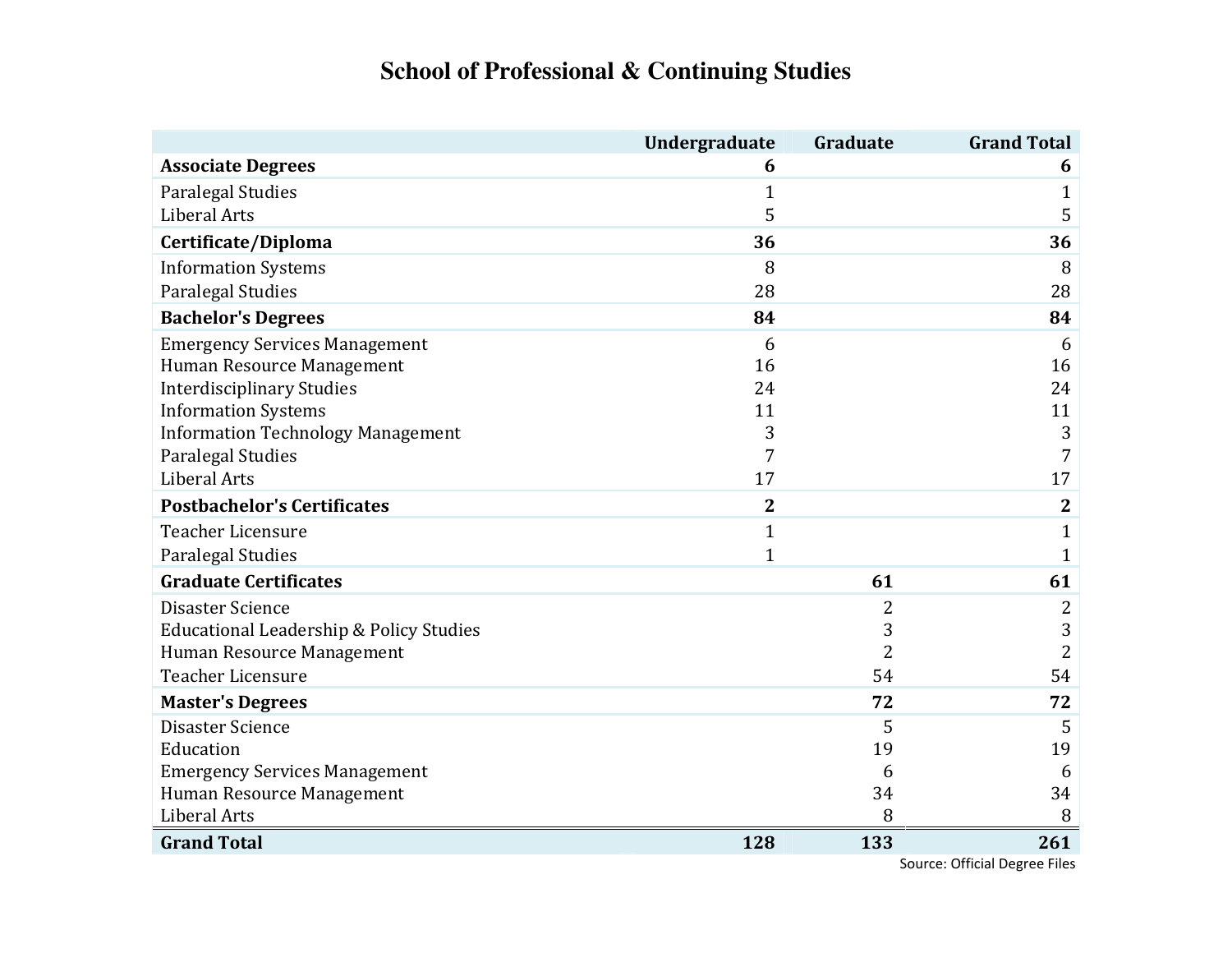

Source: Official Degree Files

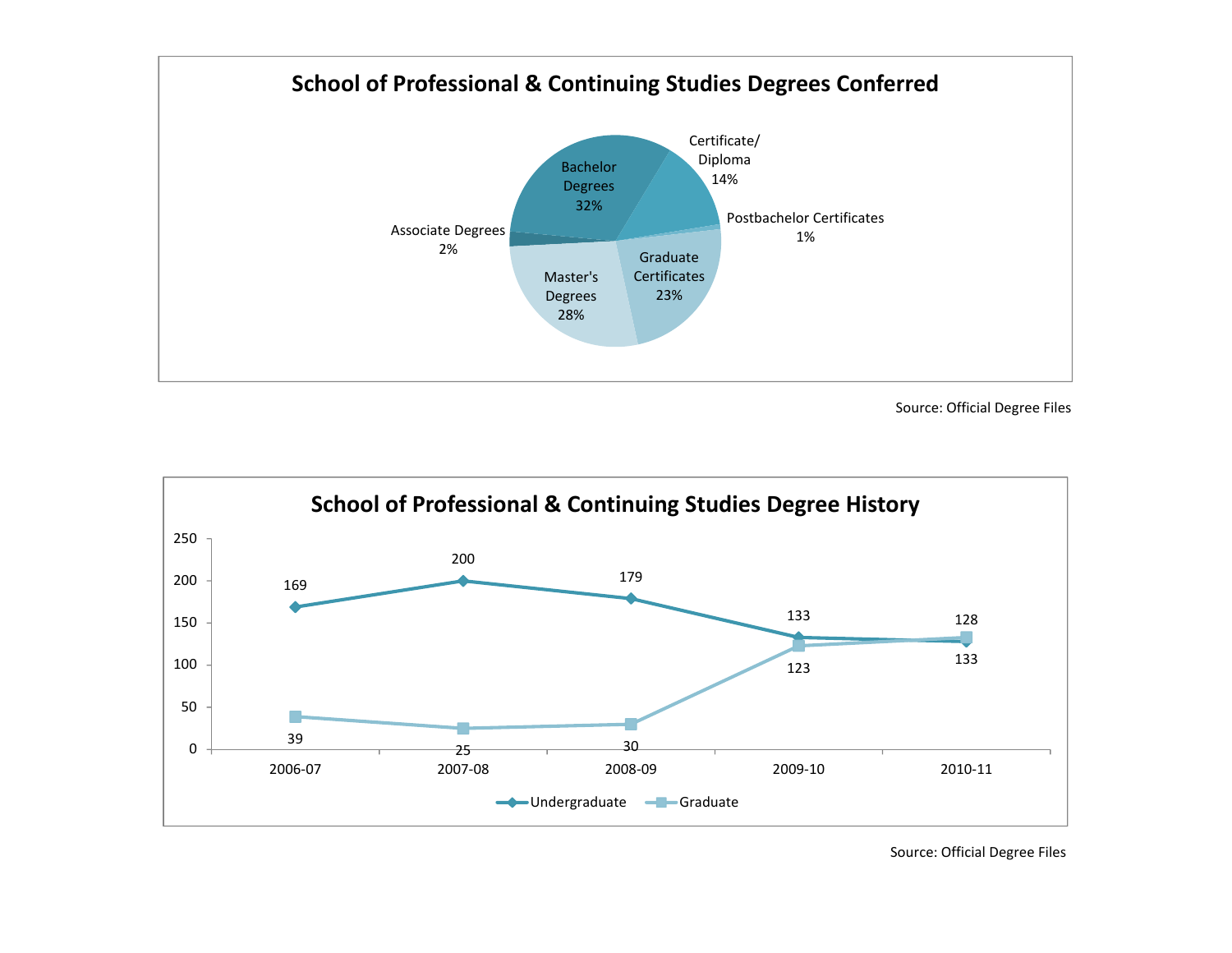# **Graduation and Retention- Fall 2011**

#### **Historical Graduation Rates**

| <b>Cohort Year</b> | <b>4 Year Rate</b> | <b>5 Year Rate</b> | <b>6 Year Rate</b> |
|--------------------|--------------------|--------------------|--------------------|
| 2003               | 82%                | 86%                | 86%                |
| 2004               | 81%                | 87%                | 87%                |
| 2005               | 77%                | 82%                | 83%                |
| 2006               | 77%                | 82%                |                    |
| 2007               | 82%                |                    |                    |
|                    |                    |                    |                    |

Source: Common Data Set



Source: Common Data Set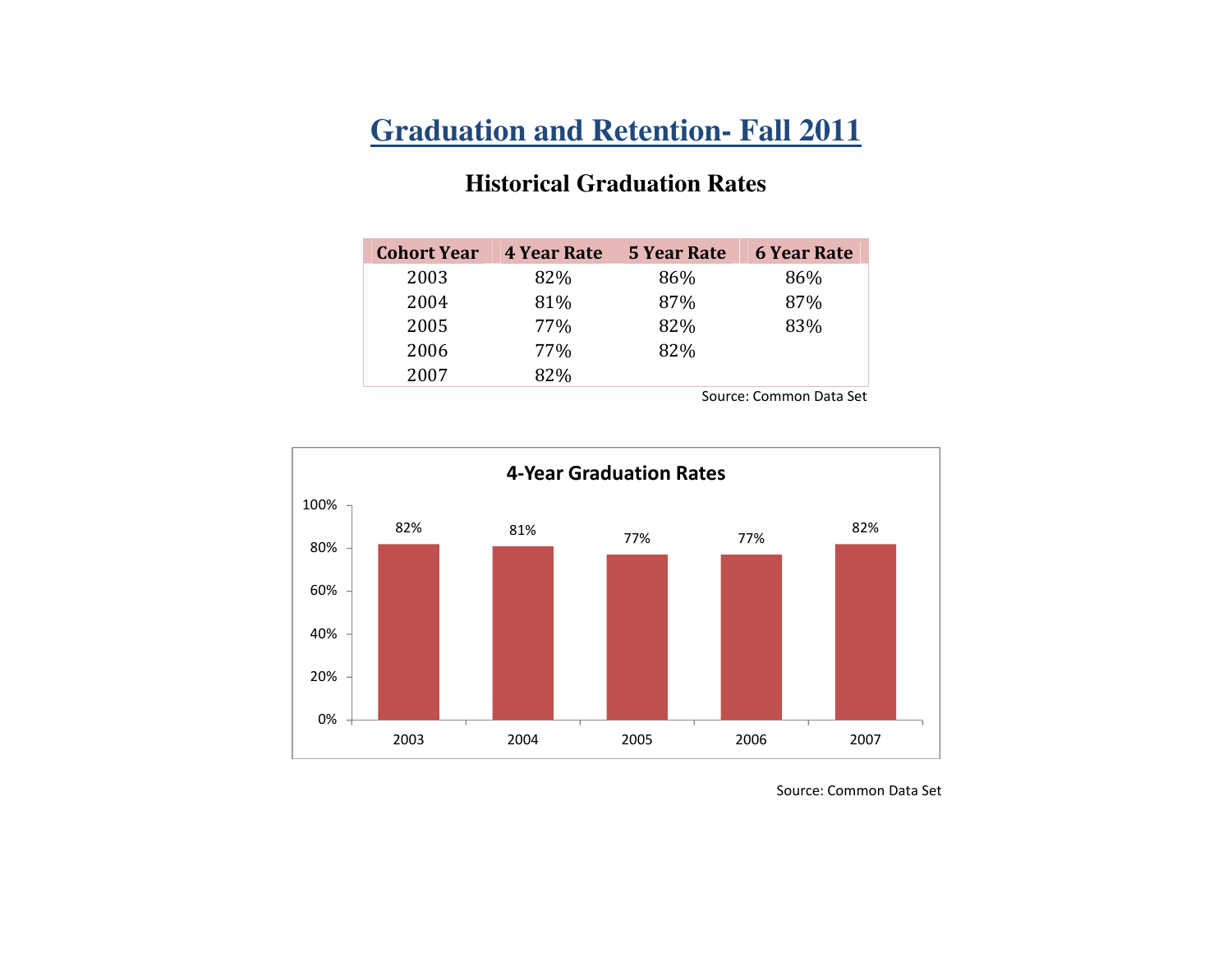

Source: Common Data Set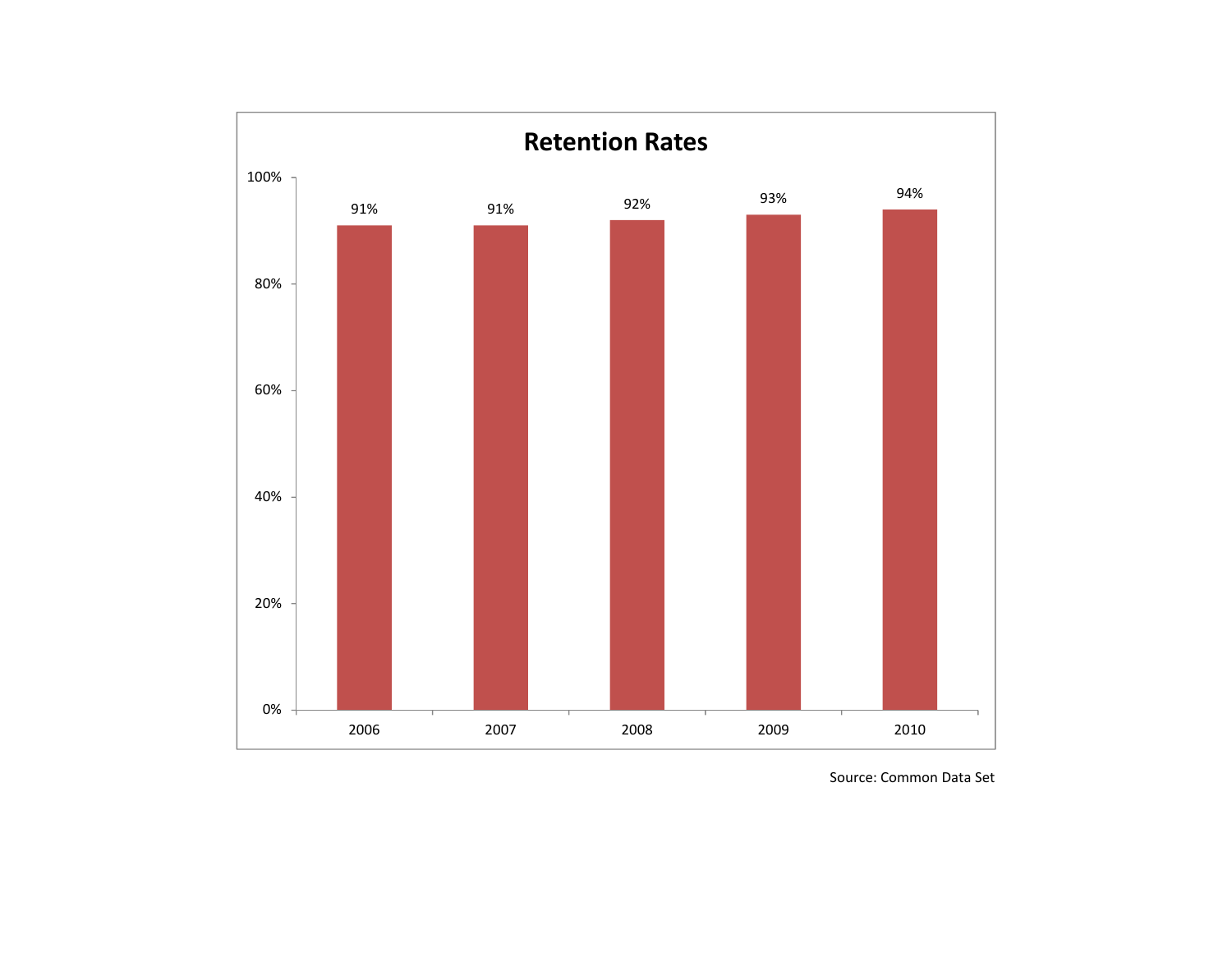# **University Finance**

### **University Revenues by Source**

|                                    | 2007          | 2008          | 2009          | 2010          | 2011                  |
|------------------------------------|---------------|---------------|---------------|---------------|-----------------------|
| <b>Net Tuition &amp; Fees</b>      | \$79,095,584  | \$81,070,224  | \$82,632,068  | \$83,640,871  | \$89,015,000          |
| Federal grants & contracts         | \$2,654,322   | \$2,795,320   | \$2,813,439   | \$3,134,860   | \$2,921,000           |
| State grants & contracts           | \$44,934      | \$855,532     | \$467,368     | \$32,723      | \$23,000              |
| Private gifts, grants, & contracts | \$25,883,715  | \$37,395,316  | \$10,434,961  | \$13,898,300  | \$28,869,000          |
| Investment return                  | \$333,220,428 | \$108,886,959 | \$239,067,110 | \$206,788,514 | \$483,717,000         |
| Sales/Serv. (Educ. activities)     | \$77,594      | \$164,163     | \$163,516     | \$220,791     | \$234,000             |
| Sales/Serv. (Aux. enterprises)     | \$28,652,737  | \$32,282,445  | \$35,967,574  | \$36,839,945  | \$36,801,000          |
| Other revenue                      | \$6,045,600   | \$3,829,030   | \$3,992,351   | \$5,633,532   | \$3,816,000           |
| Total revenue & investment         |               |               |               |               |                       |
| return                             | \$475,584,914 | \$267,278,989 | \$102,595,833 | \$350,189,536 | \$645,396,000         |
|                                    |               |               |               |               | Source: IPEDS Finance |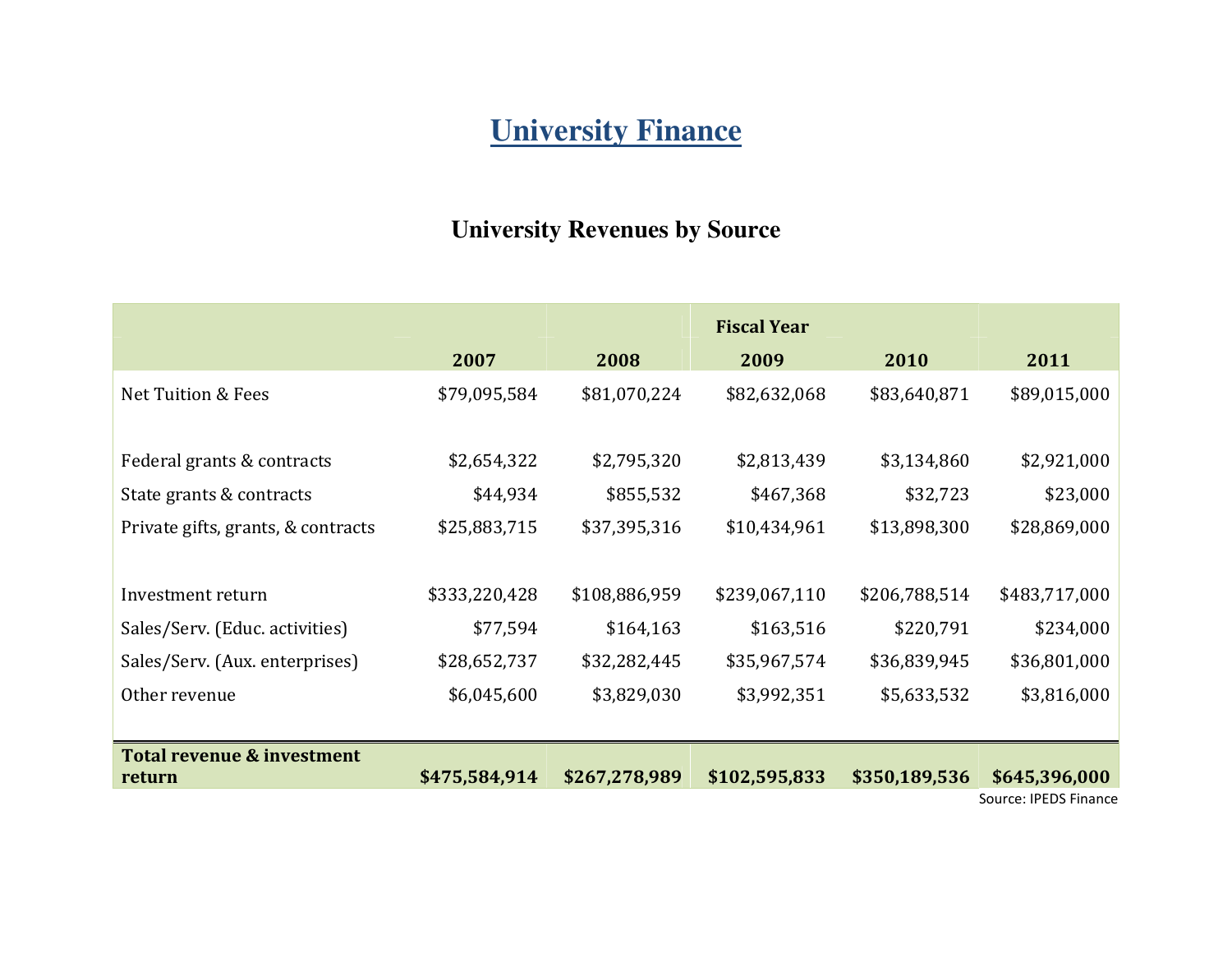### **University Expenditures**

|                              |               |               | <b>Fiscal Year</b> |               |               |
|------------------------------|---------------|---------------|--------------------|---------------|---------------|
|                              | 2007          | 2008          | 2009               | 2010          | 2011          |
| Instruction                  | \$55,335,278  | \$57,967,720  | \$62,516,561       | \$64,695,696  | \$68,109,000  |
| Research                     | \$4,743,478   | \$5,469,075   | \$6,510,855        | \$7,273,325   | \$6,559,000   |
| <b>Public Service</b>        | \$2,021,117   | \$2,448,960   | \$3,124,064        | \$3,061,126   | \$2,912,000   |
| <b>Academic Support</b>      | \$30,171,237  | \$33,363,701  | \$35,541,925       | \$36,288,486  | \$37,195,000  |
| <b>Student Services</b>      | \$13,723,726  | \$15,774,125  | \$36,677,579       | \$18,009,427  | \$18,966,000  |
| <b>Institutional Support</b> | \$32,362,325  | \$32,138,135  | \$33,776,504       | \$37,320,019  | \$39,039,000  |
| <b>Auxiliary Enterprises</b> | \$30,917,223  | \$32,722,082  | \$15,811,085       | \$35,196,951  | \$38,058,000  |
| Other Expenses               |               | \$6,244,375   | \$7,724,282        | \$10,949,356  | \$17,998,000  |
| <b>Total Expenses</b>        | \$169,274,384 | \$186,128,173 | \$201,682,855      | \$212,794,386 | \$228,836,000 |

Source: IPEDS Finance



Source: IPEDS Finance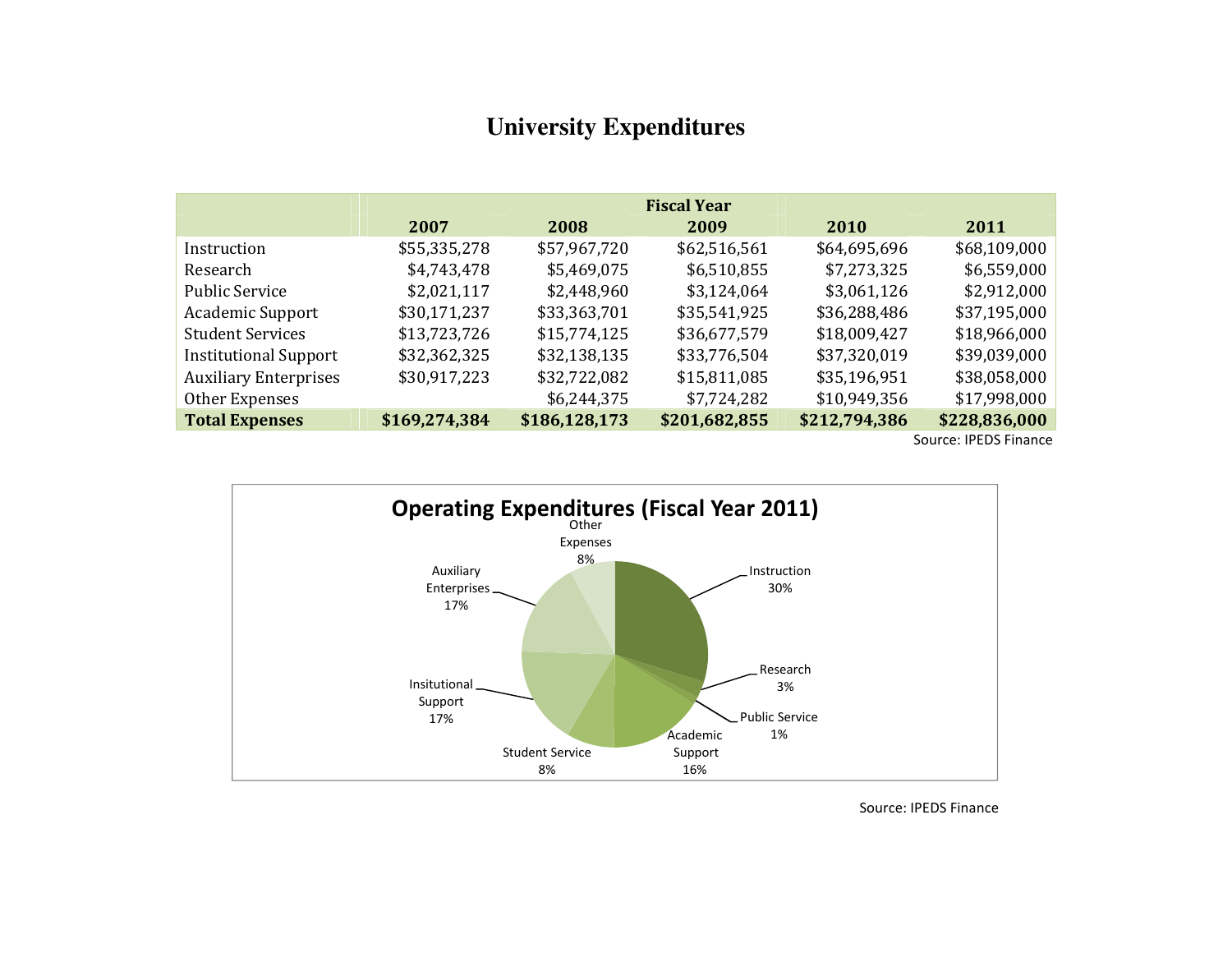### **Summary of Changes in Net Assets**

|                                        |                 |                 | <b>Fiscal Year</b> |                 |                 |  |
|----------------------------------------|-----------------|-----------------|--------------------|-----------------|-----------------|--|
|                                        | 2007            | 2008            | 2009               | 2010            | 2011            |  |
| Total revenue and<br>investment return | \$475,584,914   | \$267,278,989   | -\$102,595,833     | \$350,189,536   | \$645,396,000   |  |
| Total expenses                         | \$169,274,384   | \$186,128,173   | \$201,682,855      | \$212,794,386   | \$228,836,000   |  |
| Change in net assets                   | \$303,808,035   | \$76,101,164    | -\$314,508,356     | \$83,504,864    | \$270,260,000   |  |
| Net assests,<br>beginning of year      | \$1,609,667,796 | \$1,913,475,831 | \$1,989,576,995    | \$1,675,068,639 | \$1,758,573,503 |  |
| Net assets, end of<br>year             | \$1,913,475,831 | \$1,989,576,995 | \$1,675,068,639    | \$1,758,573,503 | \$2,028,834,000 |  |
| Source: IPEDS Finance                  |                 |                 |                    |                 |                 |  |



Source: IPEDS Finance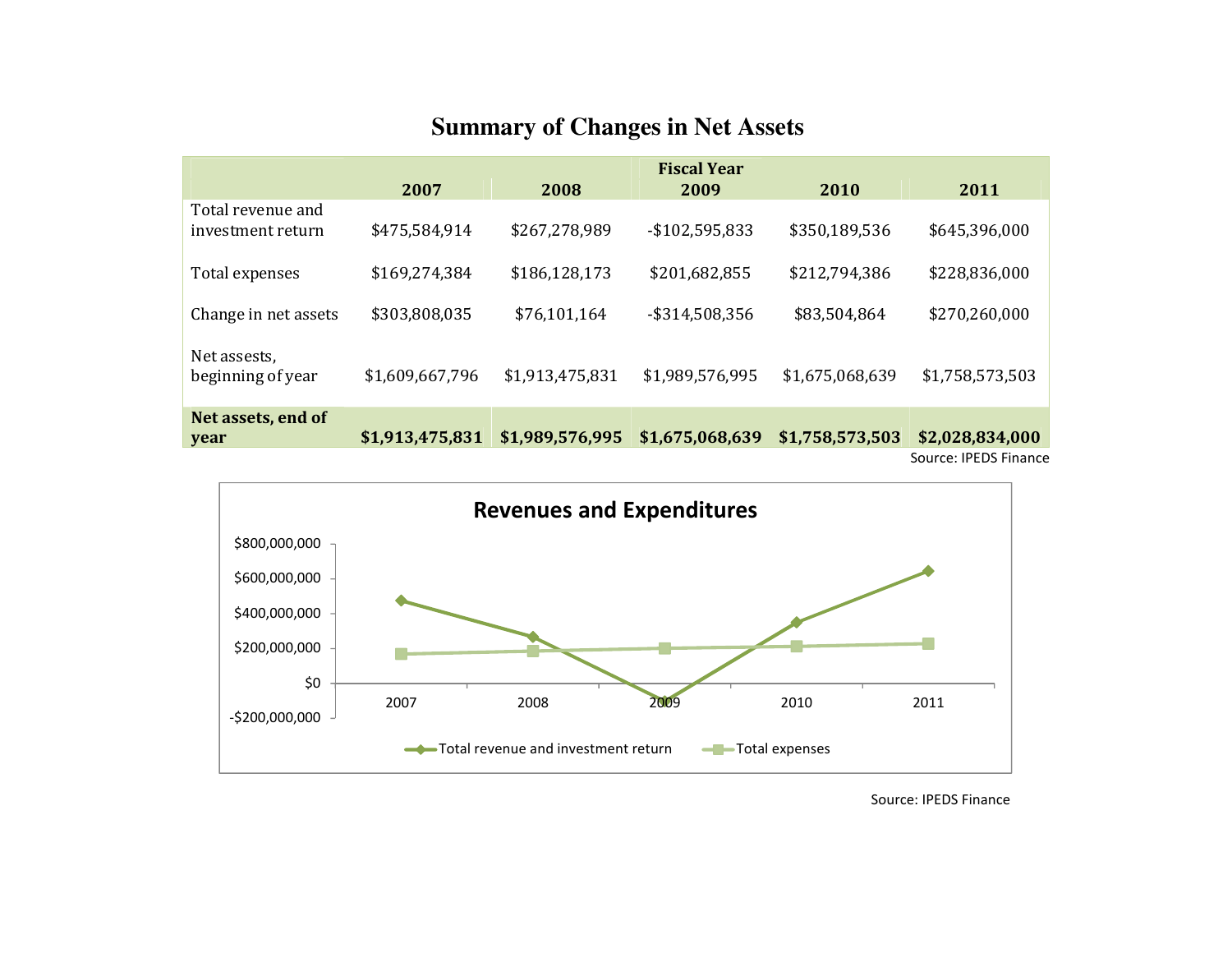

Source: IPEDS Finance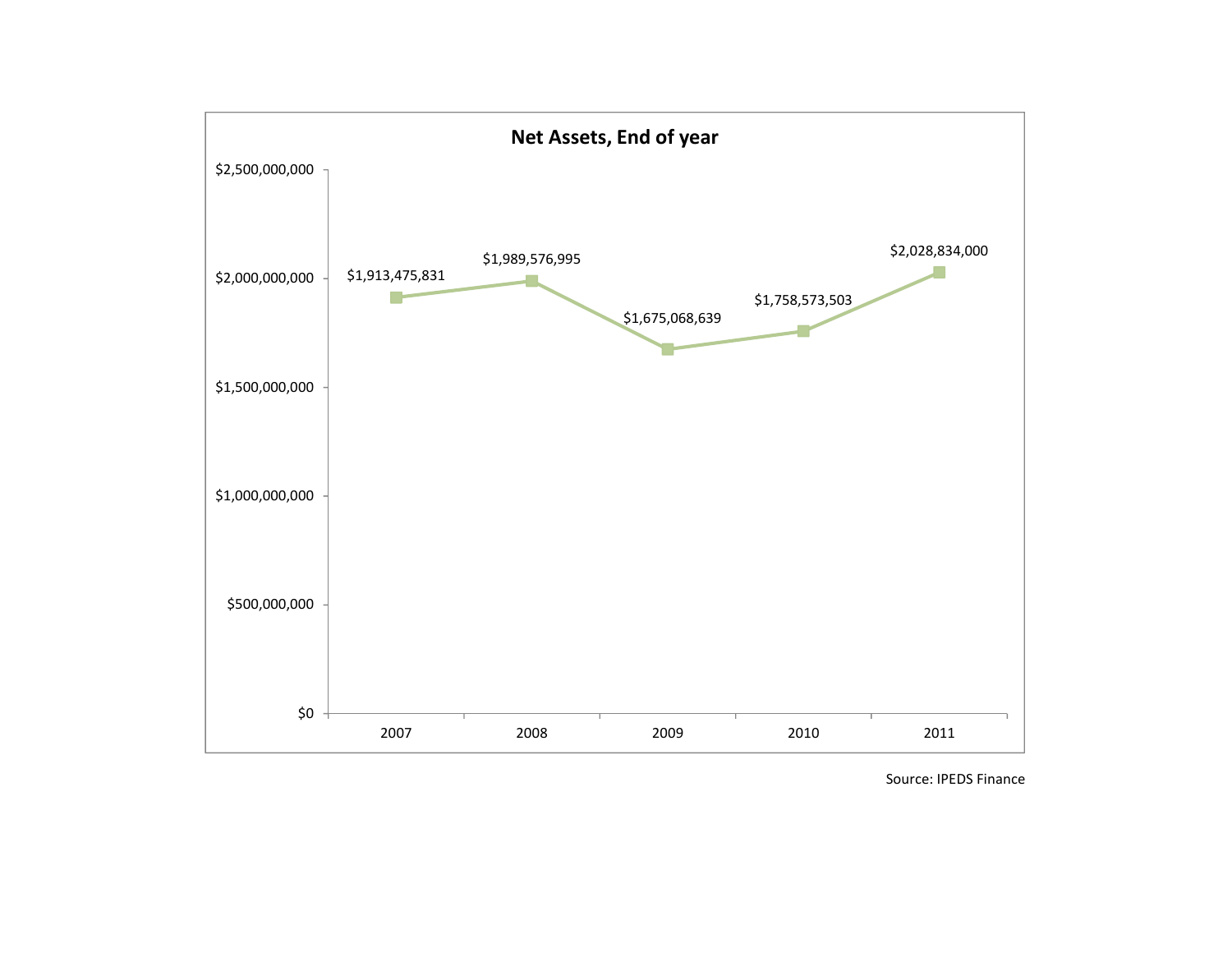# **Market Value of Endowment**

| <b>Fiscal Year (Ending June 30th)</b> | <b>Market Value (\$)</b>        |
|---------------------------------------|---------------------------------|
| 2011                                  | \$1,877,193,000                 |
| 2010                                  | \$1,590,514,000                 |
| 2009                                  | \$1,428,391,000                 |
| 2008                                  | \$1,704,350,000                 |
| 2007                                  | \$1,654,988,000                 |
|                                       | Source: NACUBO Endowment Survey |



Source: NACUBO Endowment Survey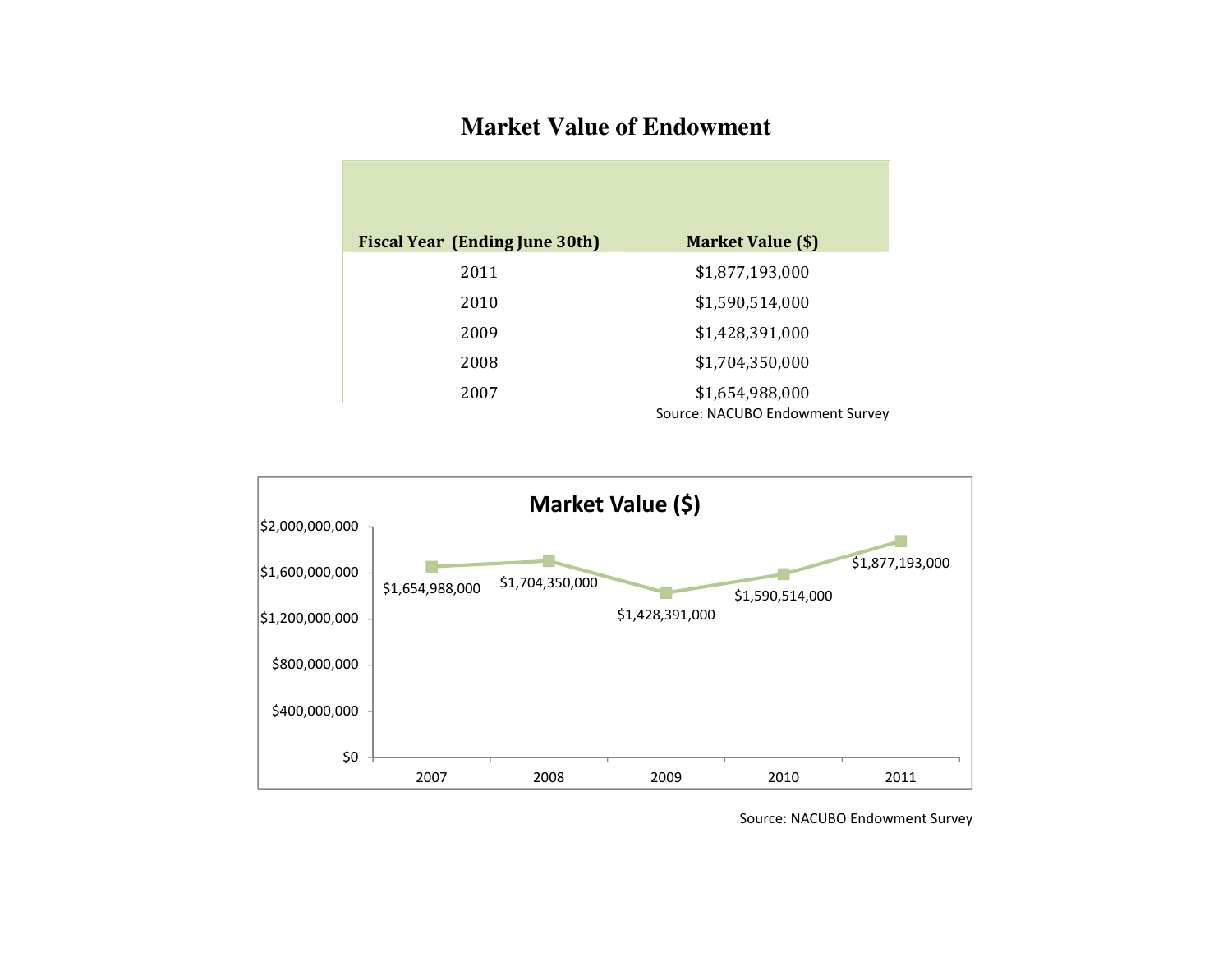#### **Undergraduate Tuition**

| <b>Academic Year</b> | Undergraduate<br><b>Tuition</b> | <b>Room</b> | <b>Board</b> | <b>Total</b><br><b>Price</b> |
|----------------------|---------------------------------|-------------|--------------|------------------------------|
| 2012-13              | \$44,210                        | \$4,420     | \$5,340      | \$53,970                     |
| 2011-12              | \$43,170                        | \$4,170     | \$5,080      | \$52,420                     |
| 2010-11              | \$41,610                        | \$3,970     | \$4,840      | \$50,420                     |
| 2009-10              | \$40,010                        | \$3,780     | \$4,700      | \$48,490                     |
| 2008-09              | \$38,850                        | \$3,680     | \$4,520      | \$47,050                     |

Source: Common Data Set



Source: Common Data Set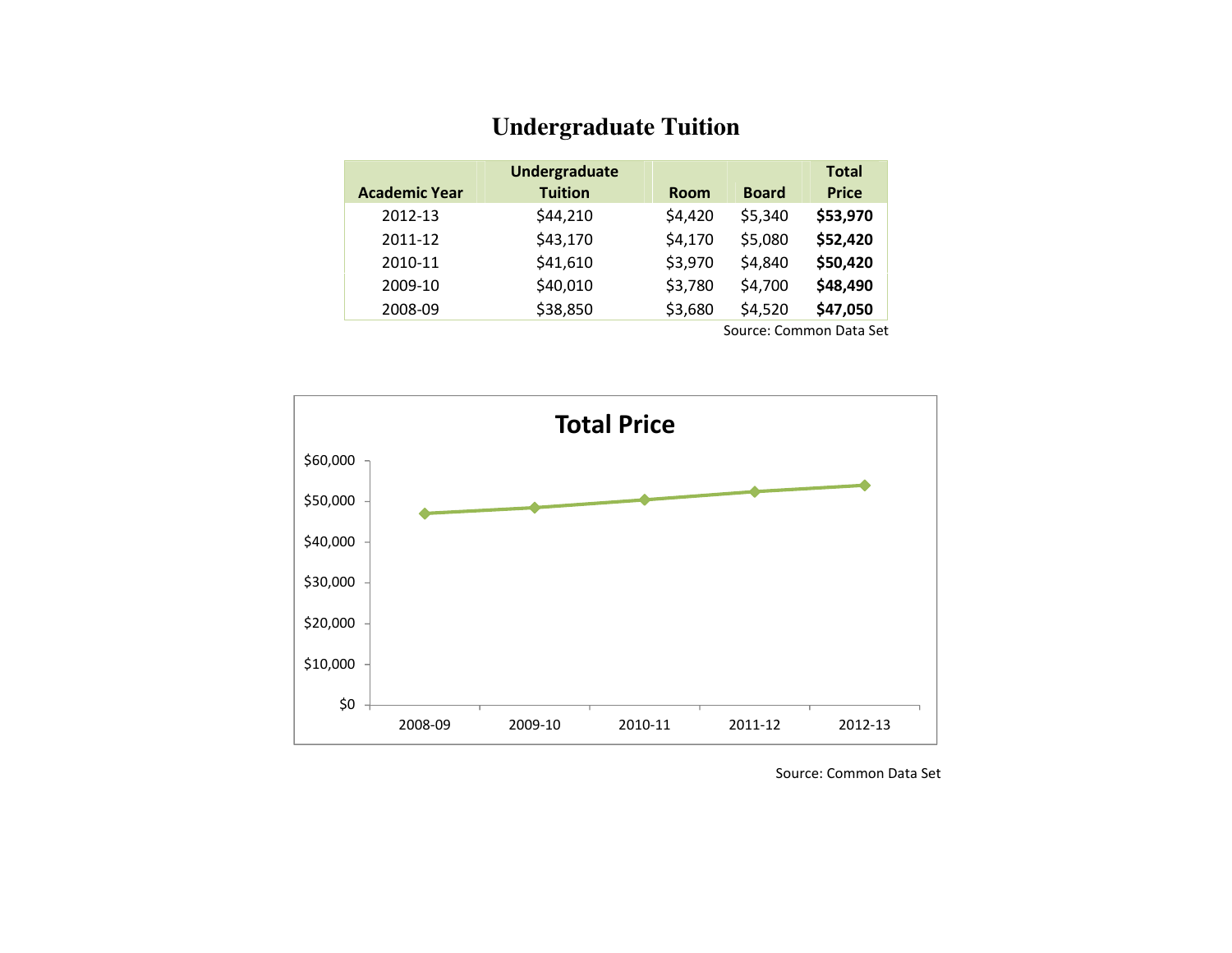# **Faculty and Staff- Fall 2011**

| <b>Classification</b>        |       | <b>Full-time Part-time</b> | <b>Total</b> |
|------------------------------|-------|----------------------------|--------------|
| Executive                    | 87    |                            | 87           |
| Faculty                      | 396   | 241                        | 637          |
| Professionals/Other          | 443   | 17                         | 460          |
| Technical & Paraprofessional | 6     |                            | 6            |
| Clerical                     | 220   | 27                         | 247          |
| Skilled Craft                | 56    |                            | 56           |
| Service/Maintenance          | 281   | 35                         | 316          |
| <b>Total</b>                 | 1,489 | 320                        | 1,809        |

# **Full-Time/Part-Time Status of Employees by EEO Classification**

NOTE: The part-time faculty count includes two graduate assistants

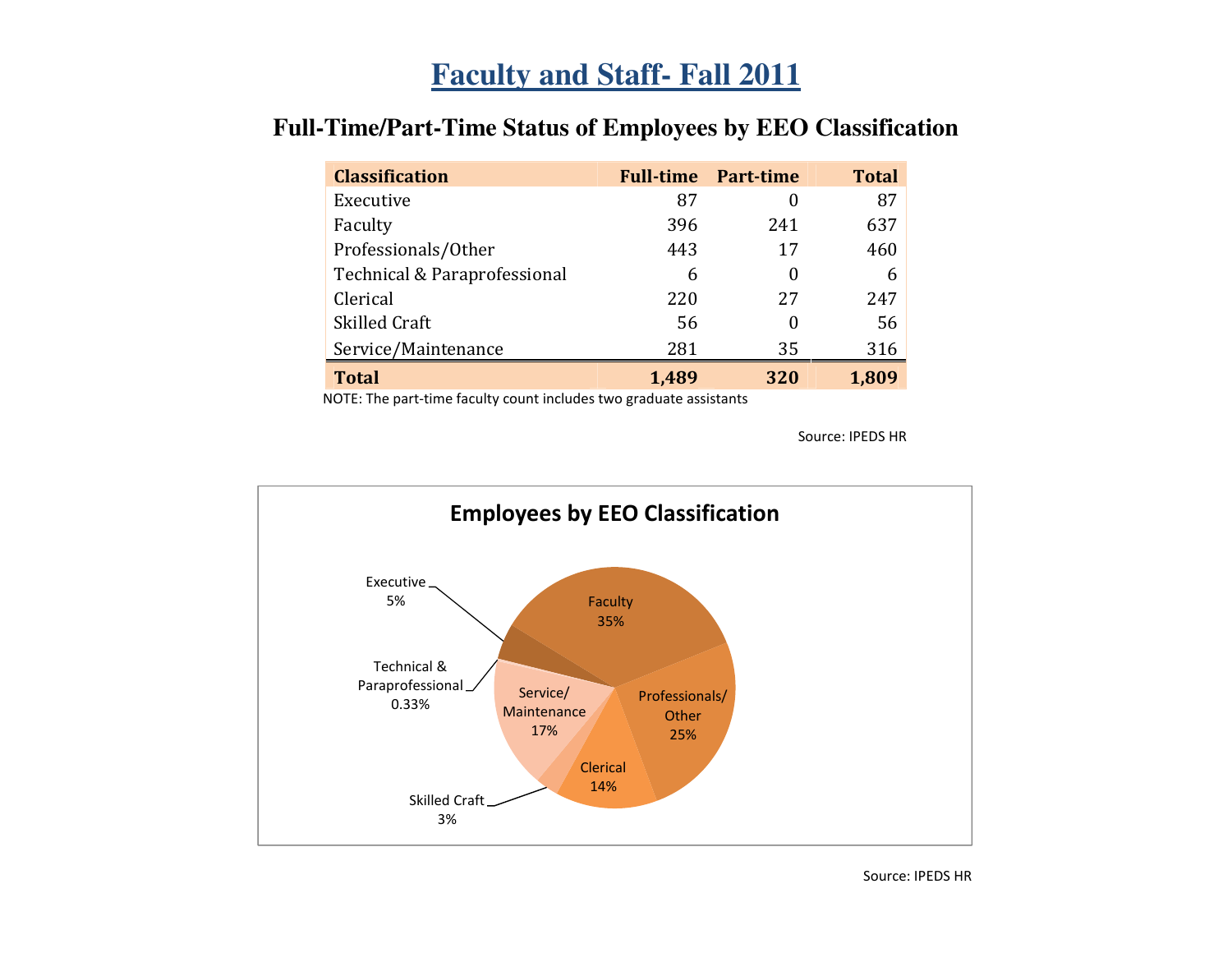| <b>Classification</b>                           | Executive/<br><b>Administrative</b> | <b>Faculty</b>   | Professionals/<br><b>Other</b> | <b>Technical &amp;</b><br><b>Paraprofessional</b> | <b>Clerical</b>  | <b>Skilled</b><br><b>Craft</b> | Service/<br><b>Maintenance</b> | <b>Total</b> |
|-------------------------------------------------|-------------------------------------|------------------|--------------------------------|---------------------------------------------------|------------------|--------------------------------|--------------------------------|--------------|
| Non-Resident Alien                              | $\boldsymbol{0}$                    | 20               | $\mathbf{0}$                   |                                                   | 0                |                                | 4                              | 26           |
| Hispanic/Latino                                 | $\boldsymbol{0}$                    | 13               |                                | 0                                                 | 4                |                                |                                | 25           |
| American Indian or<br>Alaskan Native            | $\boldsymbol{0}$                    | $\overline{0}$   | 0                              | $\mathbf{0}$                                      | $\boldsymbol{0}$ |                                | $\theta$                       |              |
| Asian                                           | 3                                   | 16               | 8                              |                                                   | 4                |                                | 11                             | 43           |
| <b>Black or African</b><br>American             | 6                                   | 27               | 58                             |                                                   | 33               | 9                              | 163                            | 297          |
| Native Hawaiian or<br>Other Pacific<br>Islander | $\boldsymbol{0}$                    | $\boldsymbol{0}$ | $\boldsymbol{0}$               | $\boldsymbol{0}$                                  | $\boldsymbol{0}$ | $\bf{0}$                       | $\theta$                       |              |
| White                                           | 78                                  | 561              | 392                            | 2                                                 | 206              | 46                             | 133                            | 1,418        |
| Two or more races                               | $\mathbf{0}$                        | $\Omega$         | $\theta$                       | 0                                                 | $\Omega$         |                                | $\theta$                       |              |
| Unknown                                         | 0                                   |                  | 0                              |                                                   |                  |                                |                                |              |
| <b>Total</b>                                    | 87                                  | 637              | 460                            | 6                                                 | 247              | 56                             | 316                            | 1,809        |

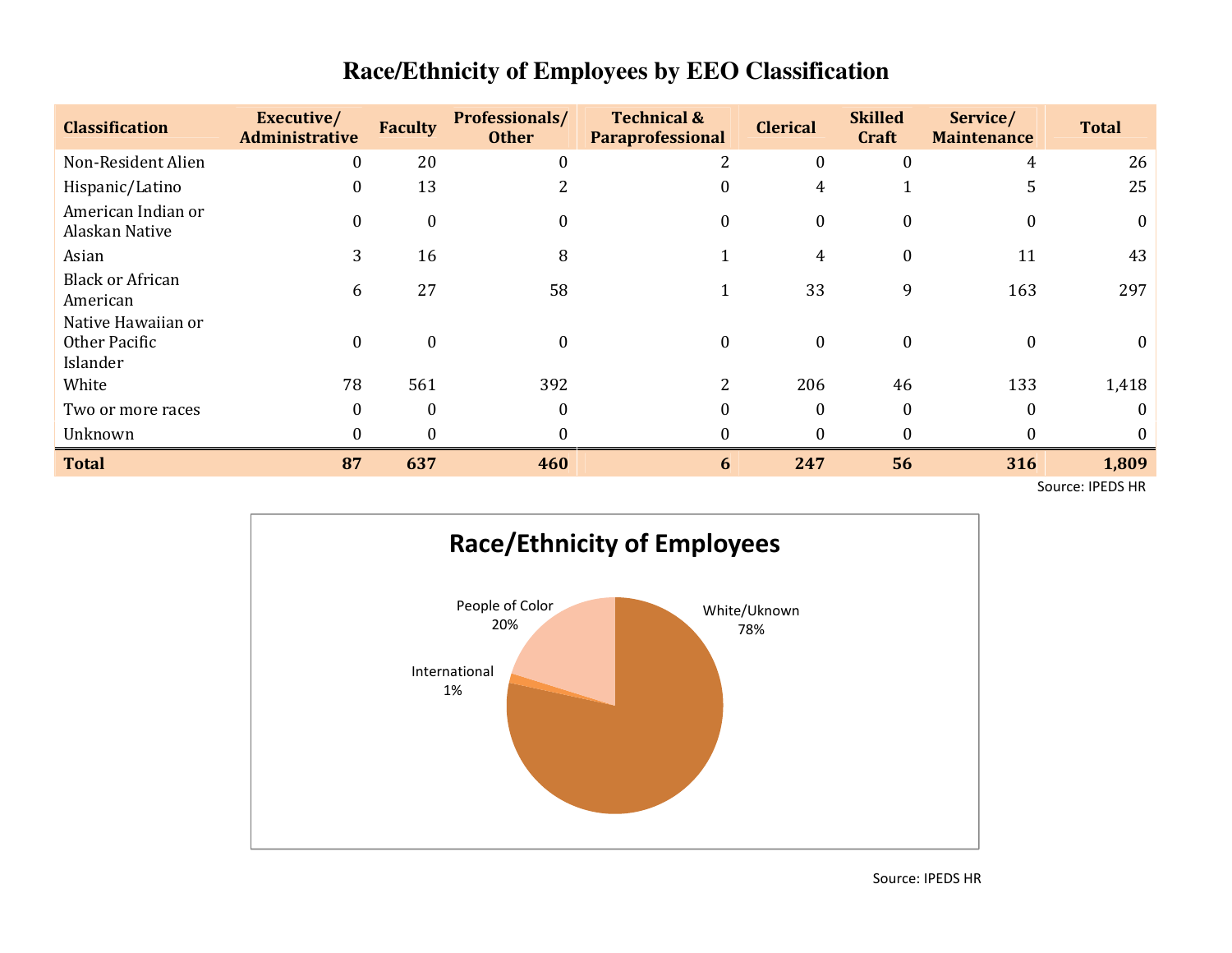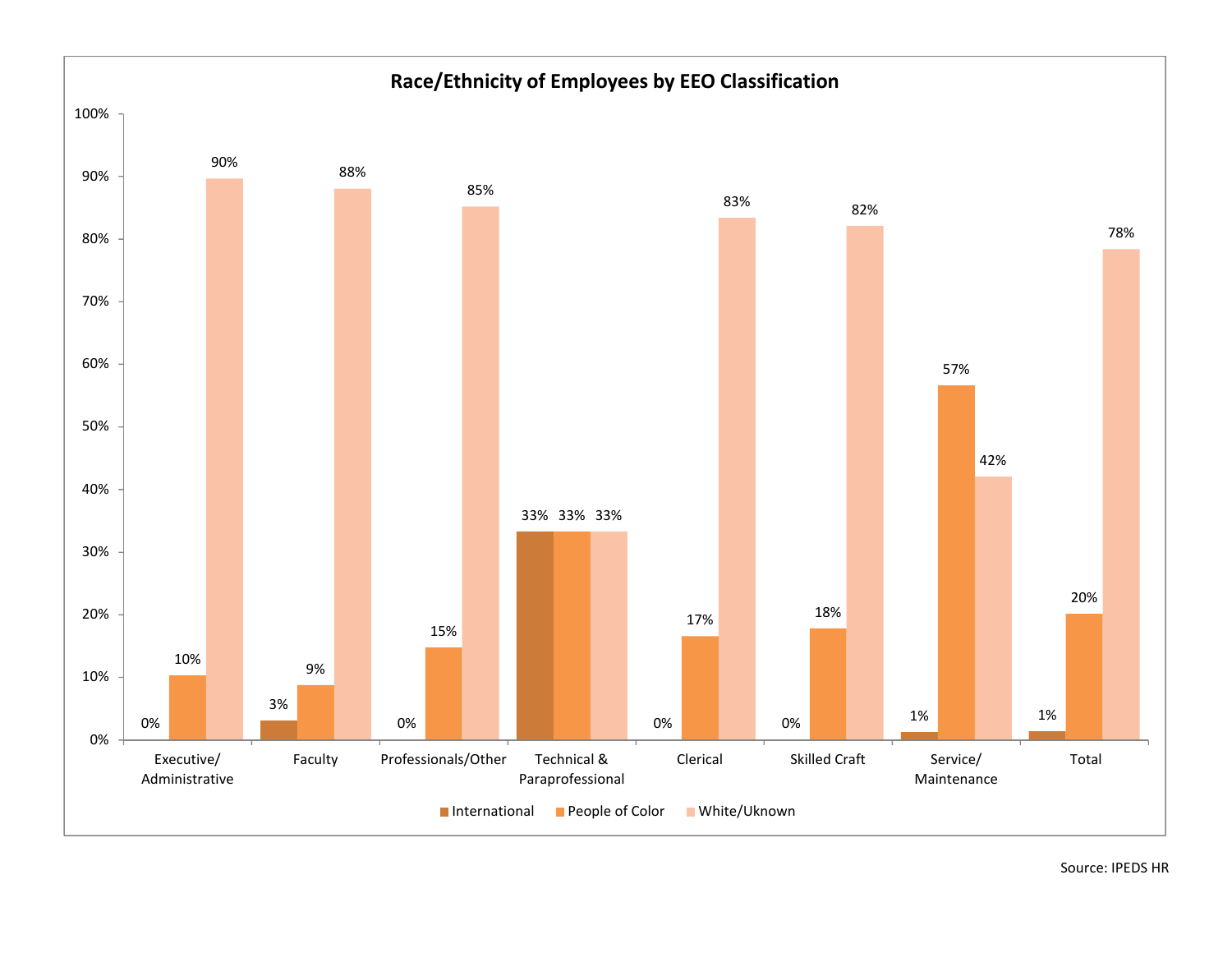## **Gender of Employees by EEO Classification**

| <b>Classification</b>      | <b>Male</b> | <b>Female</b> | <b>Total</b>     |
|----------------------------|-------------|---------------|------------------|
| Executive/Administrative   | 43          | 44            | 87               |
| Faculty                    | 361         | 276           | 637              |
| Professionals/Other        | 188         | 272           | 460              |
| Technical/Paraprofessional | 3           | 3             | 6                |
| Clerical                   | 25          | 222           | 247              |
| <b>Skilled Craft</b>       | 55          | 1             | 56               |
| Service/Maintenance        | 186         | 130           | 316              |
| <b>Total</b>               | 861         | 948           | 1,809            |
|                            |             |               | Source: IPEDS HR |

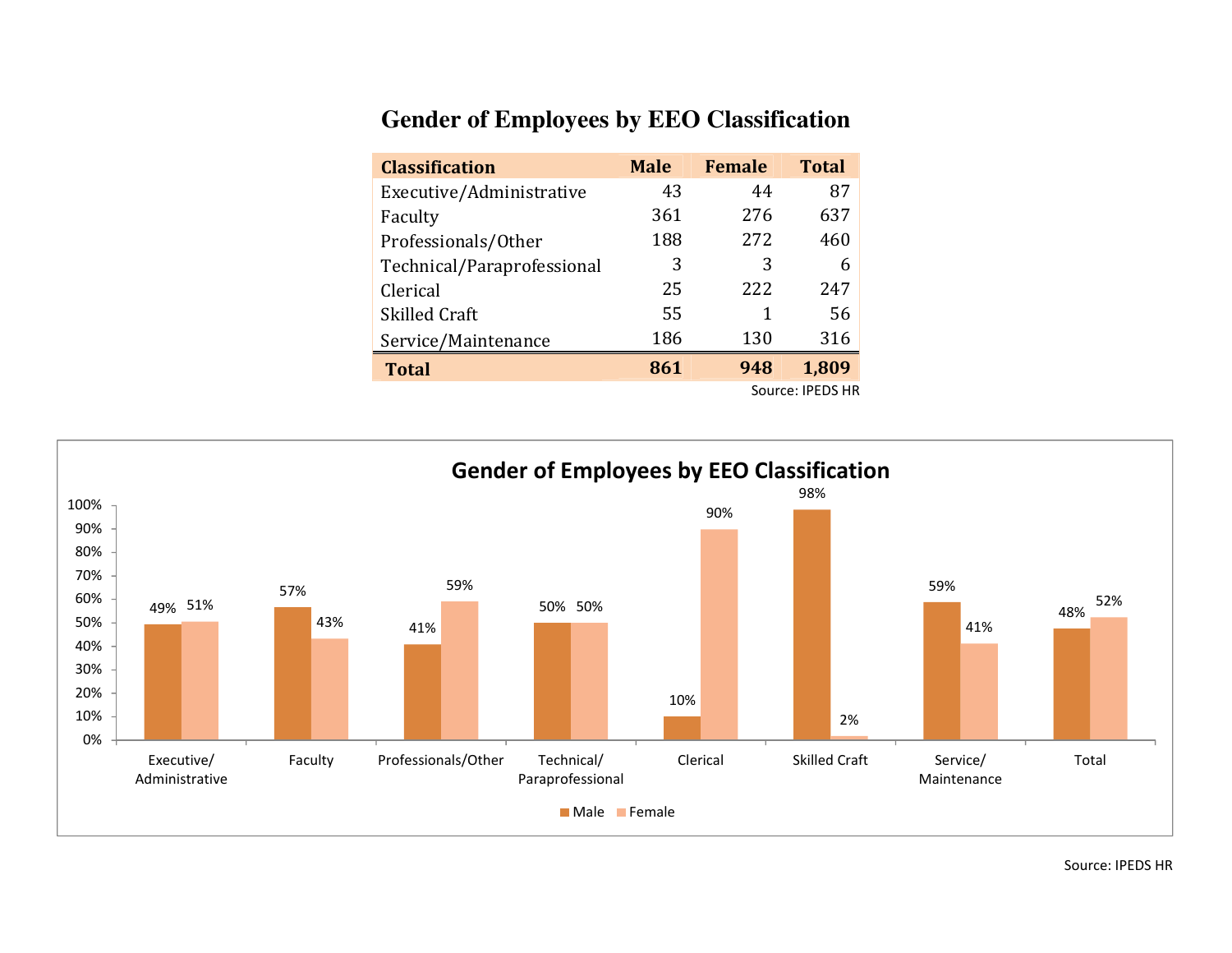## **Gender of Full-Time Faculty by Academic Rank**

| <b>Academic Rank</b>       | <b>Male</b> | <b>Female</b> | <b>Total</b>     |
|----------------------------|-------------|---------------|------------------|
| Professor                  | 77          | 25            | 102              |
| <b>Associate Professor</b> | 73          | 54            | 127              |
| <b>Assistant Professor</b> | 36          | 44            | 80               |
| Instructor                 | 3           | 6             | 9                |
| Lecturer                   | 9           | 3             | 12               |
| No Academic Rank           | 31          | 35            | 66               |
| <b>Total</b>               | 229         | 167           | 396              |
|                            |             |               | Source: IPEDS HR |

75%57%45%33%75%47%58%25%43%55%67%25%53%42%0%20%40%60%80%100%Professor Associate ProfessorAssistant ProfessorInstructor Lecturer No Academic RankTotalGender of Full-time Faculty by Academic RankMale Female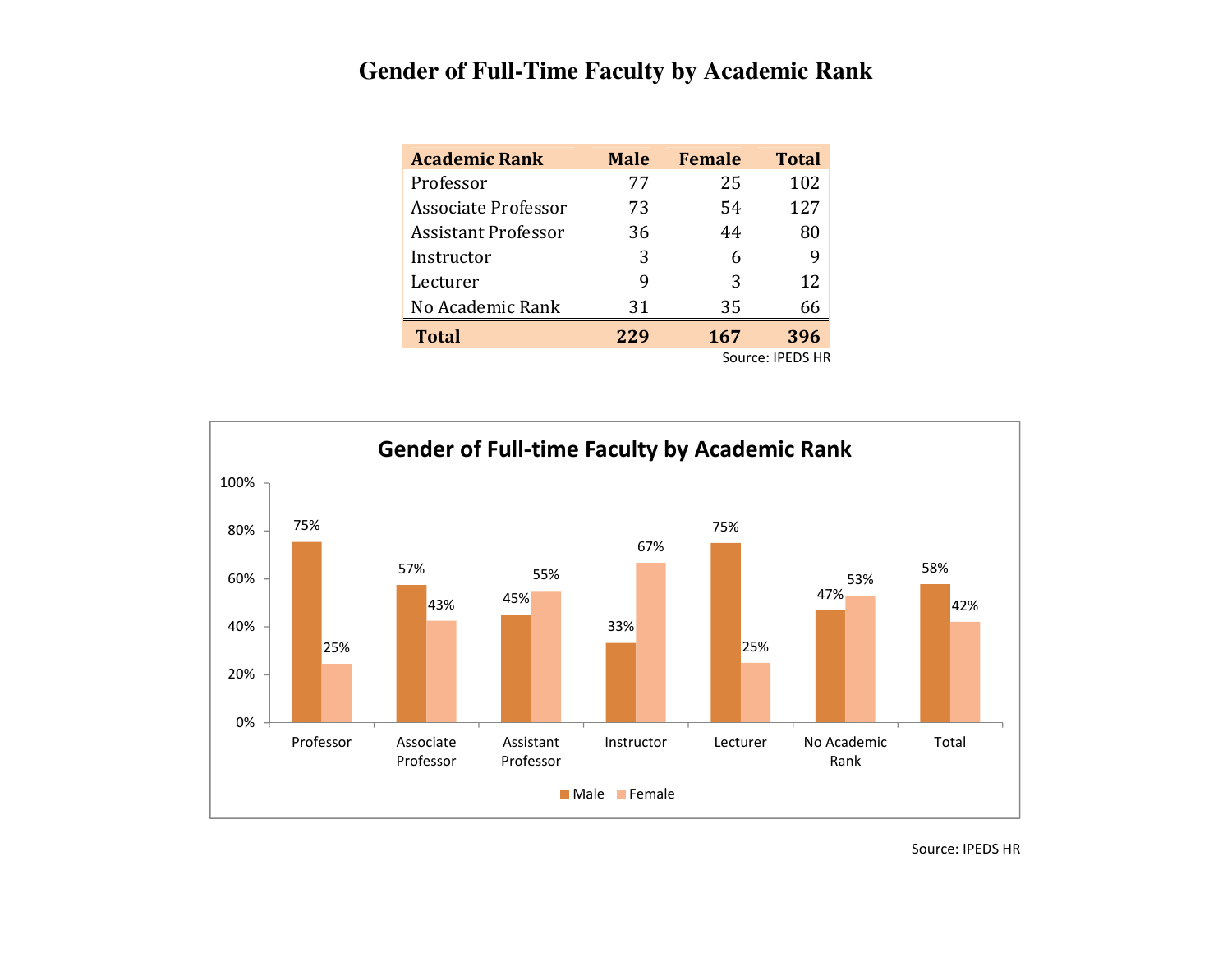|                                           | <b>Professor</b> | <b>Associate</b><br><b>Professor</b> | <b>Assistant</b><br><b>Professor</b> | <b>Instructors</b> | <b>Lecturers</b> | <b>No Academic</b><br><b>Rank</b> | <b>Total</b> |
|-------------------------------------------|------------------|--------------------------------------|--------------------------------------|--------------------|------------------|-----------------------------------|--------------|
| Non-Resident Alien                        |                  |                                      |                                      |                    |                  | 4                                 | 18           |
| Hispanic/Latino                           |                  |                                      |                                      |                    |                  |                                   |              |
| American Indian or Alaskan Native         |                  |                                      |                                      |                    |                  |                                   |              |
| Asian                                     |                  |                                      |                                      |                    |                  |                                   |              |
| <b>Black or African American</b>          |                  |                                      |                                      |                    |                  | $\Omega$                          |              |
| Native Hawaiian or Other Pacific Islander |                  |                                      |                                      |                    |                  | 0                                 |              |
| White                                     | 92               | 115                                  | 58                                   | 6                  | 10               | 56                                | 337          |
| Two or more races                         |                  |                                      |                                      |                    |                  | $\Omega$                          |              |
| Unknown                                   |                  |                                      |                                      |                    |                  |                                   |              |
| <b>Grand Total</b>                        | 102              | 127                                  | 80                                   | 9                  | 12               | 66                                | 396          |

Source: IPEDS HR